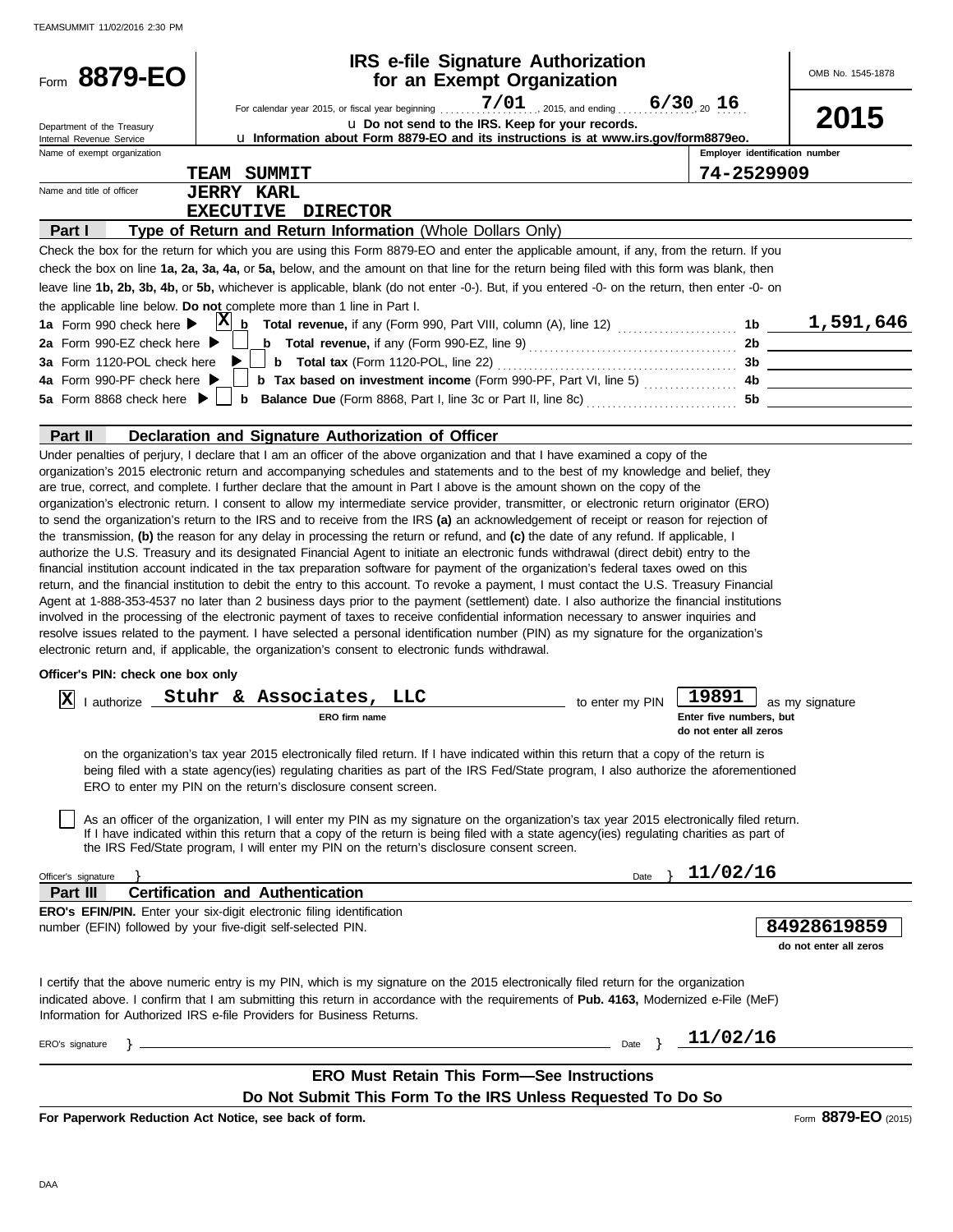Form

# **990 2015 2015 2015 2015 2015 2015 2015 2015 2015 2015 2015 2015 2015 2015 2015 2015 2015 2015 2015 2015 2015 2015 2015 2015 2015 2015 2015 2015 2015 2015 2015**

u Induit Form 990 and its in u **Do not enter social security numbers on this form as it may be made public. Open to Public Under section 501(c), 527, or 4947(a)(1) of the Internal Revenue Code (except private foundations)**

OMB No. 1545-0047

|                                | Department of the Treasury<br>Internal Revenue Service                                                  |                            | <b>u</b> Do not enter social security numbers on this form as it may be made public.<br><b>u</b> Information about Form 990 and its instructions is at www.irs.gov/form990. |                      |               |     |                  |                                               |                              | <b>Open to Public</b><br><b>Inspection</b> |  |  |  |
|--------------------------------|---------------------------------------------------------------------------------------------------------|----------------------------|-----------------------------------------------------------------------------------------------------------------------------------------------------------------------------|----------------------|---------------|-----|------------------|-----------------------------------------------|------------------------------|--------------------------------------------|--|--|--|
|                                |                                                                                                         |                            | For the 2015 calendar year, or tax year beginning 07/01/15                                                                                                                  |                      | , and ending  |     | 06/30/16         |                                               |                              |                                            |  |  |  |
|                                | D Employer identification number<br>C Name of organization<br>Check if applicable:<br>в                 |                            |                                                                                                                                                                             |                      |               |     |                  |                                               |                              |                                            |  |  |  |
|                                | Address change                                                                                          | <b>TEAM SUMMIT</b>         |                                                                                                                                                                             |                      |               |     |                  |                                               |                              |                                            |  |  |  |
|                                | 74-2529909<br>TEAM SUMMIT<br>Doing business as<br>COLORADO                                              |                            |                                                                                                                                                                             |                      |               |     |                  |                                               |                              |                                            |  |  |  |
|                                | Name change                                                                                             | E Telephone number         |                                                                                                                                                                             |                      |               |     |                  |                                               |                              |                                            |  |  |  |
|                                | Initial return                                                                                          |                            | 0800 COPPER ROAD #3307                                                                                                                                                      |                      |               |     |                  |                                               |                              | 970-968-3080                               |  |  |  |
|                                | City or town, state or province, country, and ZIP or foreign postal code<br>Final return/<br>terminated |                            |                                                                                                                                                                             |                      |               |     |                  |                                               |                              |                                            |  |  |  |
|                                | Amended return                                                                                          |                            | COPPER MOUNTAIN                                                                                                                                                             | CO 80443             |               |     |                  |                                               | G Gross receipts \$          | 1,652,158                                  |  |  |  |
|                                |                                                                                                         |                            | F Name and address of principal officer:                                                                                                                                    |                      |               |     |                  | H(a) Is this a group return for subordinates? |                              | X<br>Yes<br>No                             |  |  |  |
|                                | Application pending                                                                                     |                            | BRUCE MCLENNAN                                                                                                                                                              |                      |               |     |                  |                                               |                              | Yes                                        |  |  |  |
|                                |                                                                                                         |                            |                                                                                                                                                                             |                      |               |     |                  | H(b) Are all subordinates included?           |                              | No                                         |  |  |  |
|                                |                                                                                                         |                            |                                                                                                                                                                             |                      |               |     |                  |                                               |                              | If "No," attach a list. (see instructions) |  |  |  |
|                                | Tax-exempt status:                                                                                      | $\mathbf{x}$               | 501(c)(3)<br>501(c)                                                                                                                                                         | $t$ (insert no.)     | 4947(a)(1) or | 527 |                  |                                               |                              |                                            |  |  |  |
|                                | Website: U                                                                                              |                            | WWW.TEAMSUMMIT.ORG                                                                                                                                                          |                      |               |     |                  | H(c) Group exemption number U                 |                              |                                            |  |  |  |
| Κ                              | Form of organization:                                                                                   |                            | $ \mathbf{X} $ Corporation<br>Trust<br>Association                                                                                                                          | Other $\mathbf u$    |               |     |                  | L Year of formation: 1989                     |                              | M State of legal domicile: CO              |  |  |  |
|                                | Part I                                                                                                  | <b>Summary</b>             |                                                                                                                                                                             |                      |               |     |                  |                                               |                              |                                            |  |  |  |
|                                |                                                                                                         |                            |                                                                                                                                                                             |                      |               |     |                  |                                               |                              |                                            |  |  |  |
| Governance                     |                                                                                                         | See Schedule O             |                                                                                                                                                                             |                      |               |     |                  |                                               |                              |                                            |  |  |  |
|                                |                                                                                                         |                            |                                                                                                                                                                             |                      |               |     |                  |                                               |                              |                                            |  |  |  |
|                                |                                                                                                         |                            |                                                                                                                                                                             |                      |               |     |                  |                                               |                              |                                            |  |  |  |
|                                |                                                                                                         |                            | 2 Check this box $\mathbf{u}$   if the organization discontinued its operations or disposed of more than 25% of its net assets.                                             |                      |               |     |                  |                                               |                              |                                            |  |  |  |
| య                              |                                                                                                         |                            |                                                                                                                                                                             |                      |               |     |                  |                                               | 3<br>$\overline{\mathbf{4}}$ | 11<br>11                                   |  |  |  |
| <b>Activities</b>              |                                                                                                         |                            |                                                                                                                                                                             |                      |               |     |                  |                                               | 5                            | 119                                        |  |  |  |
|                                |                                                                                                         |                            | 5 Total number of individuals employed in calendar year 2015 (Part V, line 2a) [11] [20]                                                                                    |                      |               |     |                  |                                               | 6                            | 287                                        |  |  |  |
|                                |                                                                                                         |                            |                                                                                                                                                                             |                      |               |     |                  |                                               | 7a                           | 0                                          |  |  |  |
|                                |                                                                                                         |                            |                                                                                                                                                                             |                      |               |     |                  |                                               |                              | $\mathbf 0$                                |  |  |  |
|                                |                                                                                                         |                            |                                                                                                                                                                             |                      |               |     |                  | Prior Year                                    | 7b                           | Current Year                               |  |  |  |
|                                |                                                                                                         |                            |                                                                                                                                                                             |                      |               |     |                  |                                               | 163,686                      | 182,853                                    |  |  |  |
| Revenue                        |                                                                                                         |                            | 9 Program service revenue (Part VIII, line 2g)                                                                                                                              |                      |               |     |                  |                                               | 908,576                      | 1,331,699                                  |  |  |  |
|                                |                                                                                                         |                            |                                                                                                                                                                             |                      |               |     |                  |                                               | 3,961                        | 6,727                                      |  |  |  |
|                                |                                                                                                         |                            | 11 Other revenue (Part VIII, column (A), lines 5, 6d, 8c, 9c, 10c, and 11e)                                                                                                 |                      |               |     |                  |                                               | 29,446                       | 70,367                                     |  |  |  |
|                                |                                                                                                         |                            | 12 Total revenue - add lines 8 through 11 (must equal Part VIII, column (A), line 12)                                                                                       |                      |               |     |                  |                                               | 1,105,669                    | 1,591,646                                  |  |  |  |
|                                |                                                                                                         |                            | 13 Grants and similar amounts paid (Part IX, column (A), lines 1-3)                                                                                                         |                      |               |     |                  |                                               | 31,255                       | 47,325                                     |  |  |  |
|                                |                                                                                                         |                            | 14 Benefits paid to or for members (Part IX, column (A), line 4)                                                                                                            |                      |               |     |                  |                                               |                              |                                            |  |  |  |
|                                |                                                                                                         |                            | 15 Salaries, other compensation, employee benefits (Part IX, column (A), lines 5-10)                                                                                        |                      |               |     |                  |                                               | 736,158                      | 1,038,818                                  |  |  |  |
| <b>Ses</b>                     |                                                                                                         |                            | 16a Professional fundraising fees (Part IX, column (A), line 11e)                                                                                                           |                      |               |     |                  |                                               |                              |                                            |  |  |  |
| Expens                         |                                                                                                         |                            | <b>b</b> Total fundraising expenses (Part IX, column (D), line 25) $\mathbf{u}$                                                                                             |                      | 81,441        |     |                  |                                               |                              |                                            |  |  |  |
|                                |                                                                                                         |                            |                                                                                                                                                                             |                      |               |     |                  |                                               | 348,974                      | 457,724                                    |  |  |  |
|                                |                                                                                                         |                            | 18 Total expenses. Add lines 13-17 (must equal Part IX, column (A), line 25)                                                                                                |                      |               |     |                  |                                               | $\overline{1,}116,387$       | 1,543,867                                  |  |  |  |
|                                |                                                                                                         |                            | 19 Revenue less expenses. Subtract line 18 from line 12                                                                                                                     |                      |               |     |                  |                                               | $-10,718$                    | 47,779                                     |  |  |  |
| Net Assets or<br>Fund Balances |                                                                                                         |                            |                                                                                                                                                                             |                      |               |     |                  | Beginning of Current Year                     | 221,682                      | End of Year<br>282,709                     |  |  |  |
|                                |                                                                                                         |                            |                                                                                                                                                                             |                      |               |     |                  |                                               | 32,184                       | 51,847                                     |  |  |  |
|                                |                                                                                                         |                            |                                                                                                                                                                             |                      |               |     |                  |                                               | 189,498                      | 230,862                                    |  |  |  |
|                                | Part II                                                                                                 | <b>Signature Block</b>     |                                                                                                                                                                             |                      |               |     |                  |                                               |                              |                                            |  |  |  |
|                                |                                                                                                         |                            | Under penalties of perjury, I declare that I have examined this return, including accompanying schedules and statements, and to the best of my knowledge and belief, it is  |                      |               |     |                  |                                               |                              |                                            |  |  |  |
|                                |                                                                                                         |                            | true, correct, and complete. Declaration of preparer (other than officer) is based on all information of which preparer has any knowledge.                                  |                      |               |     |                  |                                               |                              |                                            |  |  |  |
|                                |                                                                                                         |                            |                                                                                                                                                                             |                      |               |     |                  |                                               |                              |                                            |  |  |  |
| Sign                           |                                                                                                         | Signature of officer       |                                                                                                                                                                             |                      |               |     |                  |                                               | Date                         |                                            |  |  |  |
| Here                           |                                                                                                         |                            | <b>JERRY KARL</b>                                                                                                                                                           |                      |               |     | <b>EXECUTIVE</b> |                                               | <b>DIRECTOR</b>              |                                            |  |  |  |
|                                |                                                                                                         |                            | Type or print name and title                                                                                                                                                |                      |               |     |                  |                                               |                              |                                            |  |  |  |
|                                |                                                                                                         | Print/Type preparer's name |                                                                                                                                                                             | Preparer's signature |               |     |                  | Date                                          | Check                        | PTIN                                       |  |  |  |
| Paid                           |                                                                                                         | Jolene R. Reddell          |                                                                                                                                                                             |                      |               |     |                  |                                               | $11/02/16$ self-employed     | P01430890                                  |  |  |  |
|                                | Preparer                                                                                                | Firm's name                | Stuhr & Associates,                                                                                                                                                         |                      | LLC           |     |                  |                                               | Firm's $EIN$ }               | 83-0380985                                 |  |  |  |
|                                | <b>Use Only</b>                                                                                         |                            | PO Box 573                                                                                                                                                                  |                      |               |     |                  |                                               |                              |                                            |  |  |  |
|                                |                                                                                                         | Firm's address             | Frisco, CO                                                                                                                                                                  | 80443                |               |     |                  |                                               | Phone no.                    | 970-668-5516                               |  |  |  |
|                                |                                                                                                         |                            |                                                                                                                                                                             |                      |               |     |                  |                                               |                              | <b>Yes</b><br><b>No</b>                    |  |  |  |

| Sign       |                                                                                                | Signature of officer         |  |                                                                    |                      |                  |      |                         | Date                     |             |                 |
|------------|------------------------------------------------------------------------------------------------|------------------------------|--|--------------------------------------------------------------------|----------------------|------------------|------|-------------------------|--------------------------|-------------|-----------------|
| Here       |                                                                                                |                              |  | <b>JERRY KARL</b>                                                  |                      | <b>EXECUTIVE</b> |      |                         | <b>DIRECTOR</b>          |             |                 |
|            |                                                                                                | Type or print name and title |  |                                                                    |                      |                  |      |                         |                          |             |                 |
|            |                                                                                                | Print/Type preparer's name   |  |                                                                    | Preparer's signature |                  | Date |                         | Check                    | <b>PTIN</b> |                 |
| Paid       |                                                                                                | Jolene R. Reddell            |  |                                                                    |                      |                  |      |                         | $11/02/16$ self-employed |             | P01430890       |
| Preparer   |                                                                                                | Firm's name                  |  | Stuhr & Associates, LLC                                            |                      |                  |      | Firm's $EIN$ $\uparrow$ |                          |             | 83-0380985      |
| Use Only   |                                                                                                |                              |  | PO Box 573                                                         |                      |                  |      |                         |                          |             |                 |
|            | Frisco, CO<br>80443<br>Firm's address                                                          |                              |  |                                                                    |                      |                  |      | Phone no.               |                          |             | 970-668-5516    |
|            | No<br>May the IRS discuss this return with the preparer shown above? (see instructions)<br>Yes |                              |  |                                                                    |                      |                  |      |                         |                          |             |                 |
| <b>DAA</b> |                                                                                                |                              |  | For Paperwork Reduction Act Notice, see the separate instructions. |                      |                  |      |                         |                          |             | Form 990 (2015) |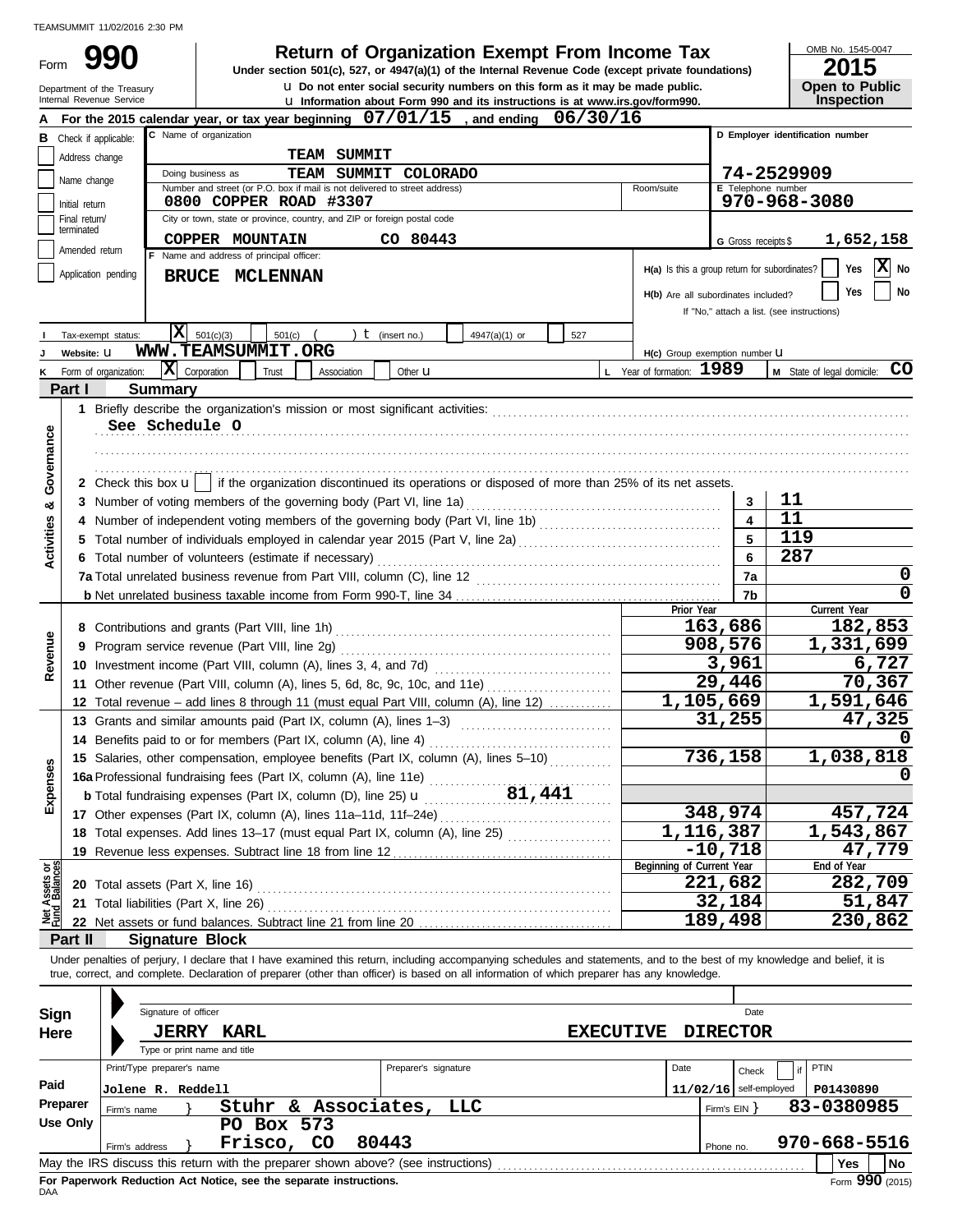|                 | Form 990 (2015) TEAM<br>SUMMIT                                                                                                                                                                    | 74-2529909                                                                                                                                                                                                                                                       | Page 2                                                    |
|-----------------|---------------------------------------------------------------------------------------------------------------------------------------------------------------------------------------------------|------------------------------------------------------------------------------------------------------------------------------------------------------------------------------------------------------------------------------------------------------------------|-----------------------------------------------------------|
| <b>Part III</b> | <b>Statement of Program Service Accomplishments</b>                                                                                                                                               |                                                                                                                                                                                                                                                                  | $ \mathbf{x} $                                            |
|                 | Briefly describe the organization's mission:<br>See Schedule O                                                                                                                                    |                                                                                                                                                                                                                                                                  |                                                           |
|                 | Did the organization undertake any significant program services during the year which were not listed on the<br>prior Form 990 or 990-EZ?<br>If "Yes," describe these new services on Schedule O. |                                                                                                                                                                                                                                                                  | Yes $ X $ No                                              |
|                 | Did the organization cease conducting, or make significant changes in how it conducts, any program<br>services?<br>If "Yes," describe these changes on Schedule O.                                |                                                                                                                                                                                                                                                                  | Yes $ X $                                                 |
|                 | the total expenses, and revenue, if any, for each program service reported.                                                                                                                       | Describe the organization's program service accomplishments for each of its three largest program services, as measured by<br>expenses. Section $501(c)(3)$ and $501(c)(4)$ organizations are required to report the amount of grants and allocations to others, |                                                           |
| 4a (Code:       | ) (Expenses $$1,258,496$<br><b>PROGRAMS</b><br><b>BEGIN</b><br>WITH<br>OUR INTRO<br>THE ATHLETES<br><b>AND PROGRESS</b><br>WITH                                                                   | 47,325<br>including grants of \$<br>(Revenue \$<br><b>PROGRAMS</b><br><b>FOCUSING</b><br><b>SPORTS</b><br>THE<br>ON<br>TO OUR ACADEMIC,<br>POST<br><b>GRADUATE</b>                                                                                               | 1,331,699<br><b>FUNDAMENTALS</b><br>AND<br><b>MASTERS</b> |

ATHLETE PROGRAMS WHICH ENABLE ATHLETES TO TRAIN AND FOCUS FOR NATIONAL AND INTERNATIONAL COMPETITIONS. CURRENT PROGRAMS INCLUDE ALPINE, FREESKI AND SNOWBOARD ON-SNOW ACTIVITIES ALONG WITH YEAR ROUND DRY-LAND PHYSICAL TRAINING PROGRAMS. TEAM SUMMIT COLORADO HAS GROWN TO 500 ATHLETES UP FROM 400 ATHLETES THE PREVIOUS YEAR. CURRENTLY THERE ARE 305 ATHLETES IN OUR ALPINE PROGRAM, 125 IN OUR FREESKI PROGRAM AND 70 IN OUR SNOWBOARD PROGRAM. TEAM SUMMIT COLORADO OPERATES PROGRAMS ON A-BASIN, BRECKENRIDGE, COPPER MOUNTAIN AND KEYSTONE RESORTS.

| 4b (Code: (Code: ) (Expenses \$                     |                        |             | <u>.</u><br>1980 - Jan Barat, prima antikar amerikan |
|-----------------------------------------------------|------------------------|-------------|------------------------------------------------------|
|                                                     |                        |             |                                                      |
|                                                     |                        |             |                                                      |
|                                                     |                        |             |                                                      |
|                                                     |                        |             |                                                      |
|                                                     |                        |             |                                                      |
|                                                     |                        |             |                                                      |
|                                                     |                        |             |                                                      |
|                                                     |                        |             |                                                      |
|                                                     |                        |             |                                                      |
|                                                     |                        |             |                                                      |
|                                                     |                        |             |                                                      |
|                                                     |                        |             |                                                      |
|                                                     |                        |             |                                                      |
|                                                     |                        |             |                                                      |
|                                                     |                        |             |                                                      |
|                                                     |                        |             |                                                      |
|                                                     |                        |             |                                                      |
|                                                     |                        |             |                                                      |
|                                                     |                        |             |                                                      |
|                                                     |                        |             |                                                      |
|                                                     |                        |             |                                                      |
|                                                     |                        |             |                                                      |
|                                                     |                        |             |                                                      |
|                                                     |                        |             |                                                      |
|                                                     |                        |             |                                                      |
|                                                     |                        |             |                                                      |
| 4d Other program services (Describe in Schedule O.) |                        |             |                                                      |
| (Expenses \$                                        | including grants of \$ | (Revenue \$ |                                                      |
| 4e Total program service expenses u                 | 1,258,496              |             |                                                      |

DAA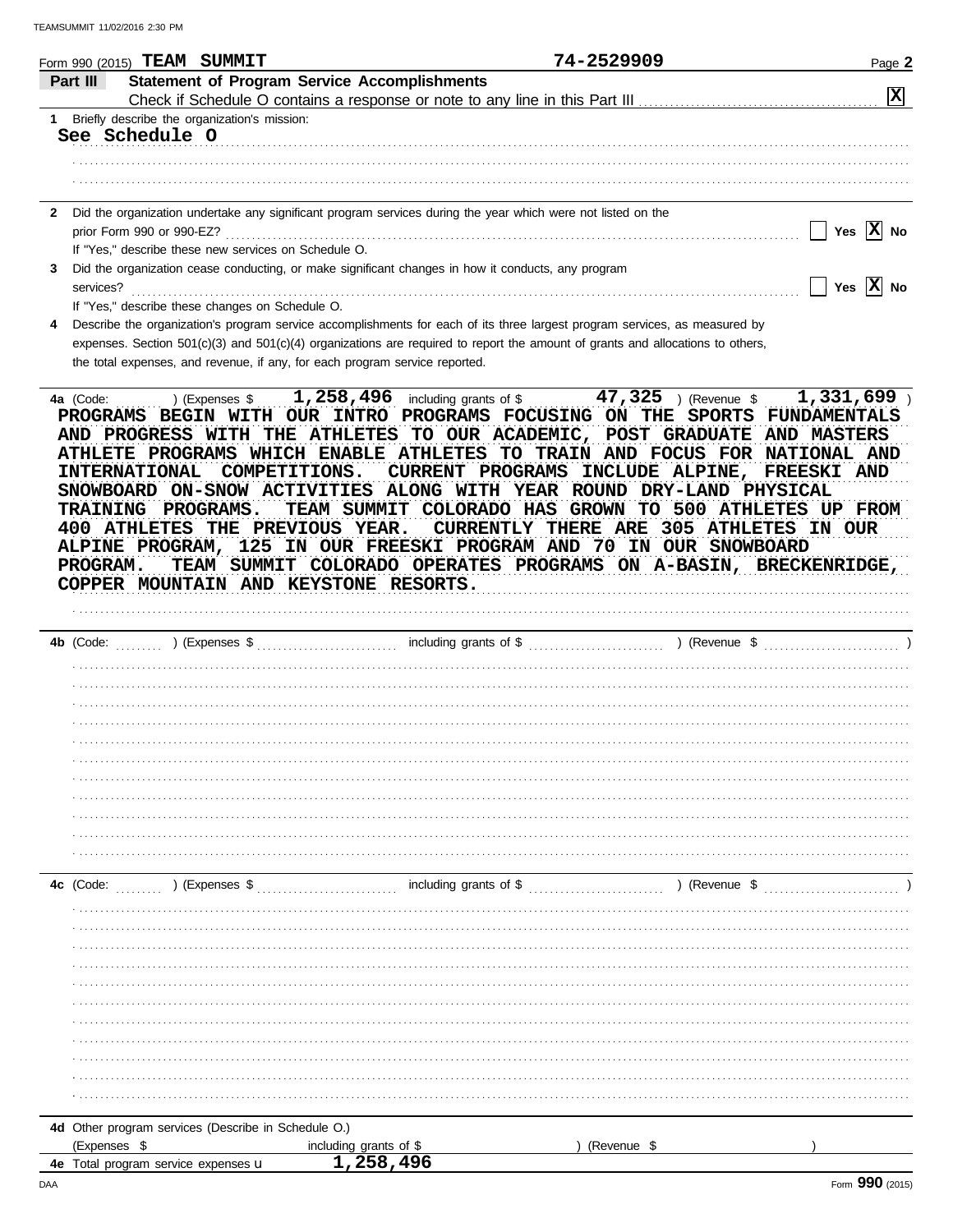|     | 74-2529909<br>Form 990 (2015) TEAM SUMMIT                                                                                              |              |     | Page 3 |
|-----|----------------------------------------------------------------------------------------------------------------------------------------|--------------|-----|--------|
|     | Part IV<br><b>Checklist of Required Schedules</b>                                                                                      |              |     |        |
|     |                                                                                                                                        |              | Yes | No     |
| 1.  | Is the organization described in section $501(c)(3)$ or $4947(a)(1)$ (other than a private foundation)? If "Yes,"                      |              |     |        |
|     | complete Schedule A                                                                                                                    | 1            | х   |        |
| 2   | Is the organization required to complete Schedule B, Schedule of Contributors (see instructions)?                                      | $\mathbf{2}$ | X   |        |
| 3   | Did the organization engage in direct or indirect political campaign activities on behalf of or in opposition to                       |              |     |        |
|     | candidates for public office? If "Yes," complete Schedule C, Part I                                                                    | 3            |     | X      |
| 4   | Section 501(c)(3) organizations. Did the organization engage in lobbying activities, or have a section 501(h)                          |              |     |        |
|     | election in effect during the tax year? If "Yes," complete Schedule C, Part II                                                         | 4            |     | x      |
| 5   | Is the organization a section $501(c)(4)$ , $501(c)(5)$ , or $501(c)(6)$ organization that receives membership dues,                   |              |     |        |
|     | assessments, or similar amounts as defined in Revenue Procedure 98-19? If "Yes," complete Schedule C.                                  |              |     |        |
|     | Part III                                                                                                                               | 5            |     | X      |
| 6   | Did the organization maintain any donor advised funds or any similar funds or accounts for which donors                                |              |     |        |
|     | have the right to provide advice on the distribution or investment of amounts in such funds or accounts? If                            |              |     |        |
|     | "Yes," complete Schedule D, Part I                                                                                                     | 6            |     | X      |
| 7   | Did the organization receive or hold a conservation easement, including easements to preserve open space,                              |              |     |        |
|     | the environment, historic land areas, or historic structures? If "Yes," complete Schedule D, Part II                                   | 7            |     | X      |
| 8   | Did the organization maintain collections of works of art, historical treasures, or other similar assets? If "Yes,"                    |              |     |        |
|     | complete Schedule D, Part III                                                                                                          | 8            |     | х      |
| 9   | Did the organization report an amount in Part X, line 21, for escrow or custodial account liability, serve as a                        |              |     |        |
|     | custodian for amounts not listed in Part X; or provide credit counseling, debt management, credit repair, or                           |              |     |        |
|     | debt negotiation services? If "Yes," complete Schedule D, Part IV                                                                      | 9            |     | x      |
| 10  | Did the organization, directly or through a related organization, hold assets in temporarily restricted                                |              |     |        |
|     | endowments, permanent endowments, or quasi-endowments? If "Yes," complete Schedule D, Part V                                           | 10           | х   |        |
| 11  | If the organization's answer to any of the following questions is "Yes," then complete Schedule D, Parts VI,                           |              |     |        |
|     | VII, VIII, IX, or X as applicable.                                                                                                     |              |     |        |
| а   | Did the organization report an amount for land, buildings, and equipment in Part X, line 10? If "Yes,"                                 |              |     |        |
|     | complete Schedule D, Part VI                                                                                                           | 11a          | x   |        |
| b   | Did the organization report an amount for investments—other securities in Part X, line 12 that is 5% or more                           |              |     |        |
|     | of its total assets reported in Part X, line 16? If "Yes," complete Schedule D, Part VII                                               | 11b          |     | x      |
| c   | Did the organization report an amount for investments—program related in Part X, line 13 that is 5% or more                            |              |     |        |
|     | of its total assets reported in Part X, line 16? If "Yes," complete Schedule D, Part VIII                                              | 11c          |     | X      |
| d   | Did the organization report an amount for other assets in Part X, line 15 that is 5% or more of its total assets                       |              |     |        |
|     | reported in Part X, line 16? If "Yes," complete Schedule D, Part IX                                                                    | 11d          |     | x      |
|     | Did the organization report an amount for other liabilities in Part X, line 25? If "Yes," complete Schedule D, Part X                  | 11e          | х   |        |
| f   | Did the organization's separate or consolidated financial statements for the tax year include a footnote that addresses                |              |     |        |
|     | the organization's liability for uncertain tax positions under FIN 48 (ASC 740)? If "Yes," complete Schedule D, Part X<br>.            | 11f          |     | х      |
|     | 12a Did the organization obtain separate, independent audited financial statements for the tax year? If "Yes," complete                |              |     |        |
|     |                                                                                                                                        | 12a          |     | x      |
| b   | Was the organization included in consolidated, independent audited financial statements for the tax year? If                           |              |     |        |
|     | "Yes," and if the organization answered "No" to line 12a, then completing Schedule D, Parts XI and XII is optional <i>comprominers</i> | 12b          |     | X      |
| 13  |                                                                                                                                        | 13           |     | X      |
| 14a | Did the organization maintain an office, employees, or agents outside of the United States?                                            | 14a          |     | х      |
| b   | Did the organization have aggregate revenues or expenses of more than \$10,000 from grantmaking,                                       |              |     |        |
|     | fundraising, business, investment, and program service activities outside the United States, or aggregate                              |              |     |        |
|     |                                                                                                                                        | 14b          |     | X      |
| 15  | Did the organization report on Part IX, column (A), line 3, more than \$5,000 of grants or other assistance to or                      |              |     |        |
|     | for any foreign organization? If "Yes," complete Schedule F, Parts II and IV                                                           | 15           |     | X      |
| 16  | Did the organization report on Part IX, column (A), line 3, more than \$5,000 of aggregate grants or other                             |              |     |        |
|     | assistance to or for foreign individuals? If "Yes," complete Schedule F, Parts III and IV                                              | 16           |     | X      |
| 17  | Did the organization report a total of more than \$15,000 of expenses for professional fundraising services on                         |              |     |        |
|     |                                                                                                                                        | 17           |     | x      |
| 18  | Did the organization report more than \$15,000 total of fundraising event gross income and contributions on                            |              |     |        |
|     | Part VIII, lines 1c and 8a? If "Yes," complete Schedule G, Part II                                                                     | 18           | X   |        |
| 19  | Did the organization report more than \$15,000 of gross income from gaming activities on Part VIII, line 9a?                           |              |     |        |
|     |                                                                                                                                        | 19           |     | x      |

Form **990** (2015)

| $\sim$ 000 (004 $\epsilon$ ) $\overline{\mathbf{W}}$ $\mathbf{V}$ $\mathbf{A}$ $\mathbf{W}$ $\mathbf{C}$ $\overline{\mathbf{W}}$ $\mathbf{W}'$ |  |
|------------------------------------------------------------------------------------------------------------------------------------------------|--|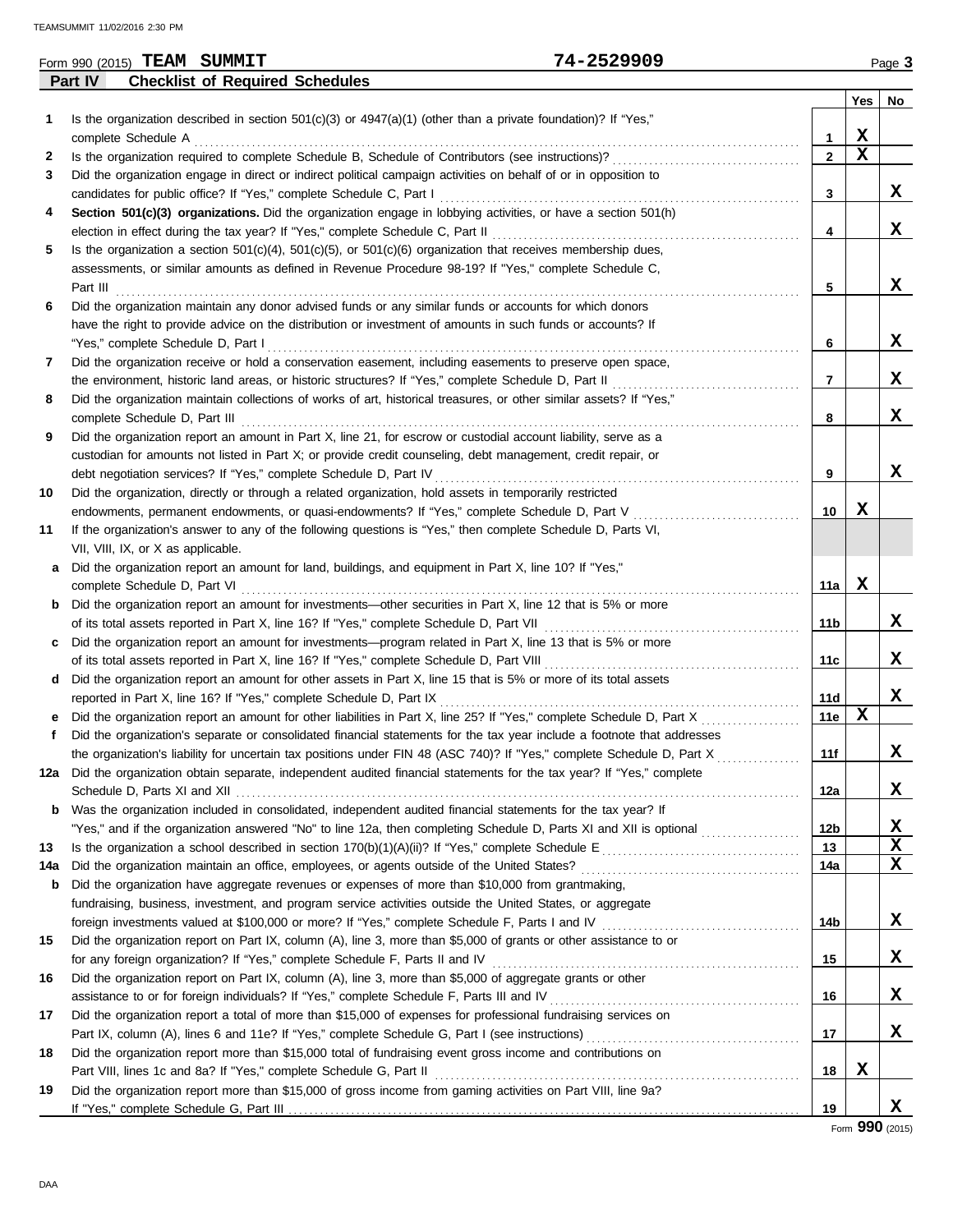|     | 74-2529909<br>Form 990 (2015) TEAM SUMMIT                                                                                                                                   |                 |     | Page 4                       |
|-----|-----------------------------------------------------------------------------------------------------------------------------------------------------------------------------|-----------------|-----|------------------------------|
|     | Part IV<br><b>Checklist of Required Schedules (continued)</b>                                                                                                               |                 |     |                              |
|     |                                                                                                                                                                             |                 | Yes | No                           |
| 20a | Did the organization operate one or more hospital facilities? If "Yes," complete Schedule H                                                                                 | 20a             |     | x                            |
| b   |                                                                                                                                                                             | 20b             |     |                              |
| 21  | Did the organization report more than \$5,000 of grants or other assistance to any domestic organization or                                                                 |                 |     |                              |
|     | domestic government on Part IX, column (A), line 1? If "Yes," complete Schedule I, Parts I and II                                                                           | 21              |     | X                            |
| 22  | Did the organization report more than \$5,000 of grants or other assistance to or for domestic individuals on                                                               |                 |     |                              |
|     | Part IX, column (A), line 2? If "Yes," complete Schedule I, Parts I and III                                                                                                 | 22              | X   |                              |
| 23  | Did the organization answer "Yes" to Part VII, Section A, line 3, 4, or 5 about compensation of the                                                                         |                 |     |                              |
|     | organization's current and former officers, directors, trustees, key employees, and highest compensated                                                                     |                 |     |                              |
|     | employees? If "Yes," complete Schedule J                                                                                                                                    | 23              |     | X                            |
| 24a | Did the organization have a tax-exempt bond issue with an outstanding principal amount of more than                                                                         |                 |     |                              |
|     | \$100,000 as of the last day of the year, that was issued after December 31, 2002? If "Yes," answer lines 24b                                                               |                 |     |                              |
|     | through 24d and complete Schedule K. If "No," go to line 25a                                                                                                                | 24a             |     | X                            |
| b   | Did the organization invest any proceeds of tax-exempt bonds beyond a temporary period exception?                                                                           | 24b             |     |                              |
| С   | Did the organization maintain an escrow account other than a refunding escrow at any time during the year                                                                   |                 |     |                              |
|     | to defease any tax-exempt bonds?                                                                                                                                            | 24c             |     |                              |
|     | d Did the organization act as an "on behalf of" issuer for bonds outstanding at any time during the year?                                                                   | 24d             |     |                              |
|     | 25a Section 501(c)(3), 501(c)(4), and 501(c)(29) organizations. Did the organization engage in an excess benefit                                                            |                 |     |                              |
|     | transaction with a disqualified person during the year? If "Yes," complete Schedule L, Part I                                                                               | 25a             |     | X                            |
| b   | Is the organization aware that it engaged in an excess benefit transaction with a disqualified person in a prior                                                            |                 |     |                              |
|     | year, and that the transaction has not been reported on any of the organization's prior Forms 990 or 990-EZ?                                                                |                 |     |                              |
|     | If "Yes," complete Schedule L, Part I                                                                                                                                       | 25 <sub>b</sub> |     | X                            |
| 26  | Did the organization report any amount on Part X, line 5, 6, or 22 for receivables from or payables to any                                                                  |                 |     |                              |
|     | current or former officers, directors, trustees, key employees, highest compensated employees, or                                                                           |                 |     |                              |
|     | disqualified persons? If "Yes," complete Schedule L, Part II                                                                                                                | 26              |     | X                            |
| 27  | Did the organization provide a grant or other assistance to an officer, director, trustee, key employee,                                                                    |                 |     |                              |
|     | substantial contributor or employee thereof, a grant selection committee member, or to a 35% controlled                                                                     |                 |     |                              |
|     | entity or family member of any of these persons? If "Yes," complete Schedule L, Part III                                                                                    | 27              |     | X                            |
| 28  | Was the organization a party to a business transaction with one of the following parties (see Schedule L,                                                                   |                 |     |                              |
|     | Part IV instructions for applicable filing thresholds, conditions, and exceptions):                                                                                         |                 |     |                              |
| а   | A current or former officer, director, trustee, or key employee? If "Yes," complete Schedule L, Part IV                                                                     | <b>28a</b>      |     | X                            |
| b   | A family member of a current or former officer, director, trustee, or key employee? If "Yes," complete                                                                      |                 |     |                              |
|     | Schedule L, Part IV                                                                                                                                                         | 28b             |     | X                            |
| c   | An entity of which a current or former officer, director, trustee, or key employee (or a family member thereof)                                                             |                 |     |                              |
|     | was an officer, director, trustee, or direct or indirect owner? If "Yes," complete Schedule L, Part IV                                                                      | 28c             |     | X<br>$\overline{\textbf{x}}$ |
| 29  | Did the organization receive more than \$25,000 in non-cash contributions? If "Yes," complete Schedule M                                                                    | 29              |     |                              |
| 30  | Did the organization receive contributions of art, historical treasures, or other similar assets, or qualified                                                              |                 |     |                              |
|     | conservation contributions? If "Yes," complete Schedule M                                                                                                                   | 30              |     | X                            |
| 31  | Did the organization liquidate, terminate, or dissolve and cease operations? If "Yes," complete Schedule N,                                                                 |                 |     | X                            |
|     | Part I                                                                                                                                                                      | 31              |     |                              |
| 32  | Did the organization sell, exchange, dispose of, or transfer more than 25% of its net assets? If "Yes,"                                                                     | 32              |     | X                            |
|     | complete Schedule N, Part II<br>Did the organization own 100% of an entity disregarded as separate from the organization under Regulations                                  |                 |     |                              |
| 33  | sections 301.7701-2 and 301.7701-3? If "Yes," complete Schedule R, Part I                                                                                                   | 33              |     | X                            |
| 34  | Was the organization related to any tax-exempt or taxable entity? If "Yes," complete Schedule R, Parts II, III,                                                             |                 |     |                              |
|     | or IV, and Part V, line 1                                                                                                                                                   | 34              |     | X                            |
| 35a |                                                                                                                                                                             | 35a             |     | X                            |
|     | If "Yes" to line 35a, did the organization receive any payment from or engage in any transaction with a                                                                     |                 |     |                              |
| b   |                                                                                                                                                                             | 35 <sub>b</sub> |     |                              |
|     |                                                                                                                                                                             |                 |     |                              |
| 36  | Section 501(c)(3) organizations. Did the organization make any transfers to an exempt non-charitable<br>related organization? If "Yes," complete Schedule R, Part V, line 2 | 36              |     | X                            |
| 37  | Did the organization conduct more than 5% of its activities through an entity that is not a related organization                                                            |                 |     |                              |
|     | and that is treated as a partnership for federal income tax purposes? If "Yes," complete Schedule R,                                                                        |                 |     |                              |
|     | Part VI                                                                                                                                                                     | 37              |     | X                            |
| 38  | Did the organization complete Schedule O and provide explanations in Schedule O for Part VI, lines 11b and                                                                  |                 |     |                              |
|     | 19? Note. All Form 990 filers are required to complete Schedule O.                                                                                                          | 38              | X   |                              |
|     |                                                                                                                                                                             |                 |     |                              |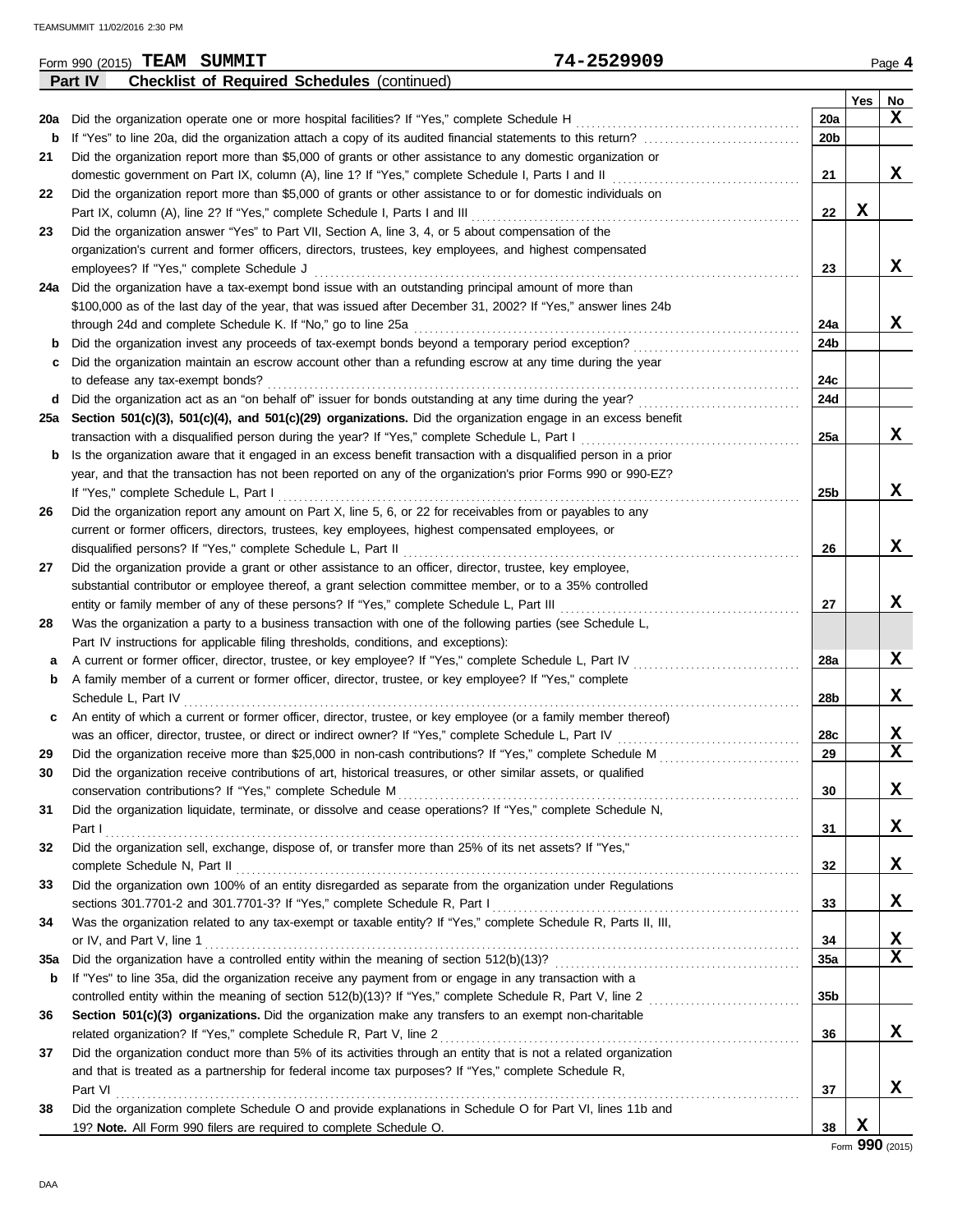|     | Form 990 (2015) TEAM SUMMIT                                                                                                        | 74-2529909      |                |                |     | Page 5 |
|-----|------------------------------------------------------------------------------------------------------------------------------------|-----------------|----------------|----------------|-----|--------|
|     | Statements Regarding Other IRS Filings and Tax Compliance<br>Part V                                                                |                 |                |                |     |        |
|     | Check if Schedule O contains a response or note to any line in this Part V                                                         |                 |                |                |     |        |
|     |                                                                                                                                    |                 |                |                | Yes | No     |
| 1а  | Enter the number reported in Box 3 of Form 1096. Enter -0- if not applicable                                                       | 1a              | 11             |                |     |        |
| b   | Enter the number of Forms W-2G included in line 1a. Enter -0- if not applicable                                                    | 1 <sub>b</sub>  | $\overline{0}$ |                |     |        |
| с   | Did the organization comply with backup withholding rules for reportable payments to vendors and                                   |                 |                |                |     |        |
|     | reportable gaming (gambling) winnings to prize winners?                                                                            |                 |                | 1c             |     |        |
| 2a  | Enter the number of employees reported on Form W-3, Transmittal of Wage and Tax                                                    |                 |                |                |     |        |
|     | Statements, filed for the calendar year ending with or within the year covered by this return                                      | 2a              | 119            |                |     |        |
| b   | If at least one is reported on line 2a, did the organization file all required federal employment tax returns?                     |                 |                | 2b             | X   |        |
|     | Note. If the sum of lines 1a and 2a is greater than 250, you may be required to e-file (see instructions)                          |                 |                |                |     |        |
| За  | Did the organization have unrelated business gross income of \$1,000 or more during the year?                                      |                 |                | За             |     | х      |
| b   | If "Yes," has it filed a Form 990-T for this year? If "No" to line 3b, provide an explanation in Schedule O                        |                 |                | 3b             |     |        |
| 4a  | At any time during the calendar year, did the organization have an interest in, or a signature or other authority                  |                 |                |                |     |        |
|     | over, a financial account in a foreign country (such as a bank account, securities account, or other financial                     |                 |                |                |     |        |
|     | account)?                                                                                                                          |                 |                | 4a             |     | x      |
| b   | If "Yes," enter the name of the foreign country: <b>u</b>                                                                          |                 |                |                |     |        |
|     | See instructions for filing requirements for FinCEN Form 114, Report of Foreign Bank and Financial Accounts                        |                 |                |                |     |        |
|     | (FBAR).                                                                                                                            |                 |                |                |     |        |
| 5a  | Was the organization a party to a prohibited tax shelter transaction at any time during the tax year?                              |                 |                | 5a             |     | X      |
| b   | Did any taxable party notify the organization that it was or is a party to a prohibited tax shelter transaction?                   |                 |                | 5 <sub>b</sub> |     | x      |
| c   | If "Yes" to line 5a or 5b, did the organization file Form 8886-T?                                                                  |                 |                | 5 <sub>c</sub> |     |        |
| 6а  | Does the organization have annual gross receipts that are normally greater than \$100,000, and did the                             |                 |                |                |     |        |
|     | organization solicit any contributions that were not tax deductible as charitable contributions?                                   |                 |                | 6a             |     | x      |
| b   | If "Yes," did the organization include with every solicitation an express statement that such contributions or                     |                 |                |                |     |        |
|     | gifts were not tax deductible?                                                                                                     |                 |                | 6b             |     |        |
| 7   | Organizations that may receive deductible contributions under section 170(c).                                                      |                 |                |                |     |        |
| а   | Did the organization receive a payment in excess of \$75 made partly as a contribution and partly for goods                        |                 |                |                |     |        |
|     | and services provided to the payor?                                                                                                |                 |                | 7a             | X   |        |
| b   |                                                                                                                                    |                 |                | 7b             | X   |        |
| c   | Did the organization sell, exchange, or otherwise dispose of tangible personal property for which it was                           |                 |                |                |     |        |
|     | required to file Form 8282?                                                                                                        |                 |                | 7c             |     | X      |
| d   | If "Yes," indicate the number of Forms 8282 filed during the year                                                                  | 7d              |                |                |     |        |
| е   | Did the organization receive any funds, directly or indirectly, to pay premiums on a personal benefit contract?                    |                 |                | 7e             |     | X      |
|     | Did the organization, during the year, pay premiums, directly or indirectly, on a personal benefit contract?                       |                 |                | 7f             |     | x      |
|     | If the organization received a contribution of qualified intellectual property, did the organization file Form 8899 as required?   |                 |                | 7g             |     |        |
|     | If the organization received a contribution of cars, boats, airplanes, or other vehicles, did the organization file a Form 1098-C? |                 |                | 7h             |     |        |
| 8   | Sponsoring organizations maintaining donor advised funds. Did a donor advised fund maintained by the                               |                 |                |                |     |        |
|     | sponsoring organization have excess business holdings at any time during the year?                                                 |                 |                | 8              |     |        |
| 9   | Sponsoring organizations maintaining donor advised funds.                                                                          |                 |                |                |     |        |
| a   | Did the sponsoring organization make any taxable distributions under section 4966?                                                 |                 |                | 9а             |     |        |
| b   | Did the sponsoring organization make a distribution to a donor, donor advisor, or related person?                                  |                 |                | 9b             |     |        |
| 10  | Section 501(c)(7) organizations. Enter:                                                                                            |                 |                |                |     |        |
| а   | Initiation fees and capital contributions included on Part VIII, line 12 [11] [11] [12] [11] [12] [11] [12] [1                     | 10a             |                |                |     |        |
| b   | Gross receipts, included on Form 990, Part VIII, line 12, for public use of club facilities                                        | 10 <sub>b</sub> |                |                |     |        |
| 11  | Section 501(c)(12) organizations. Enter:                                                                                           |                 |                |                |     |        |
| а   | Gross income from members or shareholders                                                                                          | 11a             |                |                |     |        |
| b   | Gross income from other sources (Do not net amounts due or paid to other sources                                                   |                 |                |                |     |        |
|     | against amounts due or received from them.)                                                                                        | 11 <sub>b</sub> |                |                |     |        |
| 12a | Section 4947(a)(1) non-exempt charitable trusts. Is the organization filing Form 990 in lieu of Form 1041?                         |                 |                | 12a            |     |        |
| b   | If "Yes," enter the amount of tax-exempt interest received or accrued during the year                                              | 12b             |                |                |     |        |
| 13  | Section 501(c)(29) qualified nonprofit health insurance issuers.                                                                   |                 |                |                |     |        |
| a   | Is the organization licensed to issue qualified health plans in more than one state?                                               |                 |                | 13а            |     |        |
|     | Note. See the instructions for additional information the organization must report on Schedule O.                                  |                 |                |                |     |        |
| b   | Enter the amount of reserves the organization is required to maintain by the states in which                                       |                 |                |                |     |        |
|     |                                                                                                                                    | 13b             |                |                |     |        |
| c   | Enter the amount of reserves on hand                                                                                               | 13 <sub>c</sub> |                |                |     |        |
| 14a | Did the organization receive any payments for indoor tanning services during the tax year?                                         |                 |                | 14a            |     | х      |
|     |                                                                                                                                    |                 |                | 14b            |     |        |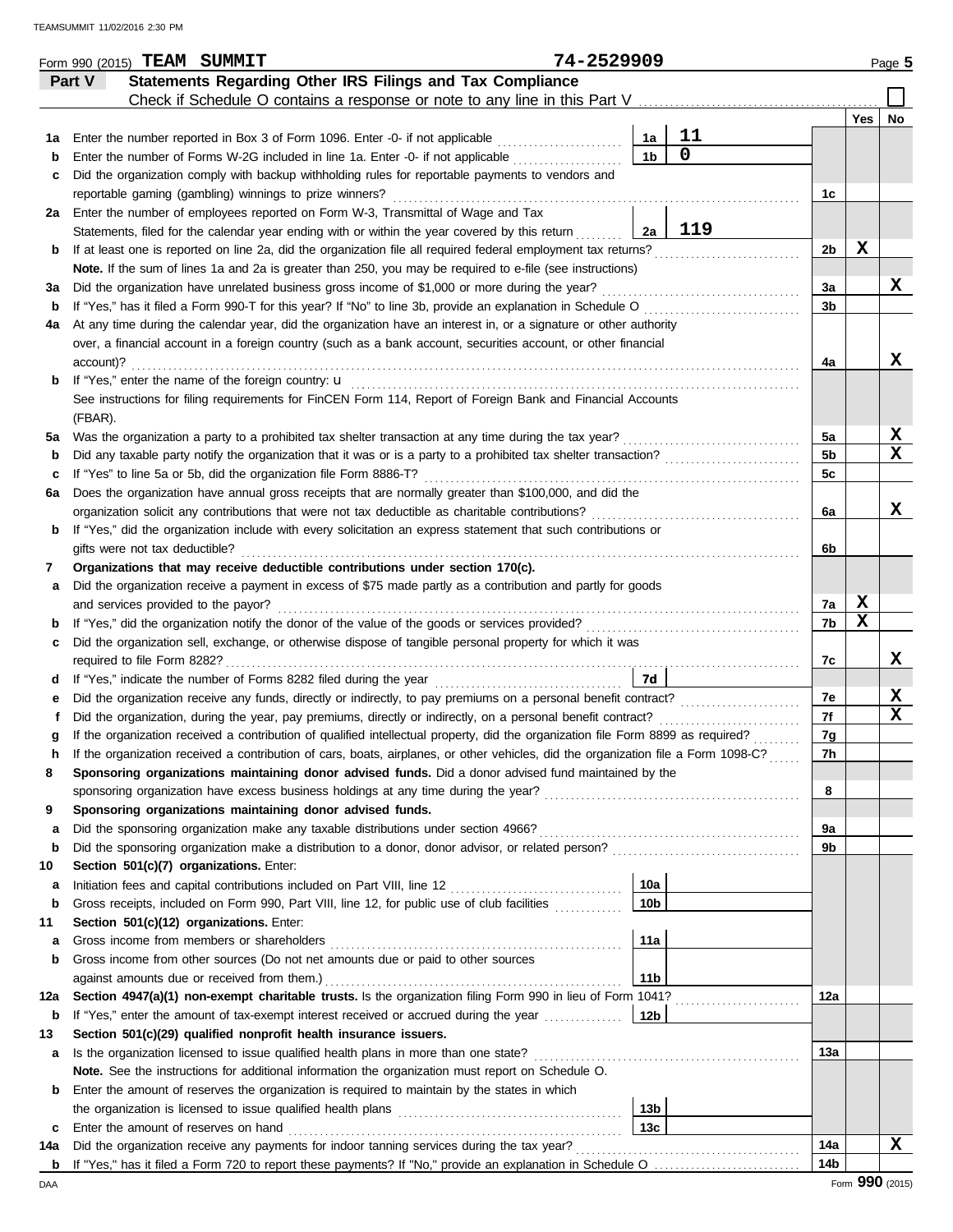|     |         | Form 990 (2015) TEAM SUMMIT            |                                                        |                                                                                                                                     |                       |                               | 74-2529909 |    |    |                 |     | Page 6      |
|-----|---------|----------------------------------------|--------------------------------------------------------|-------------------------------------------------------------------------------------------------------------------------------------|-----------------------|-------------------------------|------------|----|----|-----------------|-----|-------------|
|     | Part VI |                                        |                                                        | Governance, Management, and Disclosure For each "Yes" response to lines 2 through 7b below, and for a "No"                          |                       |                               |            |    |    |                 |     |             |
|     |         |                                        |                                                        | response to line 8a, 8b, or 10b below, describe the circumstances, processes, or changes in Schedule O. See instructions.           |                       |                               |            |    |    |                 |     |             |
|     |         |                                        |                                                        |                                                                                                                                     |                       |                               |            |    |    |                 |     | ΙXΙ         |
|     |         |                                        | Section A. Governing Body and Management               |                                                                                                                                     |                       |                               |            |    |    |                 |     |             |
|     |         |                                        |                                                        |                                                                                                                                     |                       |                               |            |    |    |                 | Yes | No          |
| 1а  |         |                                        |                                                        | Enter the number of voting members of the governing body at the end of the tax year                                                 |                       |                               |            | 1a | 11 |                 |     |             |
|     |         |                                        |                                                        | If there are material differences in voting rights among members of the governing body, or                                          |                       |                               |            |    |    |                 |     |             |
|     |         |                                        |                                                        | if the governing body delegated broad authority to an executive committee or similar                                                |                       |                               |            |    |    |                 |     |             |
|     |         | committee, explain in Schedule O.      |                                                        |                                                                                                                                     |                       |                               |            |    |    |                 |     |             |
| b   |         |                                        |                                                        | Enter the number of voting members included in line 1a, above, who are independent                                                  |                       |                               |            | 1b | 11 |                 |     |             |
| 2   |         |                                        |                                                        | Did any officer, director, trustee, or key employee have a family relationship or a business relationship with                      |                       |                               |            |    |    |                 |     |             |
|     |         |                                        | any other officer, director, trustee, or key employee? |                                                                                                                                     |                       |                               |            |    |    | 2               |     | X           |
| 3   |         |                                        |                                                        | Did the organization delegate control over management duties customarily performed by or under the direct                           |                       |                               |            |    |    |                 |     |             |
|     |         |                                        |                                                        | supervision of officers, directors, or trustees, or key employees to a management company or other person?                          |                       |                               |            |    |    | 3               |     | х           |
| 4   |         |                                        |                                                        | Did the organization make any significant changes to its governing documents since the prior Form 990 was filed?                    |                       |                               |            |    |    | 4               |     | $\mathbf x$ |
|     |         |                                        |                                                        |                                                                                                                                     |                       |                               |            |    |    | 5               |     | X           |
| 5   |         |                                        |                                                        | Did the organization become aware during the year of a significant diversion of the organization's assets?                          |                       |                               |            |    |    |                 |     | x           |
| 6   |         |                                        | Did the organization have members or stockholders?     |                                                                                                                                     |                       |                               |            |    |    | 6               |     |             |
| 7a  |         |                                        |                                                        | Did the organization have members, stockholders, or other persons who had the power to elect or appoint                             |                       |                               |            |    |    |                 |     |             |
|     |         |                                        | one or more members of the governing body?             |                                                                                                                                     |                       |                               |            |    |    | 7a              |     | х           |
| b   |         |                                        |                                                        | Are any governance decisions of the organization reserved to (or subject to approval by) members,                                   |                       |                               |            |    |    |                 |     |             |
|     |         |                                        |                                                        | stockholders, or persons other than the governing body?                                                                             |                       |                               |            |    |    | 7b              |     | x           |
| 8   |         |                                        |                                                        | Did the organization contemporaneously document the meetings held or written actions undertaken during the year by the following:   |                       |                               |            |    |    |                 |     |             |
| а   |         | The governing body?                    |                                                        |                                                                                                                                     |                       |                               |            |    |    | 8а              | X   |             |
| b   |         |                                        |                                                        | Each committee with authority to act on behalf of the governing body?                                                               |                       |                               |            |    |    | 8b              | X   |             |
| 9   |         |                                        |                                                        | Is there any officer, director, trustee, or key employee listed in Part VII, Section A, who cannot be reached at                    |                       |                               |            |    |    |                 |     |             |
|     |         |                                        |                                                        |                                                                                                                                     |                       |                               |            |    |    | 9               |     | х           |
|     |         |                                        |                                                        | <b>Section B. Policies</b> (This Section B requests information about policies not required by the Internal Revenue Code.)          |                       |                               |            |    |    |                 |     |             |
|     |         |                                        |                                                        |                                                                                                                                     |                       |                               |            |    |    |                 | Yes | No          |
| 10a |         |                                        |                                                        | Did the organization have local chapters, branches, or affiliates?                                                                  |                       |                               |            |    |    | 10a             |     | x           |
| b   |         |                                        |                                                        | If "Yes," did the organization have written policies and procedures governing the activities of such chapters,                      |                       |                               |            |    |    |                 |     |             |
|     |         |                                        |                                                        | affiliates, and branches to ensure their operations are consistent with the organization's exempt purposes?                         |                       |                               |            |    |    | 10b             |     |             |
| 11a |         |                                        |                                                        | Has the organization provided a complete copy of this Form 990 to all members of its governing body before filing the form?         |                       |                               |            |    |    | 11a             | х   |             |
| b   |         |                                        |                                                        | Describe in Schedule O the process, if any, used by the organization to review this Form 990.                                       |                       |                               |            |    |    |                 |     |             |
| 12a |         |                                        |                                                        | Did the organization have a written conflict of interest policy? If "No," go to line 13                                             |                       |                               |            |    |    | 12a             | X   |             |
| b   |         |                                        |                                                        | Were officers, directors, or trustees, and key employees required to disclose annually interests that could give rise to conflicts? |                       |                               |            |    |    | 12b             | х   |             |
|     |         |                                        |                                                        | Did the organization regularly and consistently monitor and enforce compliance with the policy? If "Yes,"                           |                       |                               |            |    |    |                 |     |             |
|     |         |                                        | describe in Schedule O how this was done               |                                                                                                                                     |                       |                               |            |    |    | 12 <sub>c</sub> | X   |             |
| 13  |         |                                        |                                                        | Did the organization have a written whistleblower policy?                                                                           |                       |                               |            |    |    | 13              | X   |             |
| 14  |         |                                        |                                                        | Did the organization have a written document retention and destruction policy?                                                      |                       |                               |            |    |    | 14              |     | х           |
| 15  |         |                                        |                                                        | Did the process for determining compensation of the following persons include a review and approval by                              |                       |                               |            |    |    |                 |     |             |
|     |         |                                        |                                                        | independent persons, comparability data, and contemporaneous substantiation of the deliberation and decision?                       |                       |                               |            |    |    |                 |     |             |
| а   |         |                                        |                                                        | The organization's CEO, Executive Director, or top management official                                                              |                       |                               |            |    |    | 15a             | X   |             |
| b   |         |                                        | Other officers or key employees of the organization    |                                                                                                                                     |                       |                               |            |    |    | 15b             |     | х           |
|     |         |                                        |                                                        | If "Yes" to line 15a or 15b, describe the process in Schedule O (see instructions).                                                 |                       |                               |            |    |    |                 |     |             |
| 16a |         |                                        |                                                        | Did the organization invest in, contribute assets to, or participate in a joint venture or similar arrangement                      |                       |                               |            |    |    |                 |     |             |
|     |         | with a taxable entity during the year? |                                                        |                                                                                                                                     |                       |                               |            |    |    |                 |     | x           |
|     |         |                                        |                                                        | If "Yes," did the organization follow a written policy or procedure requiring the organization to evaluate its                      |                       |                               |            |    |    | 16a             |     |             |
| b   |         |                                        |                                                        |                                                                                                                                     |                       |                               |            |    |    |                 |     |             |
|     |         |                                        |                                                        | participation in joint venture arrangements under applicable federal tax law, and take steps to safeguard the                       |                       |                               |            |    |    |                 |     |             |
|     |         |                                        |                                                        |                                                                                                                                     |                       |                               |            |    |    | 16b             |     |             |
|     |         | <b>Section C. Disclosure</b>           |                                                        |                                                                                                                                     |                       |                               |            |    |    |                 |     |             |
| 17  |         |                                        |                                                        | List the states with which a copy of this Form 990 is required to be filed $\mathbf u$ None                                         |                       |                               |            |    |    |                 |     |             |
| 18  |         |                                        |                                                        | Section 6104 requires an organization to make its Forms 1023 (or 1024 if applicable), 990, and 990-T (Section 501(c)(3)s only)      |                       |                               |            |    |    |                 |     |             |
|     |         |                                        |                                                        | available for public inspection. Indicate how you made these available. Check all that apply.                                       |                       |                               |            |    |    |                 |     |             |
|     |         | Own website                            |                                                        | Another's website $ \mathbf{X} $ Upon request                                                                                       |                       | Other (explain in Schedule O) |            |    |    |                 |     |             |
| 19  |         |                                        |                                                        | Describe in Schedule O whether (and if so, how) the organization made its governing documents, conflict of interest policy, and     |                       |                               |            |    |    |                 |     |             |
|     |         |                                        |                                                        | financial statements available to the public during the tax year.                                                                   |                       |                               |            |    |    |                 |     |             |
| 20  |         |                                        |                                                        | State the name, address, and telephone number of the person who possesses the organization's books and records: <b>u</b>            |                       |                               |            |    |    |                 |     |             |
| THE |         | <b>ORGANIZATION</b>                    |                                                        |                                                                                                                                     | <b>48 UNEVA PLACE</b> |                               |            |    |    |                 |     |             |
|     |         | COPPER MOUNTAIN                        |                                                        |                                                                                                                                     |                       |                               | CO 80443   |    |    | 970-968-3080    |     |             |

DAA Form **990** (2015)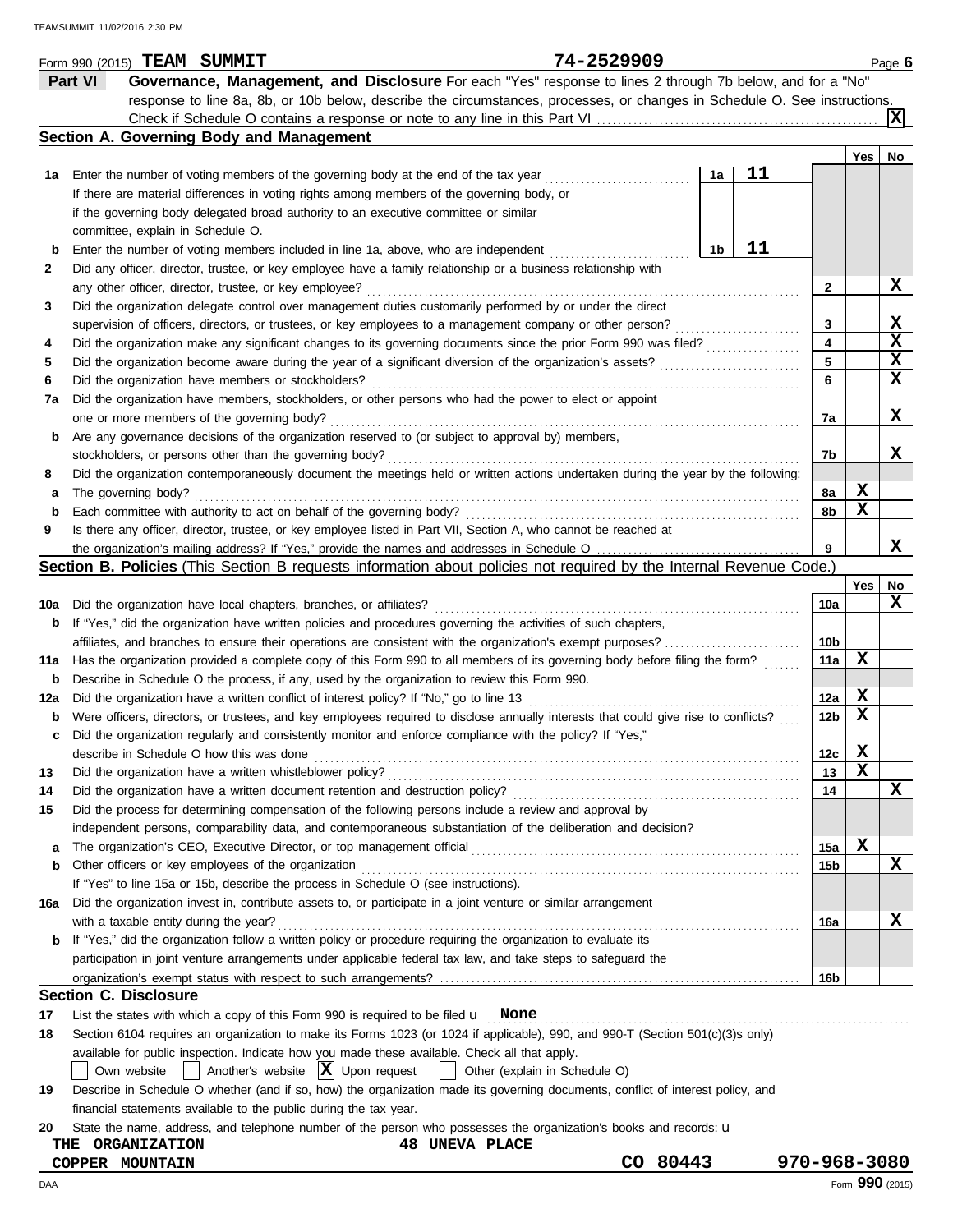| Form 990 (2015)          | <b>TEAM SUMMIT</b>                                                                        | 74-2529909                                                                                                                                                                                                                                                       | Page 7 |
|--------------------------|-------------------------------------------------------------------------------------------|------------------------------------------------------------------------------------------------------------------------------------------------------------------------------------------------------------------------------------------------------------------|--------|
| Part VII                 |                                                                                           | Compensation of Officers, Directors, Trustees, Key Employees, Highest Compensated Employees, and                                                                                                                                                                 |        |
|                          | <b>Independent Contractors</b>                                                            |                                                                                                                                                                                                                                                                  |        |
|                          |                                                                                           | Check if Schedule O contains a response or note to any line in this Part VII                                                                                                                                                                                     |        |
| Section A.               |                                                                                           | Officers, Directors, Trustees, Key Employees, and Highest Compensated Employees                                                                                                                                                                                  |        |
| organization's tax year. |                                                                                           | 1a Complete this table for all persons required to be listed. Report compensation for the calendar year ending with or within the                                                                                                                                |        |
|                          | compensation. Enter -0- in columns $(D)$ , $(E)$ , and $(F)$ if no compensation was paid. | • List all of the organization's <b>current</b> officers, directors, trustees (whether individuals or organizations), regardless of amount of                                                                                                                    |        |
|                          |                                                                                           | • List all of the organization's current key employees, if any. See instructions for definition of "key employee."                                                                                                                                               |        |
|                          |                                                                                           | List the organization's five <b>current</b> highest compensated employees (other than an officer, director, trustee, or key employee)<br>who received reportable componention (Rev 5 of Ferm W 2 and/or Rev 7 of Ferm 1000 MISC) of more than \$100,000 from the |        |

who received reportable compensation (Box 5 of Form W-2 and/or Box 7 of Form 1099-MISC) of more than \$100,000 from the organization and any related organizations.

■ List all of the organization's **former** officers, key employees, and highest compensated employees who received more than<br> **•** 00,000 of reportable compensation from the ergonization and any related ergonizations \$100,000 of reportable compensation from the organization and any related organizations.

List all of the organization's **former directors or trustees** that received, in the capacity as a former director or trustee of the ● List all of the organization's former directors or trustees that received, in the capacity as a former director organization, more than \$10,000 of reportable compensation from the organization and any related organizati List persons in the following order: individual trustees or directors; institutional trustees; officers; key employees; highest compensated employees; and former such persons.

Check this box if neither the organization nor any related organization compensated any current officer, director, or trustee.

| (A)<br>Name and Title | (B)<br>Average<br>hours per<br>week<br>(list any<br>hours for |                                   |                          |             | (C)<br>Position | (do not check more than one<br>box, unless person is both an<br>officer and a director/trustee) | (D)<br>Reportable<br>compensation<br>from<br>the<br>organization | (E)<br>Reportable<br>compensation from<br>related<br>organizations<br>(W-2/1099-MISC) | (F)<br>Estimated<br>amount of<br>other<br>compensation<br>from the |
|-----------------------|---------------------------------------------------------------|-----------------------------------|--------------------------|-------------|-----------------|-------------------------------------------------------------------------------------------------|------------------------------------------------------------------|---------------------------------------------------------------------------------------|--------------------------------------------------------------------|
|                       | related<br>organizations<br>below dotted<br>line)             | Individual trustee<br>or director | Institutional<br>trustee | Officer     | Key employee    | Highest compensated<br>employee<br>Former                                                       | (W-2/1099-MISC)                                                  |                                                                                       | organization<br>and related<br>organizations                       |
| (1) JAY LONG          | 1.00                                                          |                                   |                          |             |                 |                                                                                                 |                                                                  |                                                                                       |                                                                    |
| <b>BOARD MEMBER</b>   | 0.00                                                          | $\mathbf x$                       |                          |             |                 |                                                                                                 | 0                                                                | 0                                                                                     | $\mathbf 0$                                                        |
| (2) BRUCE MCLENNAN    |                                                               |                                   |                          |             |                 |                                                                                                 |                                                                  |                                                                                       |                                                                    |
|                       | 5.00                                                          |                                   |                          |             |                 |                                                                                                 |                                                                  |                                                                                       |                                                                    |
| <b>PRESIDENT</b>      | 0.00                                                          | $\mathbf x$                       |                          | $\mathbf x$ |                 |                                                                                                 | 0                                                                | 0                                                                                     | 0                                                                  |
| (3) TODD STOCKBAUER   |                                                               |                                   |                          |             |                 |                                                                                                 |                                                                  |                                                                                       |                                                                    |
|                       | 3.00                                                          |                                   |                          |             |                 |                                                                                                 |                                                                  |                                                                                       |                                                                    |
| <b>VICE PRESIDENT</b> | 0.00                                                          | $\mathbf x$                       |                          | $\mathbf x$ |                 |                                                                                                 | 0                                                                | 0                                                                                     | 0                                                                  |
| (4) AMY NAES          |                                                               |                                   |                          |             |                 |                                                                                                 |                                                                  |                                                                                       |                                                                    |
|                       | 2.00                                                          |                                   |                          |             |                 |                                                                                                 |                                                                  |                                                                                       |                                                                    |
| <b>SECRETARY</b>      | 0.00                                                          | $\mathbf x$                       |                          | $\mathbf x$ |                 |                                                                                                 | 0                                                                | 0                                                                                     | 0                                                                  |
| (5) STEVE STEC        |                                                               |                                   |                          |             |                 |                                                                                                 |                                                                  |                                                                                       |                                                                    |
|                       | 1.00                                                          |                                   |                          |             |                 |                                                                                                 |                                                                  |                                                                                       |                                                                    |
| <b>BOARD MEMBER</b>   | 0.00                                                          | $\mathbf x$                       |                          |             |                 |                                                                                                 | 0                                                                | 0                                                                                     | 0                                                                  |
| (6) JESSIE TRUE       |                                                               |                                   |                          |             |                 |                                                                                                 |                                                                  |                                                                                       |                                                                    |
|                       | 1.00                                                          |                                   |                          |             |                 |                                                                                                 |                                                                  |                                                                                       |                                                                    |
| <b>BOARD MEMBER</b>   | 0.00                                                          | $\mathbf x$                       |                          |             |                 |                                                                                                 | 0                                                                | 0                                                                                     | $\mathbf 0$                                                        |
| (7) ART GRAPER        |                                                               |                                   |                          |             |                 |                                                                                                 |                                                                  |                                                                                       |                                                                    |
|                       | 3.00                                                          |                                   |                          |             |                 |                                                                                                 |                                                                  |                                                                                       |                                                                    |
| <b>TREASURER</b>      | 0.00                                                          | $\mathbf x$                       |                          | $\mathbf x$ |                 |                                                                                                 | 0                                                                | 0                                                                                     | $\mathbf 0$                                                        |
| (8) WHITNEY HENCEROTH |                                                               |                                   |                          |             |                 |                                                                                                 |                                                                  |                                                                                       |                                                                    |
|                       | 1.00                                                          |                                   |                          |             |                 |                                                                                                 |                                                                  |                                                                                       |                                                                    |
| <b>BOARD MEMBER</b>   | 0.00                                                          | $\mathbf x$                       |                          |             |                 |                                                                                                 | 0                                                                | 0                                                                                     | $\mathbf 0$                                                        |
| (9) WILLIAM JACKSON   |                                                               |                                   |                          |             |                 |                                                                                                 |                                                                  |                                                                                       |                                                                    |
|                       | 1.00                                                          |                                   |                          |             |                 |                                                                                                 |                                                                  |                                                                                       |                                                                    |
| <b>BOARD MEMBER</b>   | 0.00                                                          | X                                 |                          |             |                 |                                                                                                 | 0                                                                | 0                                                                                     | $\mathbf 0$                                                        |
| (10) ANNE GISH        |                                                               |                                   |                          |             |                 |                                                                                                 |                                                                  |                                                                                       |                                                                    |
|                       | 1.00<br>0.00                                                  | $\mathbf x$                       |                          |             |                 |                                                                                                 |                                                                  |                                                                                       | 0                                                                  |
| <b>BOARD MEMBER</b>   |                                                               |                                   |                          |             |                 |                                                                                                 | 0                                                                | 0                                                                                     |                                                                    |
| (11) DAVE LITTLE      | 1.00                                                          |                                   |                          |             |                 |                                                                                                 |                                                                  |                                                                                       |                                                                    |
| <b>BOARD MEMBER</b>   | 0.00                                                          | $\mathbf x$                       |                          |             |                 |                                                                                                 | 0                                                                | 0                                                                                     | 0                                                                  |
|                       |                                                               |                                   |                          |             |                 |                                                                                                 |                                                                  |                                                                                       |                                                                    |

DAA Form **990** (2015)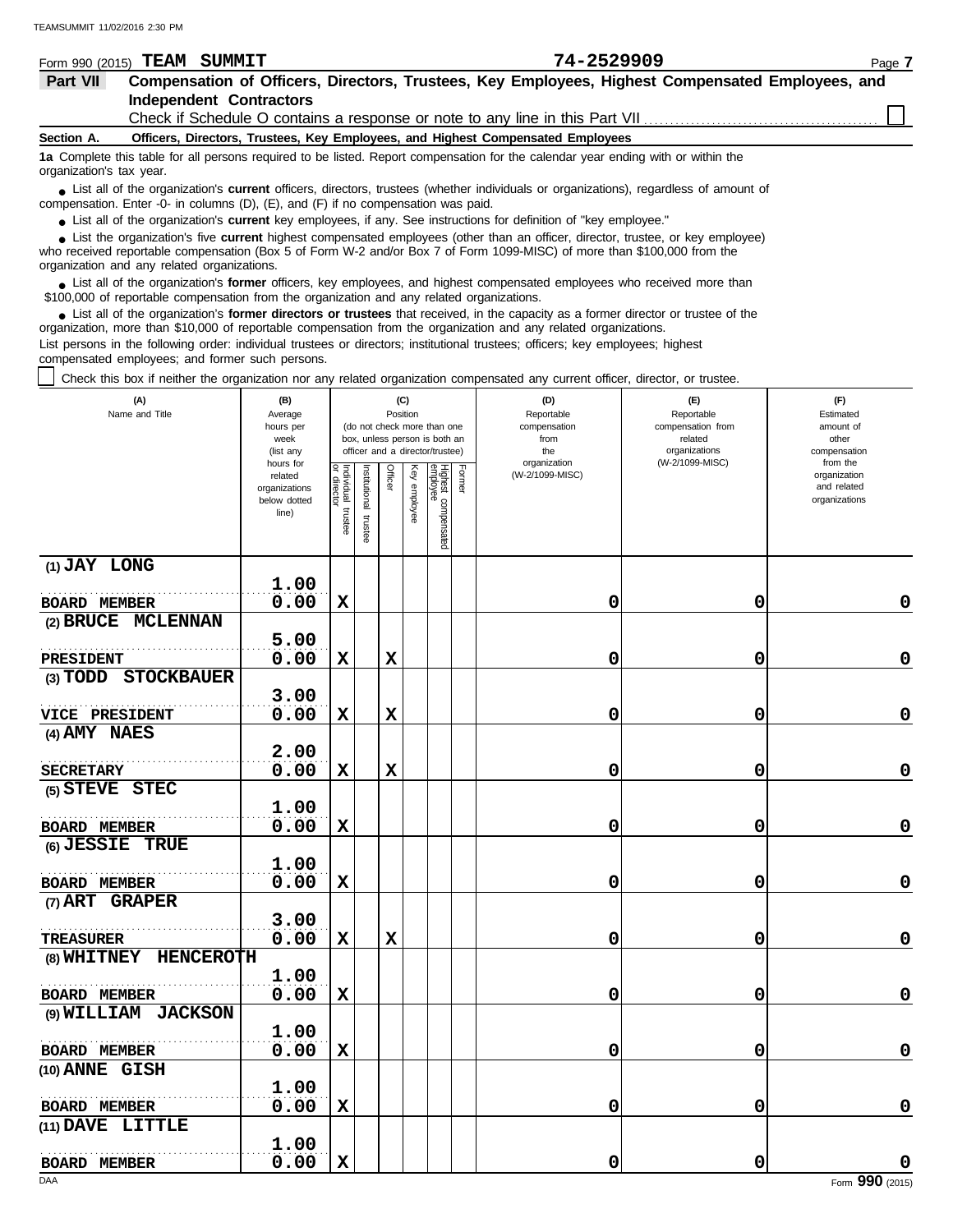|                     | TEAMSUMMIT 11/02/2016 2:30 PM<br>SUMMIT<br>Form 990 (2015) TEAM                                                                                                                                                                                                                                                                                                                                                                                             |                                                               |                         |                      |          |              |                                                                                                 |                        | 74-2529909                                                                                                                                                                 |                                                                                                  |                                                                    | Page 8    |  |
|---------------------|-------------------------------------------------------------------------------------------------------------------------------------------------------------------------------------------------------------------------------------------------------------------------------------------------------------------------------------------------------------------------------------------------------------------------------------------------------------|---------------------------------------------------------------|-------------------------|----------------------|----------|--------------|-------------------------------------------------------------------------------------------------|------------------------|----------------------------------------------------------------------------------------------------------------------------------------------------------------------------|--------------------------------------------------------------------------------------------------|--------------------------------------------------------------------|-----------|--|
|                     | <b>Part VII</b><br>(A)<br>Name and title                                                                                                                                                                                                                                                                                                                                                                                                                    | (B)<br>Average<br>hours per<br>week<br>(list any<br>hours for |                         |                      | Position | (C)          | (do not check more than one<br>box, unless person is both an<br>officer and a director/trustee) |                        | Section A. Officers, Directors, Trustees, Key Employees, and Highest Compensated Employees (continued)<br>(D)<br>Reportable<br>compensation<br>from<br>the<br>organization | $(\mathsf{F})$<br>Reportable<br>compensation from<br>related<br>organizations<br>(W-2/1099-MISC) | (F)<br>Estimated<br>amount of<br>other<br>compensation<br>from the |           |  |
|                     |                                                                                                                                                                                                                                                                                                                                                                                                                                                             | related<br>organizations<br>below dotted<br>line)             | Individual 1<br>trustee | nstitutional trustee | Officer  | Key employee | Highest compensated<br>employee                                                                 | Former                 | (W-2/1099-MISC)                                                                                                                                                            |                                                                                                  | organization<br>and related<br>organizations                       |           |  |
| (12)                | <b>JERRY KARL</b><br>EXECUTIVE DIRECTOR                                                                                                                                                                                                                                                                                                                                                                                                                     | 40.00<br>0.00                                                 |                         |                      | х        |              |                                                                                                 |                        | 38,333                                                                                                                                                                     | 0                                                                                                |                                                                    | 0         |  |
|                     |                                                                                                                                                                                                                                                                                                                                                                                                                                                             |                                                               |                         |                      |          |              |                                                                                                 |                        |                                                                                                                                                                            |                                                                                                  |                                                                    |           |  |
|                     |                                                                                                                                                                                                                                                                                                                                                                                                                                                             |                                                               |                         |                      |          |              |                                                                                                 |                        |                                                                                                                                                                            |                                                                                                  |                                                                    |           |  |
|                     |                                                                                                                                                                                                                                                                                                                                                                                                                                                             |                                                               |                         |                      |          |              |                                                                                                 |                        |                                                                                                                                                                            |                                                                                                  |                                                                    |           |  |
|                     |                                                                                                                                                                                                                                                                                                                                                                                                                                                             |                                                               |                         |                      |          |              |                                                                                                 |                        |                                                                                                                                                                            |                                                                                                  |                                                                    |           |  |
|                     |                                                                                                                                                                                                                                                                                                                                                                                                                                                             |                                                               |                         |                      |          |              |                                                                                                 |                        |                                                                                                                                                                            |                                                                                                  |                                                                    |           |  |
|                     |                                                                                                                                                                                                                                                                                                                                                                                                                                                             |                                                               |                         |                      |          |              |                                                                                                 |                        |                                                                                                                                                                            |                                                                                                  |                                                                    |           |  |
|                     |                                                                                                                                                                                                                                                                                                                                                                                                                                                             |                                                               |                         |                      |          |              |                                                                                                 |                        | 38,333                                                                                                                                                                     |                                                                                                  |                                                                    |           |  |
| 1b.<br>$\mathbf{2}$ | Sub-total<br>c Total from continuation sheets to Part VII, Section A<br>Total number of individuals (including but not limited to those listed above) who received more than \$100,000 of                                                                                                                                                                                                                                                                   |                                                               |                         |                      |          |              |                                                                                                 | u<br>u<br>$\mathbf{u}$ | 38,333                                                                                                                                                                     |                                                                                                  |                                                                    |           |  |
| 3                   | reportable compensation from the organization $\bf{u}$ 0<br>Did the organization list any former officer, director, or trustee, key employee, or highest compensated                                                                                                                                                                                                                                                                                        |                                                               |                         |                      |          |              |                                                                                                 |                        |                                                                                                                                                                            |                                                                                                  |                                                                    | Yes<br>No |  |
| 4                   | For any individual listed on line 1a, is the sum of reportable compensation and other compensation from the<br>organization and related organizations greater than \$150,000? If "Yes," complete Schedule J for such<br>individual <b>construction in the construction of the construction</b> in the construction of the construction of the construction of the construction of the construction of the construction of the construction of the construct |                                                               |                         |                      |          |              |                                                                                                 |                        |                                                                                                                                                                            |                                                                                                  | 3<br>4                                                             | X<br>X    |  |
| 5                   | Did any person listed on line 1a receive or accrue compensation from any unrelated organization or individual                                                                                                                                                                                                                                                                                                                                               |                                                               |                         |                      |          |              |                                                                                                 |                        |                                                                                                                                                                            |                                                                                                  | 5                                                                  | x         |  |
| 1                   | Section B. Independent Contractors<br>Complete this table for your five highest compensated independent contractors that received more than \$100,000 of<br>compensation from the organization. Report compensation for the calendar year ending with or within the organization's tax year.                                                                                                                                                                |                                                               |                         |                      |          |              |                                                                                                 |                        |                                                                                                                                                                            |                                                                                                  |                                                                    |           |  |
|                     |                                                                                                                                                                                                                                                                                                                                                                                                                                                             | (A)<br>Name and business address                              |                         |                      |          |              |                                                                                                 |                        |                                                                                                                                                                            | (B)<br>Description of services                                                                   | (C)<br>Compensation                                                |           |  |
|                     |                                                                                                                                                                                                                                                                                                                                                                                                                                                             |                                                               |                         |                      |          |              |                                                                                                 |                        |                                                                                                                                                                            |                                                                                                  |                                                                    |           |  |
|                     |                                                                                                                                                                                                                                                                                                                                                                                                                                                             |                                                               |                         |                      |          |              |                                                                                                 |                        |                                                                                                                                                                            |                                                                                                  |                                                                    |           |  |
|                     |                                                                                                                                                                                                                                                                                                                                                                                                                                                             |                                                               |                         |                      |          |              |                                                                                                 |                        |                                                                                                                                                                            |                                                                                                  |                                                                    |           |  |
| $\mathbf{2}$        | Total number of independent contractors (including but not limited to those listed above) who<br>received more than \$100,000 of compensation from the organization $\mathbf u$                                                                                                                                                                                                                                                                             |                                                               |                         |                      |          |              |                                                                                                 |                        |                                                                                                                                                                            | 0                                                                                                |                                                                    |           |  |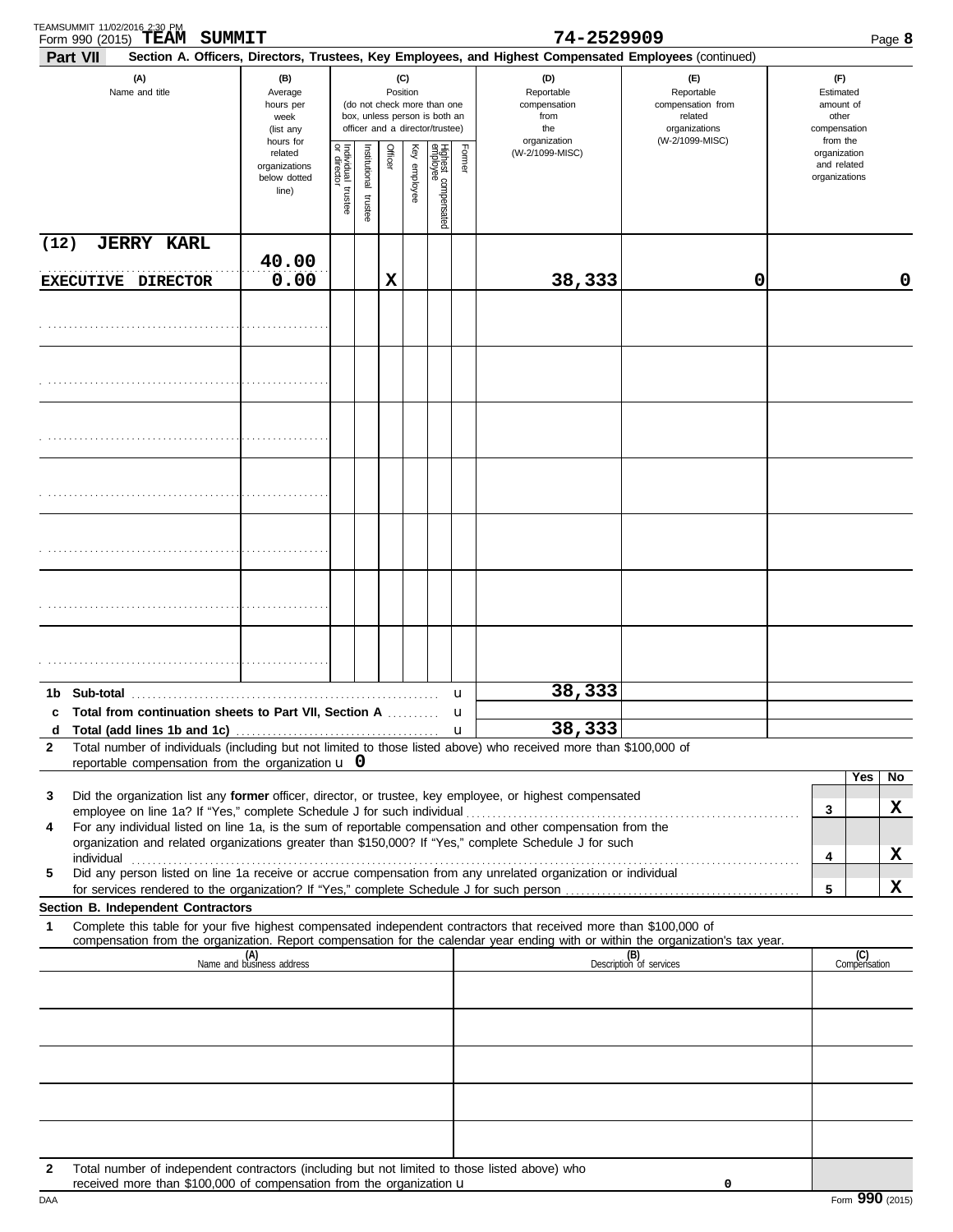#### Form 990 (2015) Page **9 TEAM SUMMIT 74-2529909 Part VIII Statement of Revenue**

|                                                           |     | Check if Schedule O contains a response or note to any line in this Part VIII       |                      |                      |                                                    |                                         |                                                                  |
|-----------------------------------------------------------|-----|-------------------------------------------------------------------------------------|----------------------|----------------------|----------------------------------------------------|-----------------------------------------|------------------------------------------------------------------|
|                                                           |     |                                                                                     |                      | (A)<br>Total revenue | (B)<br>Related or<br>exempt<br>function<br>revenue | (C)<br>Unrelated<br>business<br>revenue | (D)<br>Revenue<br>excluded from tax<br>under sections<br>512-514 |
|                                                           |     | 1a Federated campaigns<br>1a                                                        |                      |                      |                                                    |                                         |                                                                  |
|                                                           |     | <b>b</b> Membership dues<br>1b                                                      |                      |                      |                                                    |                                         |                                                                  |
|                                                           |     | .<br>c Fundraising events<br>1 <sub>c</sub>                                         | 10,500               |                      |                                                    |                                         |                                                                  |
|                                                           |     | 1 <sub>d</sub><br>d Related organizations                                           |                      |                      |                                                    |                                         |                                                                  |
|                                                           |     | 1.1.1.1<br>1e<br><b>e</b> Government grants (contributions)                         | 2,415                |                      |                                                    |                                         |                                                                  |
|                                                           |     |                                                                                     |                      |                      |                                                    |                                         |                                                                  |
|                                                           |     | f All other contributions, gifts, grants,<br>and similar amounts not included above | 169,938              |                      |                                                    |                                         |                                                                  |
|                                                           |     | 1f                                                                                  |                      |                      |                                                    |                                         |                                                                  |
| Contributions, Gifts, Grants<br>and Other Similar Amounts |     | \$<br>g Noncash contributions included in lines 1a-1f:                              |                      | 182,853              |                                                    |                                         |                                                                  |
|                                                           |     |                                                                                     |                      |                      |                                                    |                                         |                                                                  |
|                                                           |     |                                                                                     | Busn. Code<br>900099 | 1,108,909            | 1,108,909                                          |                                         |                                                                  |
|                                                           | 2a  | Tuition                                                                             | 900099               | 151,026              |                                                    |                                         |                                                                  |
|                                                           | b   | Camp Registration Fee                                                               | 900099               | 57,957               | 151,026                                            |                                         |                                                                  |
| Service Revenue                                           | c   | TS Host Comp and Events Incom                                                       | 900099               |                      | 57,957                                             |                                         |                                                                  |
|                                                           | d   | Transportation-Income                                                               | 900099               | 14,254<br>$-447$     | 14,254<br>$-447$                                   |                                         |                                                                  |
|                                                           | е   | Non-Host Comp Income                                                                |                      |                      |                                                    |                                         |                                                                  |
| Program                                                   |     | f All other program service revenue                                                 |                      |                      |                                                    |                                         |                                                                  |
|                                                           |     |                                                                                     |                      | 1,331,699            |                                                    |                                         |                                                                  |
|                                                           | 3   | Investment income (including dividends, interest,                                   |                      |                      |                                                    |                                         |                                                                  |
|                                                           |     |                                                                                     | u                    | 1,728                |                                                    |                                         | 1,728                                                            |
|                                                           | 4   | Income from investment of tax-exempt bond proceeds u                                |                      |                      |                                                    |                                         |                                                                  |
|                                                           | 5   |                                                                                     |                      |                      |                                                    |                                         |                                                                  |
|                                                           |     | (i) Real                                                                            | (ii) Personal        |                      |                                                    |                                         |                                                                  |
|                                                           | 6a  | Gross rents                                                                         |                      |                      |                                                    |                                         |                                                                  |
|                                                           | b   | Less: rental exps.                                                                  |                      |                      |                                                    |                                         |                                                                  |
|                                                           | c   | Rental inc. or (loss)                                                               |                      |                      |                                                    |                                         |                                                                  |
|                                                           | d   | Net rental income or (loss)<br><b>7a</b> Gross amount from                          | $\mathbf u$          |                      |                                                    |                                         |                                                                  |
|                                                           |     | (i) Securities<br>sales of assets                                                   | (ii) Other           |                      |                                                    |                                         |                                                                  |
|                                                           |     | other than inventory                                                                | 4,999                |                      |                                                    |                                         |                                                                  |
|                                                           |     | <b>b</b> Less: cost or other                                                        |                      |                      |                                                    |                                         |                                                                  |
|                                                           |     | basis & sales exps.                                                                 |                      |                      |                                                    |                                         |                                                                  |
|                                                           | с   | Gain or (loss)                                                                      | 4,999                |                      |                                                    |                                         |                                                                  |
|                                                           |     |                                                                                     |                      | 4,999                |                                                    |                                         | 4,999                                                            |
| ٥                                                         |     | 8a Gross income from fundraising events                                             |                      |                      |                                                    |                                         |                                                                  |
| Revenu                                                    |     | 10,500<br>(not including \$                                                         |                      |                      |                                                    |                                         |                                                                  |
|                                                           |     | of contributions reported on line 1c).                                              |                      |                      |                                                    |                                         |                                                                  |
|                                                           |     | See Part IV, line 18<br>a<br>.                                                      | 114,185              |                      |                                                    |                                         |                                                                  |
| Other                                                     |     | <b>b</b> Less: direct expenses                                                      | 56,846               |                      |                                                    |                                         |                                                                  |
|                                                           |     | c Net income or (loss) from fundraising events  u                                   |                      | 57,339               |                                                    |                                         | 57,339                                                           |
|                                                           |     | 9a Gross income from gaming activities.                                             |                      |                      |                                                    |                                         |                                                                  |
|                                                           |     | See Part IV, line 19<br>a<br>.                                                      |                      |                      |                                                    |                                         |                                                                  |
|                                                           |     | <b>b</b> Less: direct expenses                                                      |                      |                      |                                                    |                                         |                                                                  |
|                                                           |     | c Net income or (loss) from gaming activities  u                                    |                      |                      |                                                    |                                         |                                                                  |
|                                                           |     | 10a Gross sales of inventory, less                                                  |                      |                      |                                                    |                                         |                                                                  |
|                                                           |     | returns and allowances<br> a <br>.                                                  | 8,477                |                      |                                                    |                                         |                                                                  |
|                                                           |     | <b>b</b> Less: cost of goods sold<br>b                                              | 3,666                |                      |                                                    |                                         |                                                                  |
|                                                           |     | <b>c</b> Net income or (loss) from sales of inventory $\mathbf{u}$                  |                      | 4,811                |                                                    |                                         | 4,811                                                            |
|                                                           |     | Miscellaneous Revenue                                                               | Busn. Code           |                      |                                                    |                                         |                                                                  |
|                                                           | 11a | Misc Income - Other                                                                 | 900099               | 3,981                | 3,981                                              |                                         |                                                                  |
|                                                           | b   | FirstBank Cashback                                                                  | 900099               | 2,286                | 2,286                                              |                                         |                                                                  |
|                                                           | с   | Payment Plan Transaction Fee                                                        | 900099               | 1,950                | 1,950                                              |                                         |                                                                  |
|                                                           | d   | All other revenue $\ldots, \ldots, \ldots, \ldots, \ldots, \ldots, \ldots$          |                      |                      |                                                    |                                         |                                                                  |
|                                                           | е   | Total. Add lines 11a-11d                                                            | $\mathbf u$          | 8,217                |                                                    |                                         |                                                                  |
|                                                           | 12  |                                                                                     | u                    | 1,591,646            | 1,339,916                                          | 0                                       | 68,877                                                           |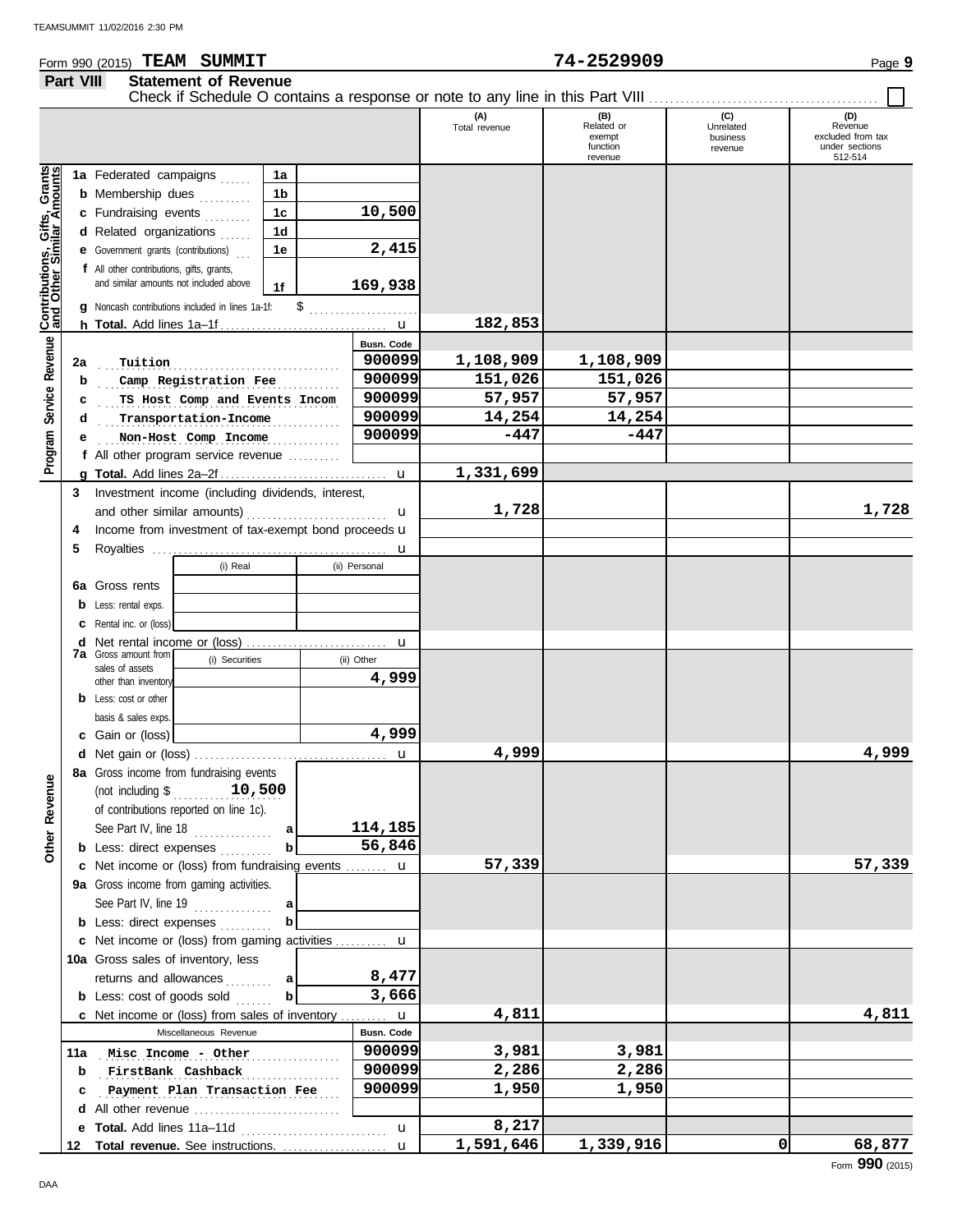#### Form 990 (2015) Page **10 TEAM SUMMIT 74-2529909** Г **Part IX Statement of Functional Expenses** Section 501(c)(3) and 501(c)(4) organizations must complete all columns. All other organizations must complete column (A). Check if Schedule O contains a response or note to any line in this Part IX **Do not include amounts reported on lines 6b, (A) (B) (C) (D)** Total expenses Program service Management and expenses general expenses **7b, 8b, 9b, and 10b of Part VIII. 1** Grants and other assistance to domestic organizations

| 1            | Grants and other assistance to domestic organizations                                                |                       |                     |                  |        |
|--------------|------------------------------------------------------------------------------------------------------|-----------------------|---------------------|------------------|--------|
|              | and domestic governments. See Part IV, line 21                                                       |                       |                     |                  |        |
| $\mathbf{2}$ | Grants and other assistance to domestic                                                              |                       |                     |                  |        |
|              | individuals. See Part IV, line 22                                                                    | 47,325                | 47,325              |                  |        |
| 3            | Grants and other assistance to foreign                                                               |                       |                     |                  |        |
|              | organizations, foreign governments, and foreign                                                      |                       |                     |                  |        |
|              | individuals. See Part IV, lines 15 and 16                                                            |                       |                     |                  |        |
| 4            | Benefits paid to or for members                                                                      |                       |                     |                  |        |
| 5            | Compensation of current officers, directors,                                                         |                       |                     |                  |        |
|              | trustees, and key employees                                                                          | 50,417                |                     | 50,417           |        |
| 6            | Compensation not included above, to disqualified                                                     |                       |                     |                  |        |
|              | persons (as defined under section 4958(f)(1)) and                                                    |                       |                     |                  |        |
|              | persons described in section 4958(c)(3)(B)                                                           | 841,275               | 713,077             | 61,291           | 66,907 |
| 7<br>8       | Other salaries and wages<br>Pension plan accruals and contributions (include                         |                       |                     |                  |        |
|              | section 401(k) and 403(b) employer contributions)                                                    |                       |                     |                  |        |
| 9            | Other employee benefits                                                                              | 72,637                | 72,637              |                  |        |
| 10           | Payroll taxes                                                                                        | 74,489                | $\overline{59,795}$ | 9,145            | 5,549  |
| 11           | Fees for services (non-employees):                                                                   |                       |                     |                  |        |
|              | a Management                                                                                         |                       |                     |                  |        |
|              | <b>b</b> Legal                                                                                       |                       |                     |                  |        |
|              | c Accounting $\ldots$                                                                                | 10,981                | 147                 | 10,688           | 146    |
|              | d Lobbying                                                                                           |                       |                     |                  |        |
|              | e Professional fundraising services. See Part IV, line 17                                            |                       |                     |                  |        |
| f            | Investment management fees<br>. <b>.</b> .                                                           |                       |                     |                  |        |
|              | g Other. (If line 11g amount exceeds 10% of line 25, column                                          |                       |                     |                  |        |
|              | (A) amount, list line 11g expenses on Schedule O.)                                                   |                       | 100                 | 1,758            |        |
|              | 12 Advertising and promotion [1] [1] Advertising and promotion                                       | $\frac{1,858}{8,225}$ | 2,654               | $\overline{140}$ | 5,431  |
| 13           |                                                                                                      | 9,521                 | 1,938               | 5,938            | 1,645  |
| 14           | Information technology                                                                               |                       |                     |                  |        |
| 15           |                                                                                                      |                       |                     |                  |        |
| 16           |                                                                                                      | 62,050                | 35,094              | 26,956           |        |
| 17           | Travel                                                                                               | 123,850               | 121,596             | 1,532            | 722    |
| 18           | Payments of travel or entertainment expenses                                                         |                       |                     |                  |        |
|              | for any federal, state, or local public officials                                                    |                       |                     |                  |        |
|              | 19 Conferences, conventions, and meetings                                                            | 1,698                 | 371                 | 936              | 391    |
| 20           | $\blacksquare$                                                                                       |                       |                     |                  |        |
|              | 21 Payments to affiliates                                                                            |                       |                     |                  |        |
|              | 22 Depreciation, depletion, and amortization                                                         | 7,419<br>19,185       | 7,419<br>17,396     | 1,789            |        |
| 23           | Insurance                                                                                            |                       |                     |                  |        |
| 24           | Other expenses. Itemize expenses not covered                                                         |                       |                     |                  |        |
|              | above (List miscellaneous expenses in line 24e. If<br>line 24e amount exceeds 10% of line 25, column |                       |                     |                  |        |
|              | (A) amount, list line 24e expenses on Schedule O.)                                                   |                       |                     |                  |        |
| a            | Athlete-Uniforms                                                                                     | 47,511                | 46,949              | 269              | 293    |
| b            | Credit card fees                                                                                     | 28,776                |                     | 28,776           |        |
| c            | Equipment and supplies                                                                               | $\overline{26,718}$   | 26,718              |                  |        |
| d            | TS Host Comp: Race-Comp F                                                                            | 20,635                | 20,635              |                  |        |
|              | e All other expenses                                                                                 | 89,297                | 84,645              | 4,295            | 357    |
| 25           | Total functional expenses. Add lines 1 through 24e                                                   | 1,543,867             | 1,258,496           | 203,930          | 81,441 |
| 26           | Joint costs. Complete this line only if the                                                          |                       |                     |                  |        |
|              | organization reported in column (B) joint costs                                                      |                       |                     |                  |        |
|              | from a combined educational campaign and<br>fundraising solicitation. Check here u<br>if             |                       |                     |                  |        |
|              | following SOP 98-2 (ASC 958-720)                                                                     |                       |                     |                  |        |

(D)<br>Fundraising expenses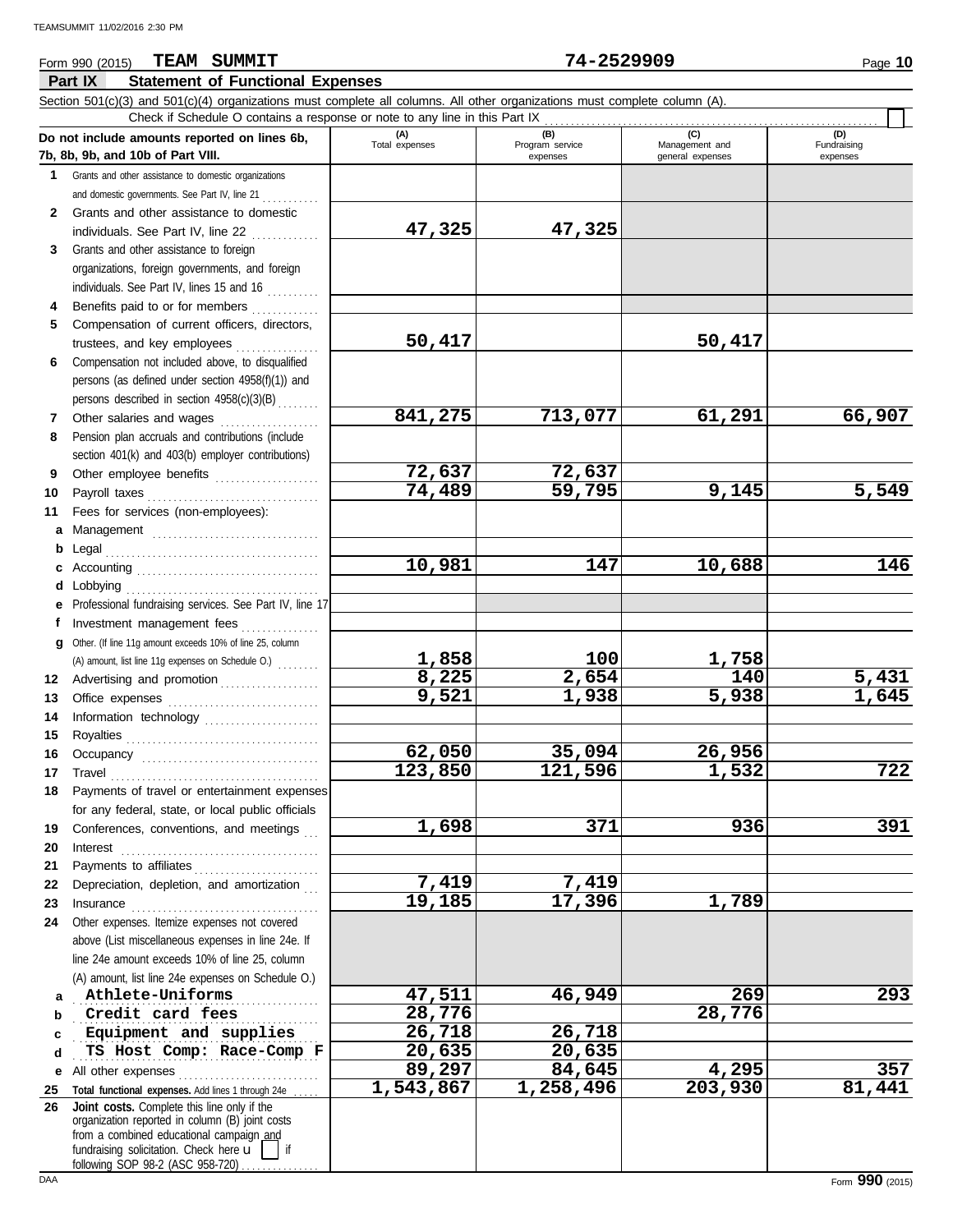### Form 990 (2015) Page **11 TEAM SUMMIT 74-2529909**

|                      | Part X | <b>Balance Sheet</b>                                                                                                                                                                                                           |  |         |                   |                 |               |
|----------------------|--------|--------------------------------------------------------------------------------------------------------------------------------------------------------------------------------------------------------------------------------|--|---------|-------------------|-----------------|---------------|
|                      |        |                                                                                                                                                                                                                                |  |         |                   |                 |               |
|                      |        |                                                                                                                                                                                                                                |  |         | (A)               |                 | (B)           |
|                      |        |                                                                                                                                                                                                                                |  |         | Beginning of year |                 | End of year   |
|                      | 1      |                                                                                                                                                                                                                                |  |         | 8,221             | $\mathbf{1}$    | $-11,893$     |
|                      | 2      |                                                                                                                                                                                                                                |  |         | 86,725            | $\mathbf{2}$    | 133,733       |
|                      | 3      |                                                                                                                                                                                                                                |  |         |                   | 3               |               |
|                      | 4      |                                                                                                                                                                                                                                |  |         | 7,645             | 4               | 28,973        |
|                      | 5      | Loans and other receivables from current and former officers, directors,                                                                                                                                                       |  |         |                   |                 |               |
|                      |        | trustees, key employees, and highest compensated employees.                                                                                                                                                                    |  |         |                   |                 |               |
|                      |        | Complete Part II of Schedule L                                                                                                                                                                                                 |  |         |                   | 5               |               |
|                      | 6      | Loans and other receivables from other disqualified persons (as defined under section                                                                                                                                          |  |         |                   |                 |               |
|                      |        | $4958(f)(1)$ ), persons described in section $4958(c)(3)(B)$ , and contributing employers and                                                                                                                                  |  |         |                   |                 |               |
|                      |        | sponsoring organizations of section 501(c)(9) voluntary employees' beneficiary                                                                                                                                                 |  |         |                   |                 |               |
|                      |        | organizations (see instructions). Complete Part II of Schedule L [1111111111111111111111111111111111                                                                                                                           |  |         |                   | 6               |               |
| Assets               | 7      |                                                                                                                                                                                                                                |  |         |                   | $\overline{7}$  |               |
|                      | 8      |                                                                                                                                                                                                                                |  |         |                   | 8               |               |
|                      | 9      |                                                                                                                                                                                                                                |  |         | 865               | 9               |               |
|                      |        | 10a Land, buildings, and equipment: cost or                                                                                                                                                                                    |  |         |                   |                 |               |
|                      |        | other basis. Complete Part VI of Schedule D  10a                                                                                                                                                                               |  | 142,843 |                   |                 |               |
|                      |        |                                                                                                                                                                                                                                |  | 106,862 | 22,263            | 10 <sub>c</sub> | <u>35,981</u> |
|                      | 11     |                                                                                                                                                                                                                                |  |         | 95,963            | 11              | 95,915        |
|                      | 12     |                                                                                                                                                                                                                                |  |         | 12                |                 |               |
|                      | 13     |                                                                                                                                                                                                                                |  |         | 13                |                 |               |
|                      | 14     | Intangible assets with a state of the contract of the state of the state of the state of the state of the state of the state of the state of the state of the state of the state of the state of the state of the state of the |  |         |                   | 14              |               |
|                      | 15     |                                                                                                                                                                                                                                |  |         |                   | 15              |               |
|                      | 16     | Total assets. Add lines 1 through 15 (must equal line 34)                                                                                                                                                                      |  |         | 221,682           | 16              | 282,709       |
|                      | 17     |                                                                                                                                                                                                                                |  |         | 1,009             | 17              | 10,096        |
|                      | 18     |                                                                                                                                                                                                                                |  |         | 18                |                 |               |
|                      | 19     |                                                                                                                                                                                                                                |  |         |                   | 19              |               |
|                      | 20     |                                                                                                                                                                                                                                |  |         |                   | 20              |               |
|                      | 21     | Escrow or custodial account liability. Complete Part IV of Schedule D                                                                                                                                                          |  |         |                   | 21              |               |
|                      | 22     | Loans and other payables to current and former officers, directors,                                                                                                                                                            |  |         |                   |                 |               |
| Liabilities          |        | trustees, key employees, highest compensated employees, and                                                                                                                                                                    |  |         |                   |                 |               |
|                      | 23     |                                                                                                                                                                                                                                |  |         |                   | 22<br>23        |               |
|                      | 24     |                                                                                                                                                                                                                                |  |         |                   | 24              |               |
|                      |        | Other liabilities (including federal income tax, payables to related third                                                                                                                                                     |  |         |                   |                 |               |
|                      |        | parties, and other liabilities not included on lines 17-24). Complete Part X                                                                                                                                                   |  |         |                   |                 |               |
|                      |        | of Schedule D                                                                                                                                                                                                                  |  |         | 31,175            | 25              | 41,751        |
|                      | 26     |                                                                                                                                                                                                                                |  |         | 32,184            | 26              | 51,847        |
|                      |        | Organizations that follow SFAS 117 (ASC 958), check here $\mathbf{u}$ $\ \overline{\mathbf{X}}\ $ and                                                                                                                          |  |         |                   |                 |               |
|                      |        | complete lines 27 through 29, and lines 33 and 34.                                                                                                                                                                             |  |         |                   |                 |               |
|                      | 27     |                                                                                                                                                                                                                                |  |         | 56,273            | 27              | 103,010       |
| <b>Fund Balances</b> | 28     |                                                                                                                                                                                                                                |  |         | 37,262            | 28              | <u>31,937</u> |
|                      | 29     |                                                                                                                                                                                                                                |  |         | 95,963            | 29              | 95,915        |
|                      |        | Organizations that do not follow SFAS 117 (ASC 958), check here u                                                                                                                                                              |  | and     |                   |                 |               |
| Assets or            |        | complete lines 30 through 34.                                                                                                                                                                                                  |  |         |                   |                 |               |
|                      | 30     | Capital stock or trust principal, or current funds                                                                                                                                                                             |  |         | 30                |                 |               |
|                      | 31     | Paid-in or capital surplus, or land, building, or equipment fund                                                                                                                                                               |  |         |                   | 31              |               |
| ğ                    | 32     | Retained earnings, endowment, accumulated income, or other funds                                                                                                                                                               |  |         |                   | 32              |               |
|                      | 33     | Total net assets or fund balances                                                                                                                                                                                              |  |         | 189,498           | 33              | 230,862       |
|                      | 34     |                                                                                                                                                                                                                                |  |         | 221,682           | 34              | 282,709       |

Form **990** (2015)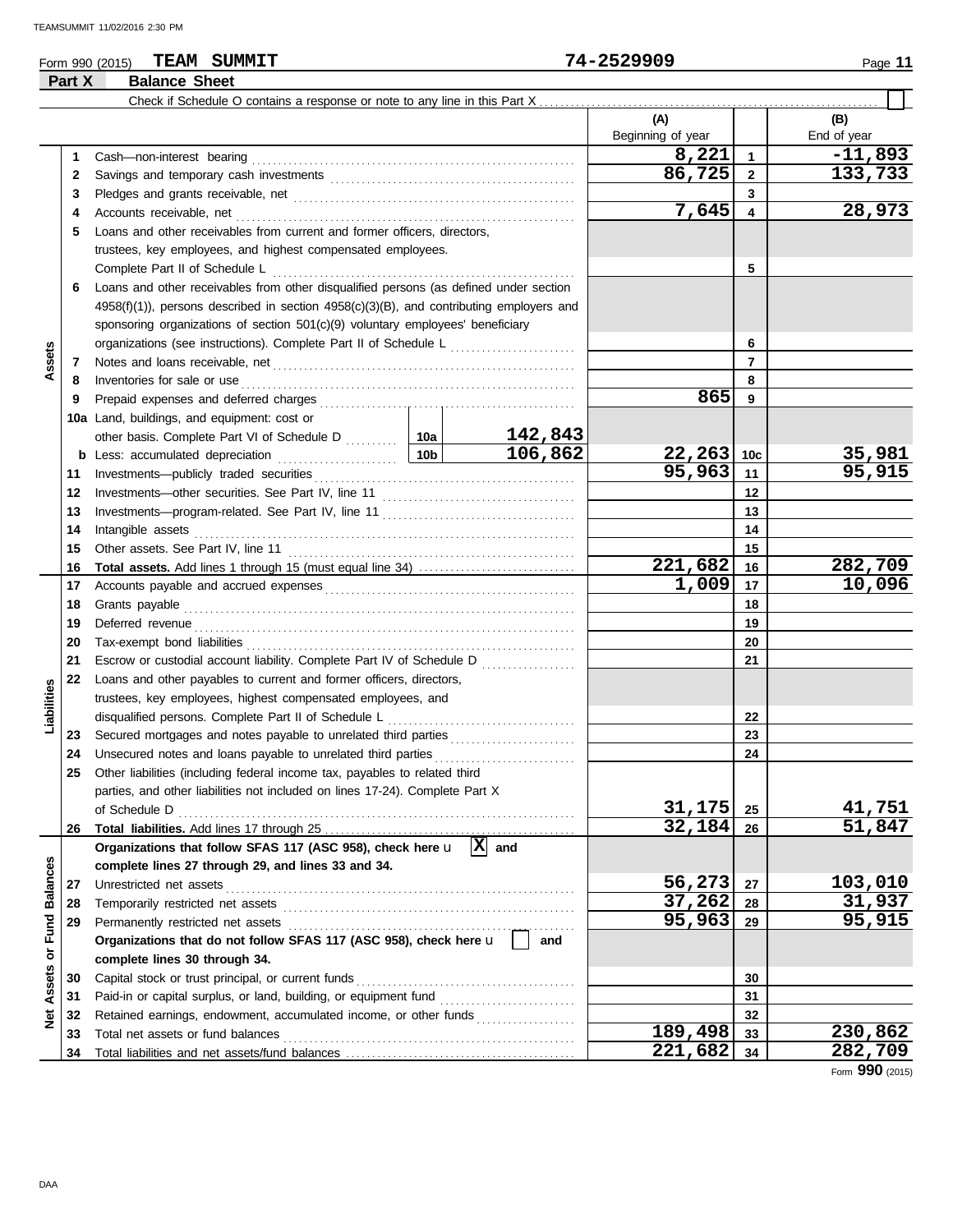|    | 74-2529909<br>Form 990 (2015) TEAM SUMMIT                                                                                                                                                                                      |                         |                |                        | Page 12 |  |
|----|--------------------------------------------------------------------------------------------------------------------------------------------------------------------------------------------------------------------------------|-------------------------|----------------|------------------------|---------|--|
|    | Part XI<br><b>Reconciliation of Net Assets</b>                                                                                                                                                                                 |                         |                |                        |         |  |
|    |                                                                                                                                                                                                                                |                         |                |                        |         |  |
| 1  | Total revenue (must equal Part VIII, column (A), line 12) [2010] [2010] [2010] [2010] [2010] [2010] [2010] [20                                                                                                                 | $\mathbf{1}$            |                | $\overline{1,591,646}$ |         |  |
| 2  |                                                                                                                                                                                                                                | $\overline{2}$          |                | 1,543,867              |         |  |
| 3  |                                                                                                                                                                                                                                | $\overline{\mathbf{3}}$ |                | 47,779                 |         |  |
| 4  |                                                                                                                                                                                                                                | $\overline{\mathbf{4}}$ |                | 189,498                |         |  |
| 5  |                                                                                                                                                                                                                                | 5                       |                | $-6,415$               |         |  |
| 6  |                                                                                                                                                                                                                                | 6                       |                |                        |         |  |
| 7  | Investment expenses <b>contract and the expenses</b>                                                                                                                                                                           | $\overline{7}$          |                |                        |         |  |
| 8  | Prior period adjustments entertainments and a series of the series of the series of the series of the series of the series of the series of the series of the series of the series of the series of the series of the series o | 8                       |                |                        |         |  |
| 9  |                                                                                                                                                                                                                                | 9                       |                |                        |         |  |
| 10 | Net assets or fund balances at end of year. Combine lines 3 through 9 (must equal Part X, line                                                                                                                                 |                         |                |                        |         |  |
|    |                                                                                                                                                                                                                                | 10                      |                | 230,862                |         |  |
|    | <b>Financial Statements and Reporting</b><br>Part XII                                                                                                                                                                          |                         |                |                        |         |  |
|    |                                                                                                                                                                                                                                |                         |                |                        |         |  |
|    |                                                                                                                                                                                                                                |                         |                | <b>Yes</b>             | No.     |  |
| 1  | $ \mathbf{X} $ Accrual<br>Accounting method used to prepare the Form 990:<br>Cash<br>Other                                                                                                                                     |                         |                |                        |         |  |
|    | If the organization changed its method of accounting from a prior year or checked "Other," explain in                                                                                                                          |                         |                |                        |         |  |
|    | Schedule O.                                                                                                                                                                                                                    |                         |                |                        |         |  |
|    | 2a Were the organization's financial statements compiled or reviewed by an independent accountant?                                                                                                                             |                         | 2a             |                        | X       |  |
|    | If "Yes," check a box below to indicate whether the financial statements for the year were compiled or                                                                                                                         |                         |                |                        |         |  |
|    | reviewed on a separate basis, consolidated basis, or both:                                                                                                                                                                     |                         |                |                        |         |  |
|    | Consolidated basis<br>Separate basis<br>Both consolidated and separate basis<br>$\Box$                                                                                                                                         |                         |                |                        |         |  |
|    | <b>b</b> Were the organization's financial statements audited by an independent accountant?                                                                                                                                    |                         | 2b             |                        | x       |  |
|    | If "Yes," check a box below to indicate whether the financial statements for the year were audited on a                                                                                                                        |                         |                |                        |         |  |
|    | separate basis, consolidated basis, or both:                                                                                                                                                                                   |                         |                |                        |         |  |
|    | Separate basis<br>Consolidated basis<br>Both consolidated and separate basis                                                                                                                                                   |                         |                |                        |         |  |
|    | c If "Yes" to line 2a or 2b, does the organization have a committee that assumes responsibility for oversight                                                                                                                  |                         |                |                        |         |  |
|    | of the audit, review, or compilation of its financial statements and selection of an independent accountant?                                                                                                                   |                         | 2 <sub>c</sub> |                        |         |  |
|    | If the organization changed either its oversight process or selection process during the tax year, explain in                                                                                                                  |                         |                |                        |         |  |
|    | Schedule O.                                                                                                                                                                                                                    |                         |                |                        |         |  |
|    | 3a As a result of a federal award, was the organization required to undergo an audit or audits as set forth in                                                                                                                 |                         |                |                        |         |  |
|    | the Single Audit Act and OMB Circular A-133?                                                                                                                                                                                   |                         | 3a             |                        | X       |  |
|    | <b>b</b> If "Yes," did the organization undergo the required audit or audits? If the organization did not undergo the                                                                                                          |                         |                |                        |         |  |
|    | required audit or audits, explain why in Schedule O and describe any steps taken to undergo such audits.                                                                                                                       |                         | 3 <sub>b</sub> |                        |         |  |

Form **990** (2015)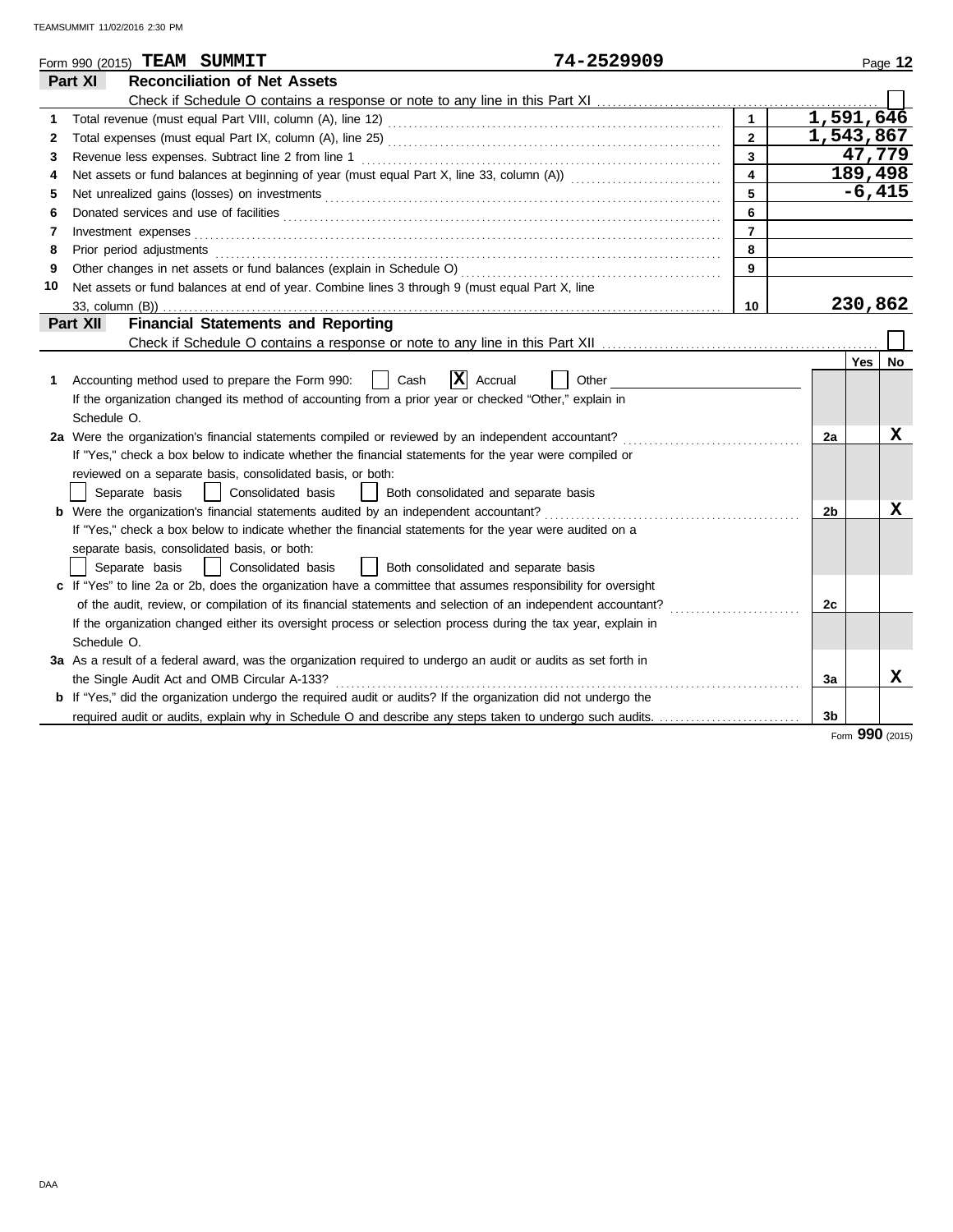| <b>SCHEDULE A</b>          |                                                                                                                                                                                                                    | <b>Public Charity Status and Public Support</b>                                                                                                                                                                                                                       |     |                                       |                               | OMB No. 1545-0047                   |  |  |  |
|----------------------------|--------------------------------------------------------------------------------------------------------------------------------------------------------------------------------------------------------------------|-----------------------------------------------------------------------------------------------------------------------------------------------------------------------------------------------------------------------------------------------------------------------|-----|---------------------------------------|-------------------------------|-------------------------------------|--|--|--|
| (Form 990 or 990-EZ)       |                                                                                                                                                                                                                    | Complete if the organization is a section 501(c)(3) organization or a section<br>4947(a)(1) nonexempt charitable trust.                                                                                                                                               |     |                                       |                               | 5                                   |  |  |  |
| Department of the Treasury |                                                                                                                                                                                                                    | u Attach to Form 990 or Form 990-EZ.                                                                                                                                                                                                                                  |     |                                       |                               | Open to Public                      |  |  |  |
| Internal Revenue Service   |                                                                                                                                                                                                                    | <b>u</b> Information about Schedule A (Form 990 or 990-EZ) and its instructions is at www.irs.gov/form990.                                                                                                                                                            |     |                                       |                               | Inspection                          |  |  |  |
| Name of the organization   | <b>TEAM SUMMIT</b>                                                                                                                                                                                                 |                                                                                                                                                                                                                                                                       |     |                                       | 74-2529909                    | Employer identification number      |  |  |  |
| Part I                     |                                                                                                                                                                                                                    | Reason for Public Charity Status (All organizations must complete this part.) See instructions.                                                                                                                                                                       |     |                                       |                               |                                     |  |  |  |
|                            |                                                                                                                                                                                                                    | The organization is not a private foundation because it is: (For lines 1 through 11, check only one box.)                                                                                                                                                             |     |                                       |                               |                                     |  |  |  |
| 1<br>2                     |                                                                                                                                                                                                                    | A church, convention of churches, or association of churches described in section 170(b)(1)(A)(i).<br>A school described in section 170(b)(1)(A)(ii). (Attach Schedule E (Form 990 or 990-EZ).)                                                                       |     |                                       |                               |                                     |  |  |  |
| 3                          |                                                                                                                                                                                                                    | A hospital or a cooperative hospital service organization described in section 170(b)(1)(A)(iii).                                                                                                                                                                     |     |                                       |                               |                                     |  |  |  |
| 4                          |                                                                                                                                                                                                                    | A medical research organization operated in conjunction with a hospital described in section 170(b)(1)(A)(iii). Enter the hospital's name,                                                                                                                            |     |                                       |                               |                                     |  |  |  |
|                            | city, and state:                                                                                                                                                                                                   |                                                                                                                                                                                                                                                                       |     |                                       |                               |                                     |  |  |  |
| 5                          | An organization operated for the benefit of a college or university owned or operated by a governmental unit described in                                                                                          |                                                                                                                                                                                                                                                                       |     |                                       |                               |                                     |  |  |  |
| 6                          | section 170(b)(1)(A)(iv). (Complete Part II.)                                                                                                                                                                      | A federal, state, or local government or governmental unit described in section 170(b)(1)(A)(v).                                                                                                                                                                      |     |                                       |                               |                                     |  |  |  |
| 7                          |                                                                                                                                                                                                                    | An organization that normally receives a substantial part of its support from a governmental unit or from the general public                                                                                                                                          |     |                                       |                               |                                     |  |  |  |
|                            | described in section 170(b)(1)(A)(vi). (Complete Part II.)                                                                                                                                                         |                                                                                                                                                                                                                                                                       |     |                                       |                               |                                     |  |  |  |
| 8                          |                                                                                                                                                                                                                    | A community trust described in section 170(b)(1)(A)(vi). (Complete Part II.)                                                                                                                                                                                          |     |                                       |                               |                                     |  |  |  |
| X<br>9                     |                                                                                                                                                                                                                    | An organization that normally receives: (1) more than 33 1/3% of its support from contributions, membership fees, and gross<br>receipts from activities related to its exempt functions—subject to certain exceptions, and (2) no more than 33 1/3% of its            |     |                                       |                               |                                     |  |  |  |
|                            |                                                                                                                                                                                                                    |                                                                                                                                                                                                                                                                       |     |                                       |                               |                                     |  |  |  |
|                            | support from gross investment income and unrelated business taxable income (less section 511 tax) from businesses<br>acquired by the organization after June 30, 1975. See section 509(a)(2). (Complete Part III.) |                                                                                                                                                                                                                                                                       |     |                                       |                               |                                     |  |  |  |
| 10                         |                                                                                                                                                                                                                    | An organization organized and operated exclusively to test for public safety. See section 509(a)(4).                                                                                                                                                                  |     |                                       |                               |                                     |  |  |  |
| 11                         |                                                                                                                                                                                                                    | An organization organized and operated exclusively for the benefit of, to perform the functions of, or to carry out the purposes of<br>one or more publicly supported organizations described in section 509(a)(1) or section 509(a)(2). See section 509(a)(3). Check |     |                                       |                               |                                     |  |  |  |
|                            |                                                                                                                                                                                                                    | the box in lines 11a through 11d that describes the type of supporting organization and complete lines 11e, 11f, and 11g.                                                                                                                                             |     |                                       |                               |                                     |  |  |  |
| а                          |                                                                                                                                                                                                                    | Type I. A supporting organization operated, supervised, or controlled by its supported organization(s), typically by giving                                                                                                                                           |     |                                       |                               |                                     |  |  |  |
|                            |                                                                                                                                                                                                                    | the supported organization(s) the power to regularly appoint or elect a majority of the directors or trustees of the supporting                                                                                                                                       |     |                                       |                               |                                     |  |  |  |
|                            | organization. You must complete Part IV, Sections A and B.                                                                                                                                                         |                                                                                                                                                                                                                                                                       |     |                                       |                               |                                     |  |  |  |
| b                          |                                                                                                                                                                                                                    | Type II. A supporting organization supervised or controlled in connection with its supported organization(s), by having<br>control or management of the supporting organization vested in the same persons that control or manage the supported                       |     |                                       |                               |                                     |  |  |  |
|                            | organization(s). You must complete Part IV, Sections A and C.                                                                                                                                                      |                                                                                                                                                                                                                                                                       |     |                                       |                               |                                     |  |  |  |
| c                          |                                                                                                                                                                                                                    | Type III functionally integrated. A supporting organization operated in connection with, and functionally integrated with,                                                                                                                                            |     |                                       |                               |                                     |  |  |  |
|                            |                                                                                                                                                                                                                    | its supported organization(s) (see instructions). You must complete Part IV, Sections A, D, and E.                                                                                                                                                                    |     |                                       |                               |                                     |  |  |  |
| d                          |                                                                                                                                                                                                                    | <b>Type III non-functionally integrated.</b> A supporting organization operated in connection with its supported organization(s)<br>that is not functionally integrated. The organization generally must satisfy a distribution requirement and an attentiveness      |     |                                       |                               |                                     |  |  |  |
|                            |                                                                                                                                                                                                                    | requirement (see instructions). You must complete Part IV, Sections A and D, and Part V.                                                                                                                                                                              |     |                                       |                               |                                     |  |  |  |
| е                          |                                                                                                                                                                                                                    | Check this box if the organization received a written determination from the IRS that it is a Type I, Type II, Type III                                                                                                                                               |     |                                       |                               |                                     |  |  |  |
|                            |                                                                                                                                                                                                                    | functionally integrated, or Type III non-functionally integrated supporting organization.                                                                                                                                                                             |     |                                       |                               |                                     |  |  |  |
| g                          | Enter the number of supported organizations<br>Provide the following information about the supported organization(s).                                                                                              |                                                                                                                                                                                                                                                                       |     |                                       |                               |                                     |  |  |  |
| (i) Name of supported      | (ii) EIN                                                                                                                                                                                                           | (iii) Type of organization                                                                                                                                                                                                                                            |     | (iv) Is the organization              | (v) Amount of monetary        | (vi) Amount of                      |  |  |  |
| organization               |                                                                                                                                                                                                                    | (described on lines 1-9<br>above (see instructions))                                                                                                                                                                                                                  |     | listed in your governing<br>document? | support (see<br>instructions) | other support (see<br>instructions) |  |  |  |
|                            |                                                                                                                                                                                                                    |                                                                                                                                                                                                                                                                       |     |                                       |                               |                                     |  |  |  |
| (A)                        |                                                                                                                                                                                                                    |                                                                                                                                                                                                                                                                       | Yes | No                                    |                               |                                     |  |  |  |
|                            |                                                                                                                                                                                                                    |                                                                                                                                                                                                                                                                       |     |                                       |                               |                                     |  |  |  |
| (B)                        |                                                                                                                                                                                                                    |                                                                                                                                                                                                                                                                       |     |                                       |                               |                                     |  |  |  |
|                            |                                                                                                                                                                                                                    |                                                                                                                                                                                                                                                                       |     |                                       |                               |                                     |  |  |  |
| (C)                        |                                                                                                                                                                                                                    |                                                                                                                                                                                                                                                                       |     |                                       |                               |                                     |  |  |  |
| (D)                        |                                                                                                                                                                                                                    |                                                                                                                                                                                                                                                                       |     |                                       |                               |                                     |  |  |  |
| (E)                        |                                                                                                                                                                                                                    |                                                                                                                                                                                                                                                                       |     |                                       |                               |                                     |  |  |  |
|                            |                                                                                                                                                                                                                    |                                                                                                                                                                                                                                                                       |     |                                       |                               |                                     |  |  |  |
| Total                      |                                                                                                                                                                                                                    |                                                                                                                                                                                                                                                                       |     |                                       |                               |                                     |  |  |  |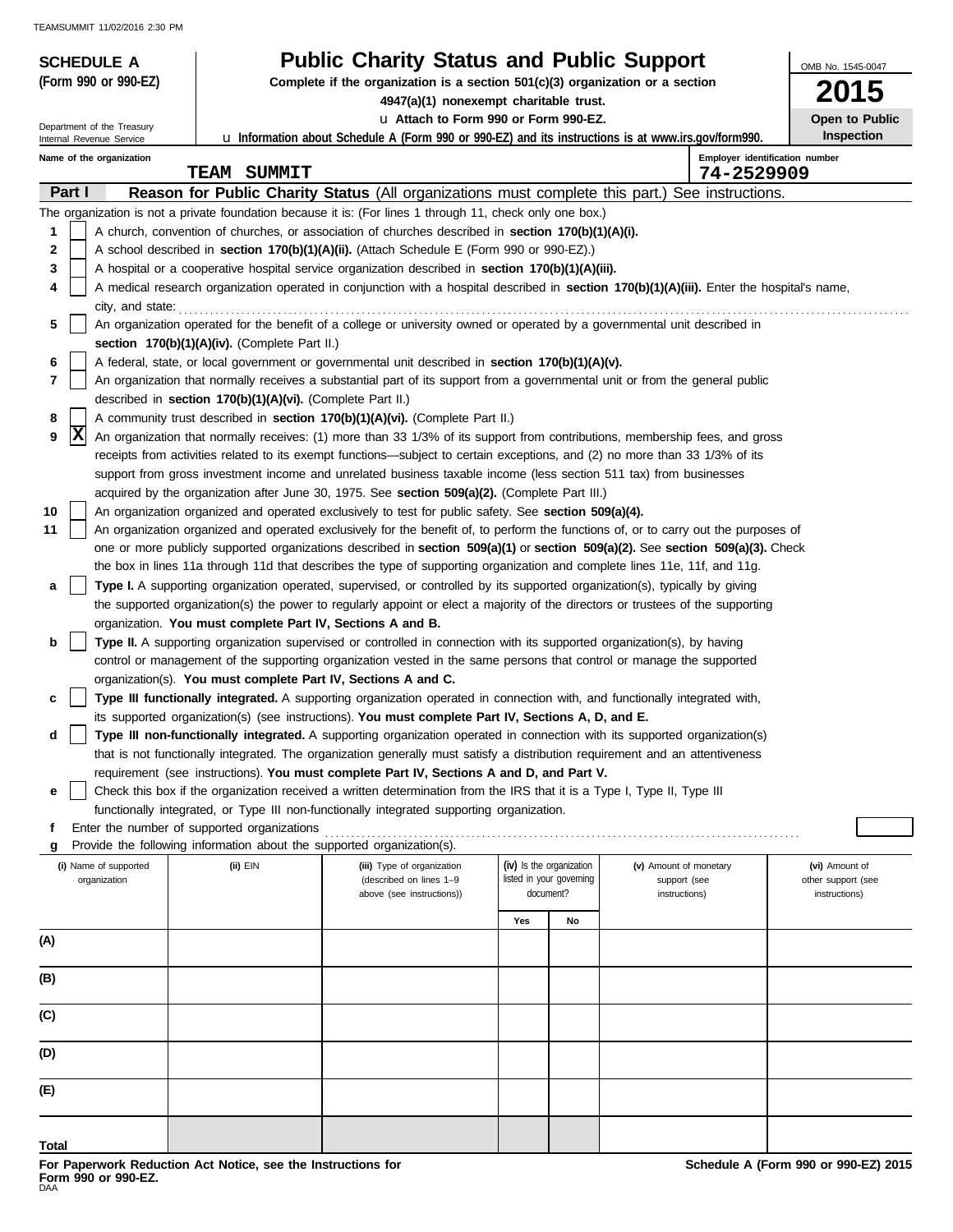|              | Schedule A (Form 990 or 990-EZ) 2015 TEAM SUMMIT                                                                                                                                                                   |          |          |            |            | 74-2529909 |                         | Page 2    |
|--------------|--------------------------------------------------------------------------------------------------------------------------------------------------------------------------------------------------------------------|----------|----------|------------|------------|------------|-------------------------|-----------|
|              | Part II<br>Support Schedule for Organizations Described in Sections 170(b)(1)(A)(iv) and 170(b)(1)(A)(vi)                                                                                                          |          |          |            |            |            |                         |           |
|              | (Complete only if you checked the box on line 5, 7, or 8 of Part I or if the organization failed to qualify under                                                                                                  |          |          |            |            |            |                         |           |
|              | Part III. If the organization fails to qualify under the tests listed below, please complete Part III.)                                                                                                            |          |          |            |            |            |                         |           |
|              | <b>Section A. Public Support</b>                                                                                                                                                                                   |          |          |            |            |            |                         |           |
|              | Calendar year (or fiscal year beginning in) u                                                                                                                                                                      | (a) 2011 | (b) 2012 | $(c)$ 2013 | (d) $2014$ | (e) $2015$ |                         | (f) Total |
| 1            | Gifts, grants, contributions, and<br>membership fees received. (Do not<br>include any "unusual grants.")                                                                                                           |          |          |            |            |            |                         |           |
| $\mathbf{2}$ | Tax revenues levied for the<br>organization's benefit and either paid<br>to or expended on its behalf<br>.                                                                                                         |          |          |            |            |            |                         |           |
| 3            | The value of services or facilities<br>furnished by a governmental unit to the<br>organization without charge                                                                                                      |          |          |            |            |            |                         |           |
| 4            | Total. Add lines 1 through 3<br>.                                                                                                                                                                                  |          |          |            |            |            |                         |           |
| 5            | The portion of total contributions by<br>each person (other than a<br>governmental unit or publicly<br>supported organization) included on<br>line 1 that exceeds 2% of the amount<br>shown on line 11, column (f) |          |          |            |            |            |                         |           |
| 6            | Public support. Subtract line 5 from line 4.                                                                                                                                                                       |          |          |            |            |            |                         |           |
|              | <b>Section B. Total Support</b>                                                                                                                                                                                    |          |          |            |            |            |                         |           |
|              | Calendar year (or fiscal year beginning in) u                                                                                                                                                                      | (a) 2011 | (b) 2012 | $(c)$ 2013 | $(d)$ 2014 |            | (f) Total<br>(e) $2015$ |           |
| 7            | Amounts from line 4                                                                                                                                                                                                |          |          |            |            |            |                         |           |
| 8            | Gross income from interest, dividends,<br>payments received on securities loans,<br>rents, royalties and income from similar                                                                                       |          |          |            |            |            |                         |           |
| 9            | Net income from unrelated business<br>activities, whether or not the business<br>is regularly carried on                                                                                                           |          |          |            |            |            |                         |           |
| 10<br>11     | Other income. Do not include gain or<br>loss from the sale of capital assets<br>(Explain in Part VI.)<br>Total support. Add lines 7 through 10                                                                     |          |          |            |            |            |                         |           |
| 12           |                                                                                                                                                                                                                    |          |          |            |            |            | 12                      |           |
| 13           | First five years. If the Form 990 is for the organization's first, second, third, fourth, or fifth tax year as a section 501(c)(3)                                                                                 |          |          |            |            |            |                         |           |
|              | organization, check this box and stop here                                                                                                                                                                         |          |          |            |            |            |                         |           |
|              | Section C. Computation of Public Support Percentage                                                                                                                                                                |          |          |            |            |            |                         |           |
| 14           |                                                                                                                                                                                                                    |          |          |            |            |            | 14                      | %         |
| 15           | Public support percentage from 2014 Schedule A, Part II, line 14                                                                                                                                                   |          |          |            |            |            | 15                      | %         |
| 16a          | 33 1/3% support test-2015. If the organization did not check the box on line 13, and line 14 is 33 1/3% or more, check this                                                                                        |          |          |            |            |            |                         |           |
|              | box and stop here. The organization qualifies as a publicly supported organization                                                                                                                                 |          |          |            |            |            |                         |           |
| b            | 33 1/3% support test-2014. If the organization did not check a box on line 13 or 16a, and line 15 is 33 1/3% or more,                                                                                              |          |          |            |            |            |                         |           |
|              | check this box and stop here. The organization qualifies as a publicly supported organization [11] content this box and stop here. The organization changed as a publicly supported organization                   |          |          |            |            |            |                         |           |
| 17а          | 10%-facts-and-circumstances test-2015. If the organization did not check a box on line 13, 16a, or 16b, and line 14 is                                                                                             |          |          |            |            |            |                         |           |
|              | 10% or more, and if the organization meets the "facts-and-circumstances" test, check this box and stop here. Explain in                                                                                            |          |          |            |            |            |                         |           |
|              | Part VI how the organization meets the "facts-and-circumstances" test. The organization qualifies as a publicly supported                                                                                          |          |          |            |            |            |                         |           |
| b            | organization<br>10%-facts-and-circumstances test-2014. If the organization did not check a box on line 13, 16a, 16b, or 17a, and line                                                                              |          |          |            |            |            |                         |           |
|              | 15 is 10% or more, and if the organization meets the "facts-and-circumstances" test, check this box and stop here.                                                                                                 |          |          |            |            |            |                         |           |
|              | Explain in Part VI how the organization meets the "facts-and-circumstances" test. The organization qualifies as a publicly                                                                                         |          |          |            |            |            |                         |           |
|              | supported organization                                                                                                                                                                                             |          |          |            |            |            |                         |           |
| 18           | Private foundation. If the organization did not check a box on line 13, 16a, 16b, 17a, or 17b, check this box and see<br>instructions                                                                              |          |          |            |            |            |                         |           |

**Schedule A (Form 990 or 990-EZ) 2015**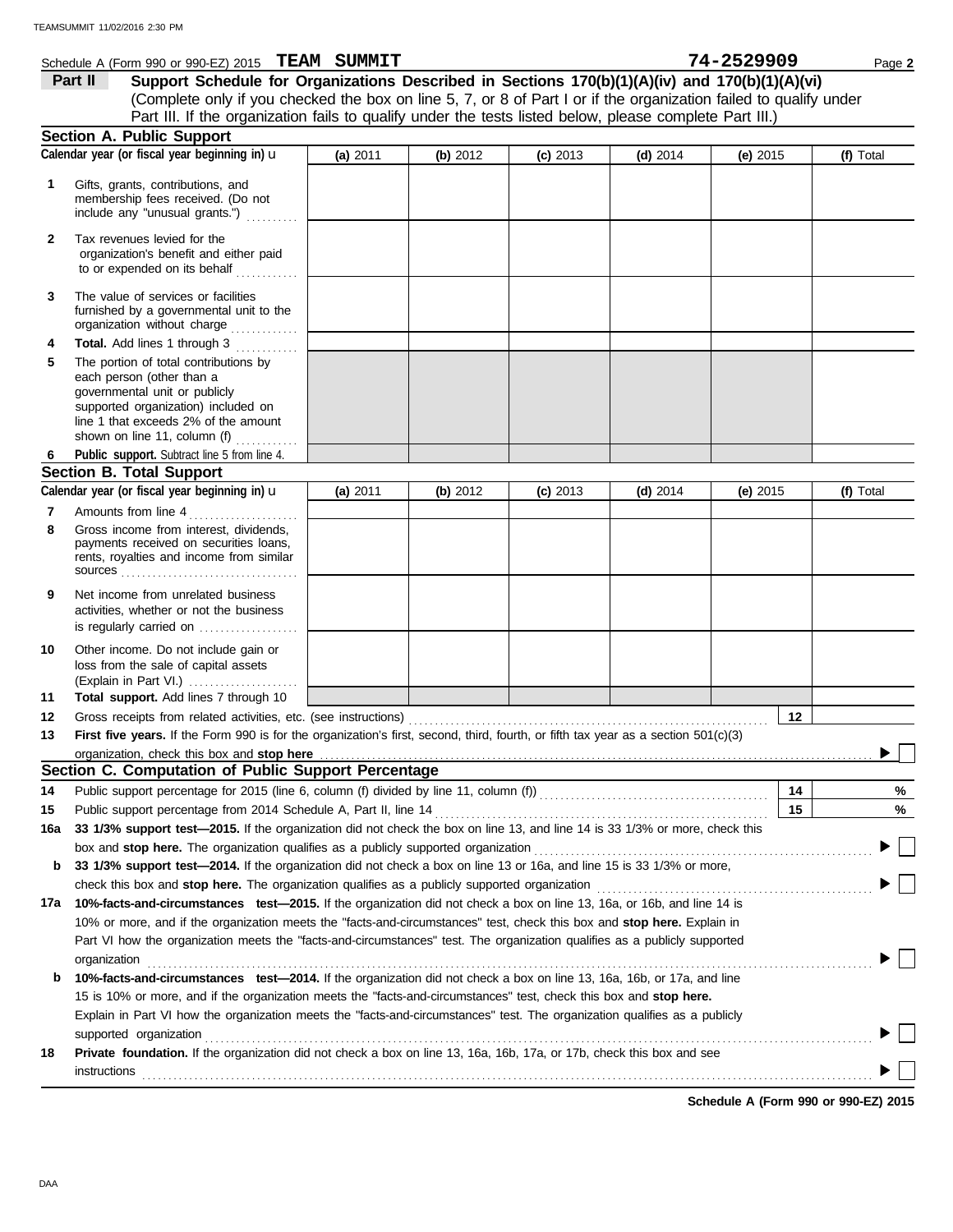#### **Schedule A (Form 990 or 990-EZ) 2015 PEAM SUMMIT 12 and 20 and 20 and 20 and 20 and 20 and 21 and 2529909** Page 3 **Part III Support Schedule for Organizations Described in Section 509(a)(2)** (Complete only if you checked the box on line 9 of Part I or if the organization failed to qualify under Part II. If the organization fails to qualify under the tests listed below, please complete Part II.) **Section A. Public Support** Calendar year (or fiscal year beginning in) **u (a)** 2011 **(b)** 2012 **(c)** 2013 **(d)** 2014 **(e)** 2015 **(f)** Total Gifts, grants, contributions, and membership **1** fees received. (Do not include any "unusual grants.") . . . . . . . . . . . . . . . . . . . . . . . . . . . . . . . . . . **143,804 125,411 229,361 163,686 182,853 845,115 2** Gross receipts from admissions, merchandise sold or services performed, or facilities furnished in any activity that is related to the organization's tax-exempt purpose ......... **738,805 731,495 847,266 910,103 1,339,916 4,567,585 3** Gross receipts from activities that are not an unrelated trade or business under section 513 **4** Tax revenues levied for the organization's benefit and either paid to or expended on its behalf when  $\cdots$ **5** The value of services or facilities furnished by a governmental unit to the organization without charge ............. **Total.** Add lines 1 through 5 **6 882,609 856,906 1,076,627 1,073,789 1,522,769 5,412,700 7a** Amounts included on lines 1, 2, and 3 received from disqualified persons ...... **5,000 5,000 3,347 18,150 4,483 35,980 b** Amounts included on lines 2 and 3 received from other than disqualified persons that exceed the greater of \$5,000 or 1% of the amount on line 13 for the year  $\ldots$ **c** Add lines 7a and 7b . . . . . . . . . . . . . . . . . . . . . **5,000 5,000 3,347 18,150 4,483 35,980 8 Public support.** (Subtract line 7c from line 6.) **5,376,720** . . . . . . . . . . . . . . . . . . . . . . . . . . . . . . . . . . . **Section B. Total Support Calendar year (or fiscal year beginning in)** u **(f)** Total **(a)** 2011 **(b)** 2012 **(c)** 2013 **(d)** 2014 **(e)** 2015 **9** Amounts from line 6 . . . . . . . . . . . . . . . . . . . . . **882,609 856,906 1,076,627 1,073,789 1,522,769 5,412,700 10a** Gross income from interest, dividends, payments received on securities loans, rents, royalties and income from similar sources . . . . **1,142 1,377 1,816 1,372 1,728 7,435 b** Unrelated business taxable income (less section 511 taxes) from businesses acquired after June 30, 1975 . . . . . . . . . . . **c** Add lines 10a and 10b . . . . . . . . . . . . . . . . . . **1,142 1,377 1,816 1,372 1,728 7,435 11** Net income from unrelated business activities not included in line 10b, whether or not the business is regularly carried on . . . . **26,153 43,374 27,322 26,919 61,150 184,918 12** Other income. Do not include gain or loss from the sale of capital assets (Explain in Part VI.) . . . . . . . . . . . . . . . . . . . . . **13 Total support.** (Add lines 9, 10c, 11, **909,904 901,657 1,105,765 1,102,080 1,585,647 5,605,053** and 12.) . . . . . . . . . . . . . . . . . . . . . . . . . . . . . . . . . **14 First five years.** If the Form 990 is for the organization's first, second, third, fourth, or fifth tax year as a section 501(c)(3) organization, check this box and stop here  $\blacksquare$ **Section C. Computation of Public Support Percentage 15 15** Public support percentage for 2015 (line 8, column (f) divided by line 13, column (f)) . . . . . . . . . . . . . . . . . . . . . . . . . . . . . . . . . . . . . . . . . . . . % **95.93** Public support percentage from 2014 Schedule A, Part III, line 15 **16 16** % **96.34 Section D. Computation of Investment Income Percentage 17** % **17** Investment income percentage for **2015** (line 10c, column (f) divided by line 13, column (f)) . . . . . . . . . . . . . . . . . . . . . . . . . . . . . . . . . . . . **18** Investment income percentage from **2014** Schedule A, Part III, line 17 . . . . . . . . . . . . . . . . . . . . . . . . . . . . . . . . . . . . . . . . . . . . . . . . . . . . . . . . . . **18** % **19a 33 1/3% support tests—2015.** If the organization did not check the box on line 14, and line 15 is more than 33 1/3%, and line 17 is not more than 33 1/3%, check this box and stop here. The organization qualifies as a publicly supported organization **X** ▶

**b 33 1/3% support tests—2014.** If the organization did not check a box on line 14 or line 19a, and line 16 is more than 33 1/3%, and line 18 is not more than 33 1/3%, check this box and **stop here.** The organization qualifies as a publicly supported organization . . . . . . . . . . . . . . . . .

**20** Private foundation. If the organization did not check a box on line 14, 19a, or 19b, check this box and see instructions

**Schedule A (Form 990 or 990-EZ) 2015**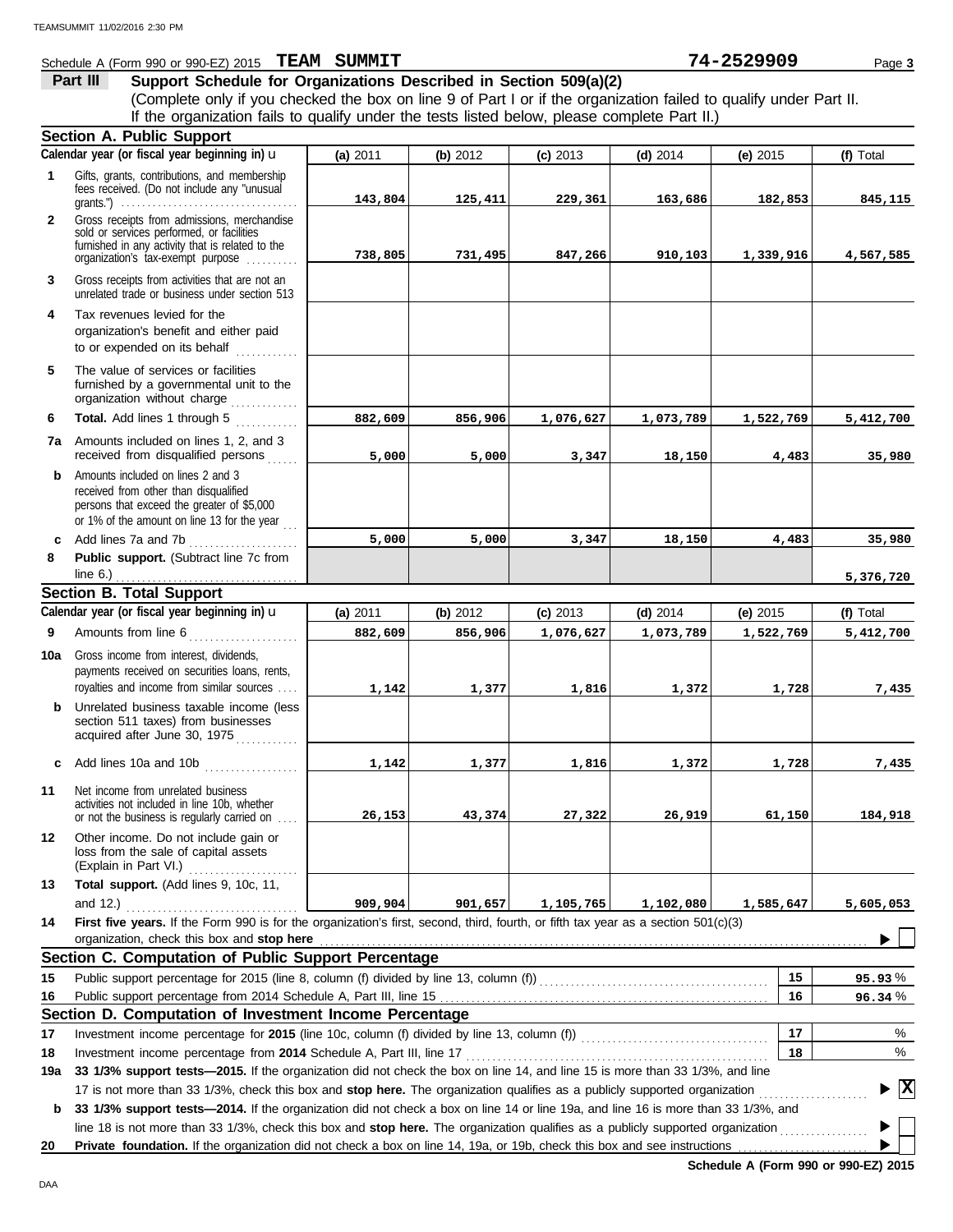#### Schedule A (Form 990 or 990-EZ) 2015 **PEAM SIMMTT** 4 **CONSUMIC 2016 Page 4 74-25299009 Page 4**

|     | SCREDULE H (FORM 990 OF 990-EZ) ZO 13 <b>I EXAMI SOMMATI</b>                                                                                                                                                                              | ノェームコムフフリン |     | Page 4 |
|-----|-------------------------------------------------------------------------------------------------------------------------------------------------------------------------------------------------------------------------------------------|------------|-----|--------|
|     | Part IV<br><b>Supporting Organizations</b>                                                                                                                                                                                                |            |     |        |
|     | (Complete only if you checked a box in line 11 on Part I. If you checked 11a of Part I, complete Sections A                                                                                                                               |            |     |        |
|     | and B. If you checked 11b of Part I, complete Sections A and C. If you checked 11c of Part I, complete                                                                                                                                    |            |     |        |
|     | Sections A, D, and E. If you checked 11d of Part I, complete Sections A and D, and complete Part V.)                                                                                                                                      |            |     |        |
|     | Section A. All Supporting Organizations                                                                                                                                                                                                   |            |     |        |
|     |                                                                                                                                                                                                                                           |            | Yes | No     |
| 1   | Are all of the organization's supported organizations listed by name in the organization's governing                                                                                                                                      |            |     |        |
|     | documents? If "No," describe in Part VI how the supported organizations are designated. If designated by                                                                                                                                  |            |     |        |
|     | class or purpose, describe the designation. If historic and continuing relationship, explain.                                                                                                                                             | 1          |     |        |
| 2   | Did the organization have any supported organization that does not have an IRS determination of status                                                                                                                                    |            |     |        |
|     | under section 509(a)(1) or (2)? If "Yes," explain in <b>Part VI</b> how the organization determined that the supported                                                                                                                    |            |     |        |
|     | organization was described in section 509(a)(1) or (2).                                                                                                                                                                                   | 2          |     |        |
| За  | Did the organization have a supported organization described in section $501(c)(4)$ , $(5)$ , or $(6)$ ? If "Yes," answer                                                                                                                 |            |     |        |
|     | (b) and (c) below.                                                                                                                                                                                                                        | За         |     |        |
| b   | Did the organization confirm that each supported organization qualified under section $501(c)(4)$ , $(5)$ , or $(6)$ and                                                                                                                  |            |     |        |
|     | satisfied the public support tests under section $509(a)(2)$ ? If "Yes," describe in <b>Part VI</b> when and how the                                                                                                                      |            |     |        |
|     | organization made the determination.                                                                                                                                                                                                      | 3b         |     |        |
| c   | Did the organization ensure that all support to such organizations was used exclusively for section $170(c)(2)(B)$                                                                                                                        |            |     |        |
|     | purposes? If "Yes," explain in Part VI what controls the organization put in place to ensure such use.                                                                                                                                    | 3c         |     |        |
| 4a  | Was any supported organization not organized in the United States ("foreign supported organization")? If                                                                                                                                  |            |     |        |
|     | "Yes," and if you checked 11a or 11b in Part I, answer (b) and (c) below.                                                                                                                                                                 | 4a         |     |        |
| b   | Did the organization have ultimate control and discretion in deciding whether to make grants to the foreign                                                                                                                               |            |     |        |
|     | supported organization? If "Yes," describe in Part VI how the organization had such control and discretion                                                                                                                                |            |     |        |
|     | despite being controlled or supervised by or in connection with its supported organizations.                                                                                                                                              | 4b         |     |        |
| c   | Did the organization support any foreign supported organization that does not have an IRS determination                                                                                                                                   |            |     |        |
|     | under sections $501(c)(3)$ and $509(a)(1)$ or (2)? If "Yes," explain in <b>Part VI</b> what controls the organization used                                                                                                                |            |     |        |
|     | to ensure that all support to the foreign supported organization was used exclusively for section $170(c)(2)(B)$                                                                                                                          |            |     |        |
|     |                                                                                                                                                                                                                                           | 4c         |     |        |
| 5a  | purposes.<br>Did the organization add, substitute, or remove any supported organizations during the tax year? If "Yes,"                                                                                                                   |            |     |        |
|     |                                                                                                                                                                                                                                           |            |     |        |
|     | answer (b) and (c) below (if applicable). Also, provide detail in <b>Part VI</b> , including (i) the names and EIN                                                                                                                        |            |     |        |
|     | numbers of the supported organizations added, substituted, or removed; (ii) the reasons for each such action;                                                                                                                             |            |     |        |
|     | (iii) the authority under the organization's organizing document authorizing such action; and (iv) how the action                                                                                                                         |            |     |        |
|     | was accomplished (such as by amendment to the organizing document).                                                                                                                                                                       | 5a         |     |        |
| b   | Type I or Type II only. Was any added or substituted supported organization part of a class already                                                                                                                                       |            |     |        |
|     | designated in the organization's organizing document?                                                                                                                                                                                     | 5b         |     |        |
| с   | Substitutions only. Was the substitution the result of an event beyond the organization's control?                                                                                                                                        | 5c         |     |        |
| 6   | Did the organization provide support (whether in the form of grants or the provision of services or facilities) to<br>anyone other than (i) its supported organizations, (ii) individuals that are part of the charitable class benefited |            |     |        |
|     |                                                                                                                                                                                                                                           |            |     |        |
|     | by one or more of its supported organizations, or (iii) other supporting organizations that also support or                                                                                                                               |            |     |        |
|     | benefit one or more of the filing organization's supported organizations? If "Yes," provide detail in Part VI.<br>Did the organization provide a grant, loan, compensation, or other similar payment to a substantial contributor         | 6          |     |        |
| 7   |                                                                                                                                                                                                                                           |            |     |        |
|     | (defined in section $4958(c)(3)(C)$ ), a family member of a substantial contributor, or a 35% controlled entity with                                                                                                                      |            |     |        |
|     | regard to a substantial contributor? If "Yes," complete Part I of Schedule L (Form 990 or 990-EZ).                                                                                                                                        | 7          |     |        |
| 8   | Did the organization make a loan to a disqualified person (as defined in section 4958) not described in line 7?                                                                                                                           |            |     |        |
|     | If "Yes," complete Part I of Schedule L (Form 990 or 990-EZ).                                                                                                                                                                             | 8          |     |        |
| 9а  | Was the organization controlled directly or indirectly at any time during the tax year by one or more                                                                                                                                     |            |     |        |
|     | disqualified persons as defined in section 4946 (other than foundation managers and organizations described                                                                                                                               |            |     |        |
|     | in section $509(a)(1)$ or (2))? If "Yes," provide detail in Part VI.                                                                                                                                                                      | 9а         |     |        |
| b   | Did one or more disqualified persons (as defined in line 9a) hold a controlling interest in any entity in which                                                                                                                           |            |     |        |
|     | the supporting organization had an interest? If "Yes," provide detail in <b>Part VI.</b>                                                                                                                                                  | 9b         |     |        |
| c   | Did a disqualified person (as defined in line 9a) have an ownership interest in, or derive any personal benefit                                                                                                                           |            |     |        |
|     | from, assets in which the supporting organization also had an interest? If "Yes," provide detail in Part VI.                                                                                                                              | 9с         |     |        |
| 10a | Was the organization subject to the excess business holdings rules of section 4943 because of section                                                                                                                                     |            |     |        |
|     | 4943(f) (regarding certain Type II supporting organizations, and all Type III non-functionally integrated                                                                                                                                 |            |     |        |
|     | supporting organizations)? If "Yes," answer 10b below.                                                                                                                                                                                    | 10a        |     |        |

**b** Did the organization have any excess business holdings in the tax year? (Use Schedule C, Form 4720, to determine whether the organization had excess business holdings.)

**Schedule A (Form 990 or 990-EZ) 2015 10b**

**TEAM SUMMIT 74-2529909**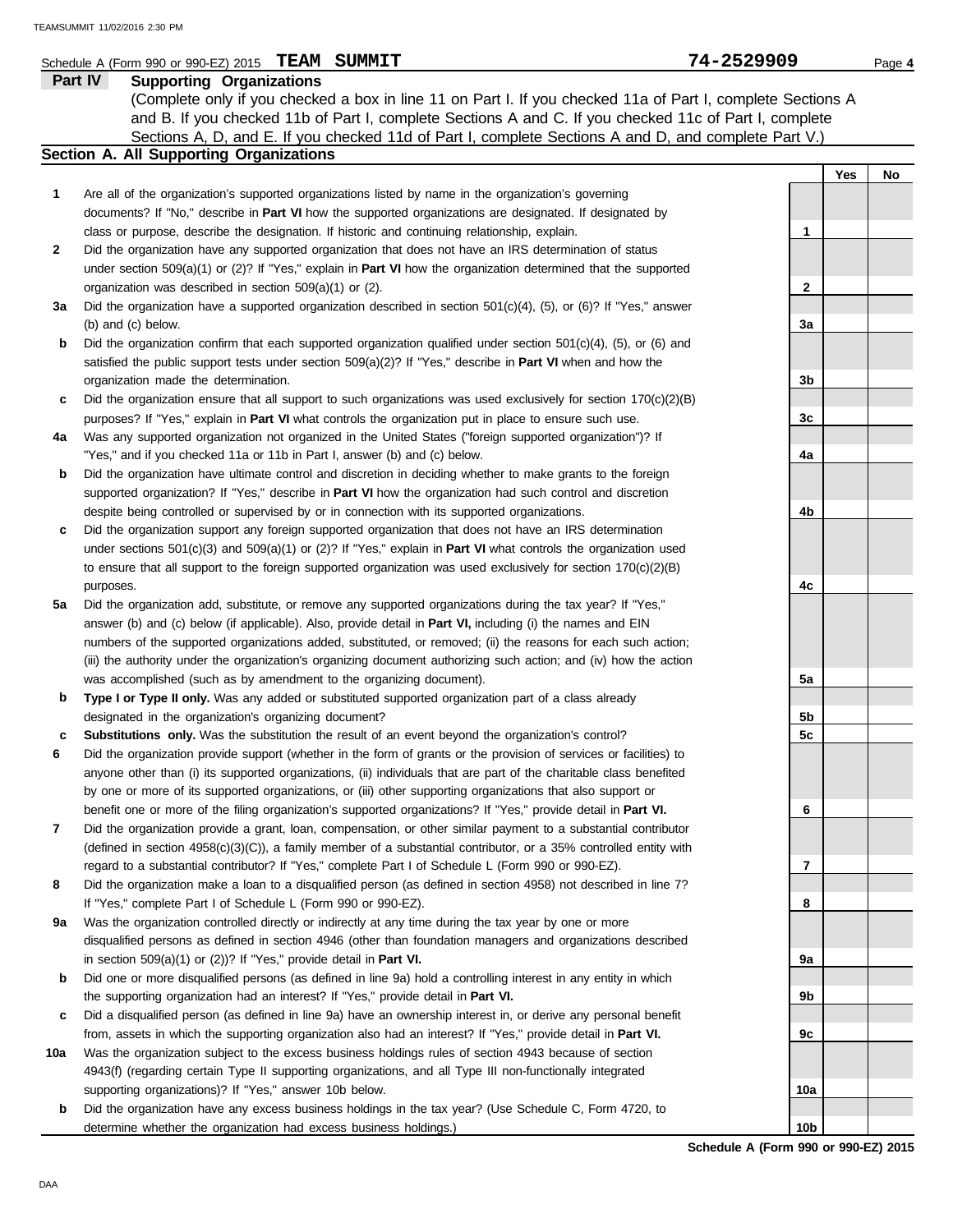|         | Schedule A (Form 990 or 990-EZ) 2015 TEAM SUMMIT                                                                                         | 74-2529909      |     | Page 5 |
|---------|------------------------------------------------------------------------------------------------------------------------------------------|-----------------|-----|--------|
| Part IV | <b>Supporting Organizations (continued)</b>                                                                                              |                 |     |        |
|         |                                                                                                                                          |                 | Yes | No     |
| 11      | Has the organization accepted a gift or contribution from any of the following persons?                                                  |                 |     |        |
|         | a A person who directly or indirectly controls, either alone or together with persons described in (b) and (c)                           |                 |     |        |
|         | below, the governing body of a supported organization?                                                                                   | 11a             |     |        |
|         | <b>b</b> A family member of a person described in (a) above?                                                                             | 11 <sub>b</sub> |     |        |
|         | c A 35% controlled entity of a person described in (a) or (b) above? If "Yes" to a, b, or c, provide detail in Part VI.                  | 11c             |     |        |
|         | Section B. Type I Supporting Organizations                                                                                               |                 |     |        |
|         |                                                                                                                                          |                 | Yes | No     |
| 1       | Did the directors, trustees, or membership of one or more supported organizations have the power to                                      |                 |     |        |
|         | regularly appoint or elect at least a majority of the organization's directors or trustees at all times during the                       |                 |     |        |
|         | tax year? If "No," describe in <b>Part VI</b> how the supported organization(s) effectively operated, supervised, or                     |                 |     |        |
|         | controlled the organization's activities. If the organization had more than one supported organization,                                  |                 |     |        |
|         | describe how the powers to appoint and/or remove directors or trustees were allocated among the supported                                |                 |     |        |
|         | organizations and what conditions or restrictions, if any, applied to such powers during the tax year.                                   | 1               |     |        |
| 2       | Did the organization operate for the benefit of any supported organization other than the supported                                      |                 |     |        |
|         | organization(s) that operated, supervised, or controlled the supporting organization? If "Yes," explain in Part                          |                 |     |        |
|         | VI how providing such benefit carried out the purposes of the supported organization(s) that operated,                                   |                 |     |        |
|         | supervised, or controlled the supporting organization.                                                                                   | $\mathbf{2}$    |     |        |
|         | Section C. Type II Supporting Organizations                                                                                              |                 |     |        |
|         |                                                                                                                                          |                 | Yes | No     |
| 1       | Were a majority of the organization's directors or trustees during the tax year also a majority of the directors                         |                 |     |        |
|         | or trustees of each of the organization's supported organization(s)? If "No," describe in Part VI how control                            |                 |     |        |
|         | or management of the supporting organization was vested in the same persons that controlled or managed<br>the supported organization(s). | 1               |     |        |
|         | Section D. All Type III Supporting Organizations                                                                                         |                 |     |        |
|         |                                                                                                                                          |                 | Yes | No     |
| 1       | Did the organization provide to each of its supported organizations, by the last day of the fifth month of the                           |                 |     |        |
|         | organization's tax year, (i) a written notice describing the type and amount of support provided during the prior tax                    |                 |     |        |
|         | year, (ii) a copy of the Form 990 that was most recently filed as of the date of notification, and (iii) copies of the                   |                 |     |        |
|         | organization's governing documents in effect on the date of notification, to the extent not previously provided?                         | 1               |     |        |
| 2       | Were any of the organization's officers, directors, or trustees either (i) appointed or elected by the supported                         |                 |     |        |
|         | organization(s) or (ii) serving on the governing body of a supported organization? If "No," explain in <b>Part VI</b> how                |                 |     |        |
|         | the organization maintained a close and continuous working relationship with the supported organization(s).                              | $\mathbf{2}$    |     |        |
| 3       | By reason of the relationship described in (2), did the organization's supported organizations have a                                    |                 |     |        |
|         | significant voice in the organization's investment policies and in directing the use of the organization's                               |                 |     |        |
|         | income or assets at all times during the tax year? If "Yes," describe in Part VI the role the organization's                             |                 |     |        |
|         | supported organizations played in this regard.                                                                                           | 3               |     |        |
|         | Section E. Type III Functionally-Integrated Supporting Organizations                                                                     |                 |     |        |
| 1       | Check the box next to the method that the organization used to satisfy the Integral Part Test during the year (see instructions):        |                 |     |        |
| a       | The organization satisfied the Activities Test. Complete line 2 below.                                                                   |                 |     |        |
| b       | The organization is the parent of each of its supported organizations. Complete line 3 below.                                            |                 |     |        |
| с       | The organization supported a governmental entity. Describe in Part VI how you supported a government entity (see instructions).          |                 |     |        |
|         |                                                                                                                                          |                 |     |        |
|         | 2 Activities Test. Answer (a) and (b) below.                                                                                             |                 | Yes | No     |
| a       | Did substantially all of the organization's activities during the tax year directly further the exempt purposes of                       |                 |     |        |
|         | the supported organization(s) to which the organization was responsive? If "Yes," then in Part VI identify                               |                 |     |        |
|         | those supported organizations and explain how these activities directly furthered their exempt purposes,                                 |                 |     |        |
|         | how the organization was responsive to those supported organizations, and how the organization determined                                |                 |     |        |
|         | that these activities constituted substantially all of its activities.                                                                   | 2a              |     |        |
| b       | Did the activities described in (a) constitute activities that, but for the organization's involvement, one or more                      |                 |     |        |
|         | of the organization's supported organization(s) would have been engaged in? If "Yes," explain in Part VI the                             |                 |     |        |
|         | reasons for the organization's position that its supported organization(s) would have engaged in these                                   |                 |     |        |
|         | activities but for the organization's involvement.                                                                                       | 2b              |     |        |
| 3       | Parent of Supported Organizations. Answer (a) and (b) below.                                                                             |                 |     |        |
| а       | Did the organization have the power to regularly appoint or elect a majority of the officers, directors, or                              |                 |     |        |
|         | trustees of each of the supported organizations? Provide details in Part VI.                                                             | За              |     |        |

| <b>b</b> Did the organization exercise a substantial degree of direction over the policies, programs, and activities of each |
|------------------------------------------------------------------------------------------------------------------------------|
| of its supported organizations? If "Yes," describe in <b>Part VI</b> the role played by the organization in this regard.     |

DAA **Schedule A (Form 990 or 990-EZ) 2015 3b**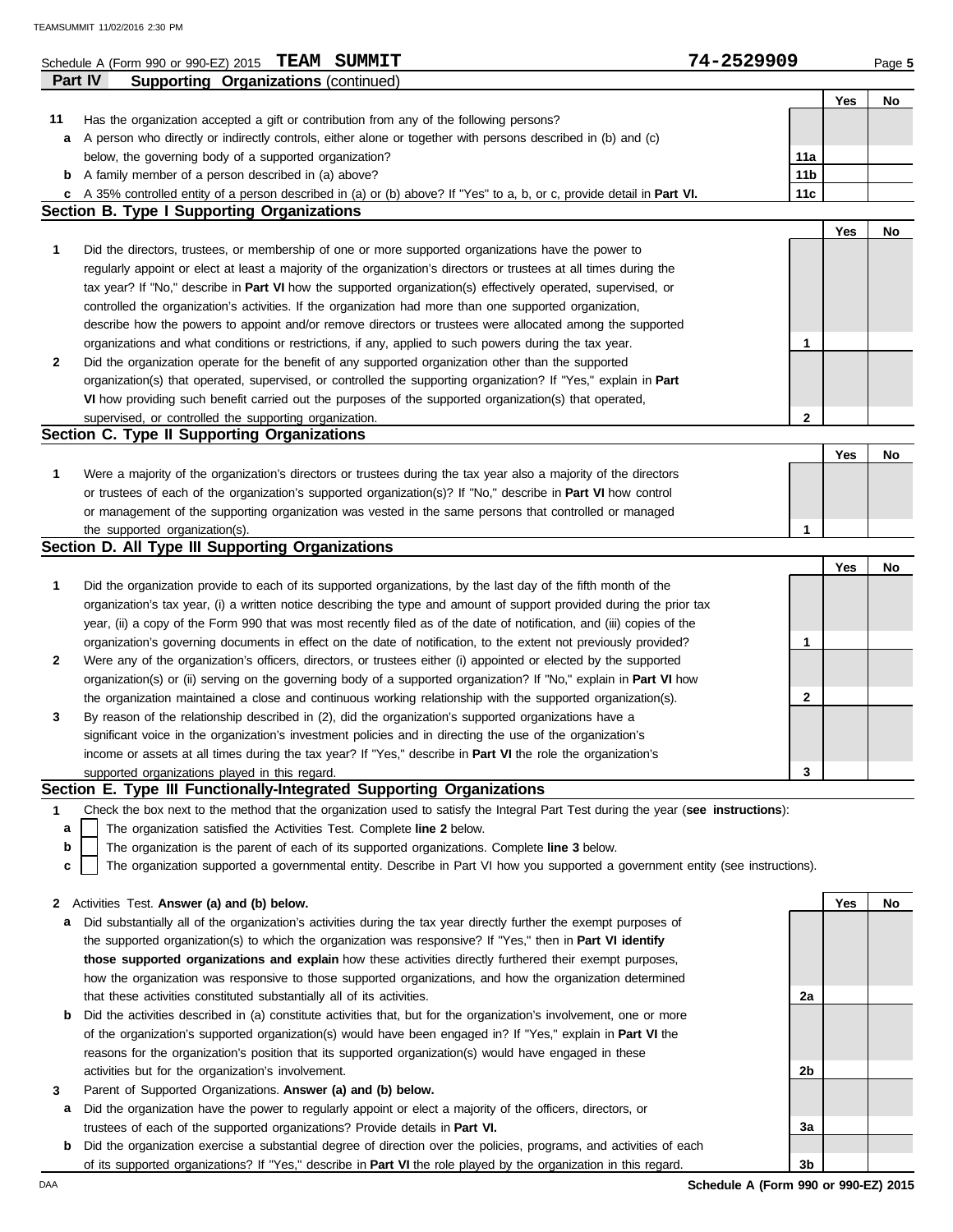| Schedule A (Form 990 or 990-EZ) 2015 TEAM SUMMIT                                                                                   |                         | 74-2529909     | Page 6                         |
|------------------------------------------------------------------------------------------------------------------------------------|-------------------------|----------------|--------------------------------|
| <b>Part V</b><br>Type III Non-Functionally Integrated 509(a)(3) Supporting Organizations                                           |                         |                |                                |
| 1<br>Check here if the organization satisfied the Integral Part Test as a qualifying trust on Nov. 20, 1970. See instructions. All |                         |                |                                |
| other Type III non-functionally integrated supporting organizations must complete Sections A through E.                            |                         |                |                                |
| Section A - Adjusted Net Income                                                                                                    |                         | (A) Prior Year | (B) Current Year<br>(optional) |
| Net short-term capital gain<br>1.                                                                                                  | 1                       |                |                                |
| $\mathbf{2}$<br>Recoveries of prior-year distributions                                                                             | $\mathbf{2}$            |                |                                |
| 3<br>Other gross income (see instructions)                                                                                         | 3                       |                |                                |
| Add lines 1 through 3<br>4                                                                                                         | 4                       |                |                                |
| 5<br>Depreciation and depletion                                                                                                    | 5                       |                |                                |
| Portion of operating expenses paid or incurred for production or<br>6                                                              |                         |                |                                |
| collection of gross income or for management, conservation, or                                                                     |                         |                |                                |
| maintenance of property held for production of income (see instructions)                                                           | 6                       |                |                                |
| 7<br>Other expenses (see instructions)                                                                                             | $\overline{\mathbf{r}}$ |                |                                |
| 8<br><b>Adjusted Net Income</b> (subtract lines 5, 6 and 7 from line 4)                                                            | 8                       |                |                                |
| <b>Section B - Minimum Asset Amount</b>                                                                                            |                         | (A) Prior Year | (B) Current Year<br>(optional) |
| Aggregate fair market value of all non-exempt-use assets (see<br>1                                                                 |                         |                |                                |
| instructions for short tax year or assets held for part of year):                                                                  |                         |                |                                |
| <b>a</b> Average monthly value of securities                                                                                       | 1a                      |                |                                |
| Average monthly cash balances<br>b                                                                                                 | 1b                      |                |                                |
| Fair market value of other non-exempt-use assets<br>$\mathbf{c}$                                                                   | 1c                      |                |                                |
| <b>Total</b> (add lines 1a, 1b, and 1c)<br>d                                                                                       | 1d                      |                |                                |
| <b>Discount</b> claimed for blockage or other<br>e                                                                                 |                         |                |                                |
| factors (explain in detail in Part VI):                                                                                            |                         |                |                                |
| Acquisition indebtedness applicable to non-exempt-use assets<br>$\mathbf{2}$                                                       | $\mathbf{2}$            |                |                                |
| 3<br>Subtract line 2 from line 1d                                                                                                  | 3                       |                |                                |
| Cash deemed held for exempt use. Enter 1-1/2% of line 3 (for greater amount,<br>4                                                  |                         |                |                                |
| see instructions).                                                                                                                 | 4                       |                |                                |
| 5<br>Net value of non-exempt-use assets (subtract line 4 from line 3)                                                              | 5                       |                |                                |
| 6<br>Multiply line 5 by .035                                                                                                       | 6                       |                |                                |
| $\overline{\mathbf{r}}$<br>Recoveries of prior-year distributions                                                                  | $\overline{\mathbf{r}}$ |                |                                |
| 8<br>Minimum Asset Amount (add line 7 to line 6)                                                                                   | 8                       |                |                                |
| Section C - Distributable Amount                                                                                                   |                         |                | <b>Current Year</b>            |
| Adjusted net income for prior year (from Section A, line 8, Column A)<br>1                                                         | 1                       |                |                                |
| $\mathbf{2}$<br>Enter 85% of line 1                                                                                                | $\mathbf{2}$            |                |                                |
| 3<br>Minimum asset amount for prior year (from Section B, line 8, Column A)                                                        | 3                       |                |                                |
| Enter greater of line 2 or line 3<br>4                                                                                             | 4                       |                |                                |
| 5<br>Income tax imposed in prior year                                                                                              | 5                       |                |                                |
| <b>Distributable Amount.</b> Subtract line 5 from line 4, unless subject to<br>6                                                   |                         |                |                                |
| emergency temporary reduction (see instructions)                                                                                   | 6                       |                |                                |

**7** Check here if the current year is the organization's first as a non-functionally-integrated Type III supporting organization (see instructions).

**Schedule A (Form 990 or 990-EZ) 2015**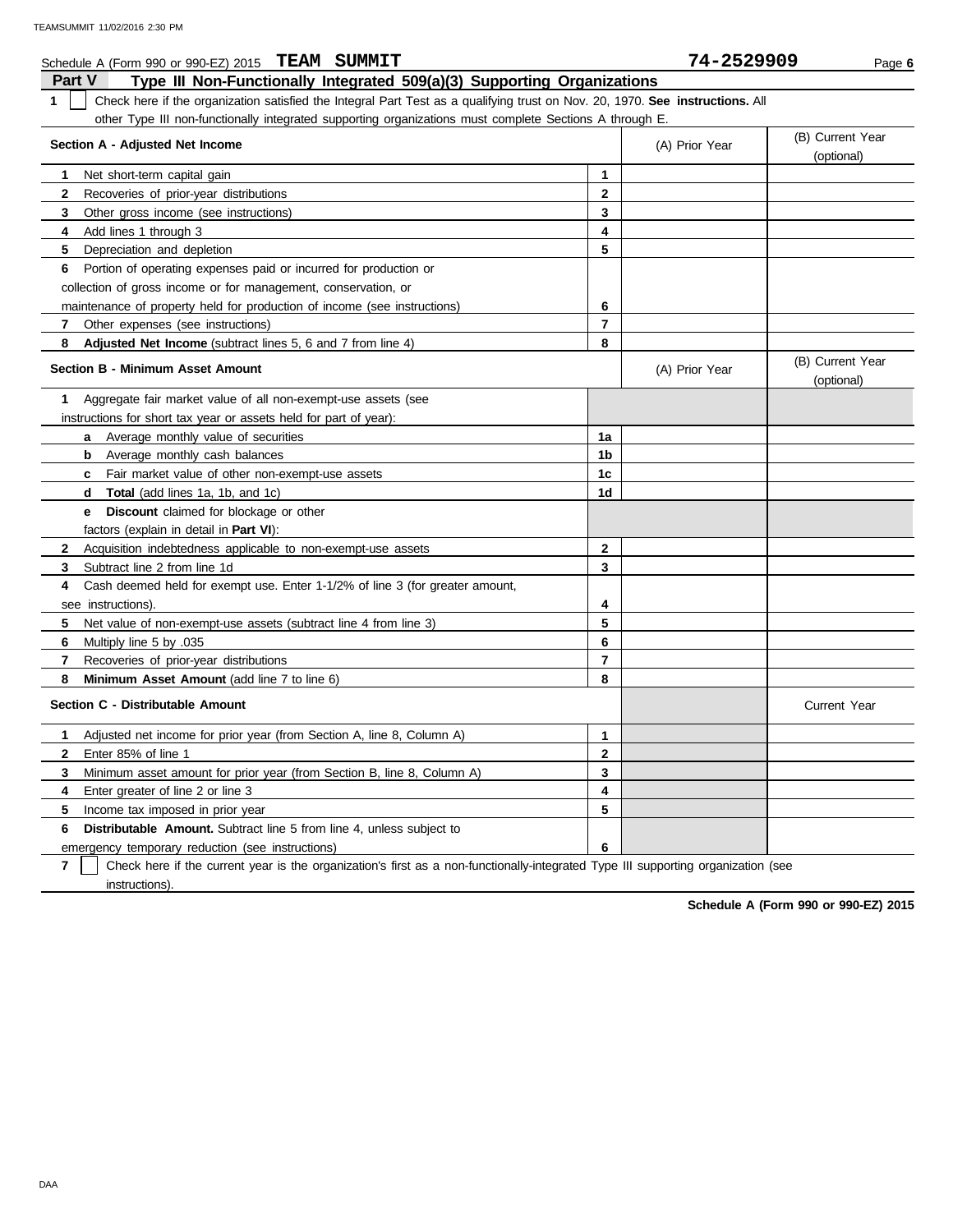|              | Schedule A (Form 990 or 990-EZ) 2015 TEAM SUMMIT                                           |                                    | 74-2529909                                   | Page 7                                           |
|--------------|--------------------------------------------------------------------------------------------|------------------------------------|----------------------------------------------|--------------------------------------------------|
| Part V       | Type III Non-Functionally Integrated 509(a)(3) Supporting Organizations (continued)        |                                    |                                              |                                                  |
|              | Section D - Distributions                                                                  |                                    |                                              | <b>Current Year</b>                              |
| 1            | Amounts paid to supported organizations to accomplish exempt purposes                      |                                    |                                              |                                                  |
| 2            | Amounts paid to perform activity that directly furthers exempt purposes of supported       |                                    |                                              |                                                  |
|              | organizations, in excess of income from activity                                           |                                    |                                              |                                                  |
| 3            | Administrative expenses paid to accomplish exempt purposes of supported organizations      |                                    |                                              |                                                  |
| 4            | Amounts paid to acquire exempt-use assets                                                  |                                    |                                              |                                                  |
| 5            | Qualified set-aside amounts (prior IRS approval required)                                  |                                    |                                              |                                                  |
| 6            | Other distributions (describe in Part VI). See instructions.                               |                                    |                                              |                                                  |
| 7            | Total annual distributions. Add lines 1 through 6.                                         |                                    |                                              |                                                  |
| 8            | Distributions to attentive supported organizations to which the organization is responsive |                                    |                                              |                                                  |
|              | (provide details in Part VI). See instructions.                                            |                                    |                                              |                                                  |
| 9            | Distributable amount for 2015 from Section C, line 6                                       |                                    |                                              |                                                  |
| 10           | Line 8 amount divided by Line 9 amount                                                     |                                    |                                              |                                                  |
|              | Section E - Distribution Allocations (see instructions)                                    | (i)<br><b>Excess Distributions</b> | (i)<br><b>Underdistributions</b><br>Pre-2015 | (iii)<br><b>Distributable</b><br>Amount for 2015 |
| 1            | Distributable amount for 2015 from Section C, line 6                                       |                                    |                                              |                                                  |
| $\mathbf{2}$ | Underdistributions, if any, for years prior to 2015                                        |                                    |                                              |                                                  |
|              | (reasonable cause required-see instructions)                                               |                                    |                                              |                                                  |
| 3            | Excess distributions carryover, if any, to 2015:                                           |                                    |                                              |                                                  |
| а            |                                                                                            |                                    |                                              |                                                  |
| b            |                                                                                            |                                    |                                              |                                                  |
| c            |                                                                                            |                                    |                                              |                                                  |
|              |                                                                                            |                                    |                                              |                                                  |
|              |                                                                                            |                                    |                                              |                                                  |
|              | f Total of lines 3a through e                                                              |                                    |                                              |                                                  |
|              | g Applied to underdistributions of prior years                                             |                                    |                                              |                                                  |
|              | h Applied to 2015 distributable amount                                                     |                                    |                                              |                                                  |
|              | Carryover from 2010 not applied (see instructions)                                         |                                    |                                              |                                                  |
|              | Remainder. Subtract lines 3g, 3h, and 3i from 3f.                                          |                                    |                                              |                                                  |
| 4            | Distributions for 2015 from Section                                                        |                                    |                                              |                                                  |
|              | \$<br>D. line 7:                                                                           |                                    |                                              |                                                  |
|              | a Applied to underdistributions of prior years                                             |                                    |                                              |                                                  |
|              | <b>b</b> Applied to 2015 distributable amount                                              |                                    |                                              |                                                  |
|              | c Remainder. Subtract lines 4a and 4b from 4.                                              |                                    |                                              |                                                  |
| 5            | Remaining underdistributions for years prior to 2015, if                                   |                                    |                                              |                                                  |
|              | any. Subtract lines 3g and 4a from line 2 (if amount                                       |                                    |                                              |                                                  |
|              | greater than zero, see instructions).                                                      |                                    |                                              |                                                  |
| 6            | Remaining underdistributions for 2015. Subtract lines 3h                                   |                                    |                                              |                                                  |
|              | and 4b from line 1 (if amount greater than zero, see                                       |                                    |                                              |                                                  |
|              | instructions).                                                                             |                                    |                                              |                                                  |
| 7            | Excess distributions carryover to 2016. Add lines 3j                                       |                                    |                                              |                                                  |
|              | and 4c.                                                                                    |                                    |                                              |                                                  |
| 8            | Breakdown of line 7:                                                                       |                                    |                                              |                                                  |
| а            |                                                                                            |                                    |                                              |                                                  |
| b            |                                                                                            |                                    |                                              |                                                  |
|              |                                                                                            |                                    |                                              |                                                  |
|              |                                                                                            |                                    |                                              |                                                  |
|              |                                                                                            |                                    |                                              |                                                  |

**Schedule A (Form 990 or 990-EZ) 2015**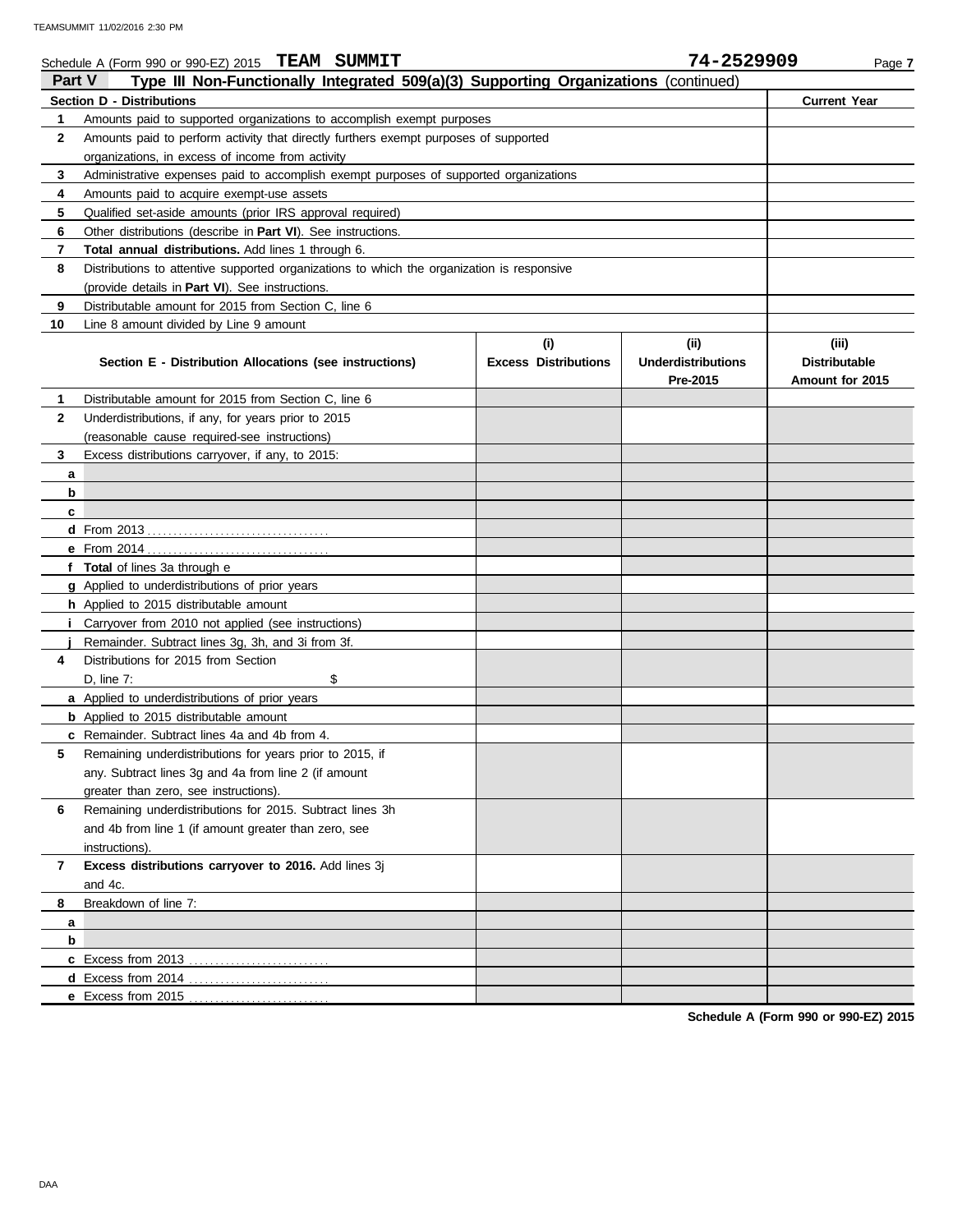|         | Schedule A (Form 990 or 990-EZ) 2015 TEAM SUMMIT |  |                                                                                                | 74-2529909                                                                                                                                                                                                                                                                                                                                                                                                                                                                               | Page 8 |
|---------|--------------------------------------------------|--|------------------------------------------------------------------------------------------------|------------------------------------------------------------------------------------------------------------------------------------------------------------------------------------------------------------------------------------------------------------------------------------------------------------------------------------------------------------------------------------------------------------------------------------------------------------------------------------------|--------|
| Part VI |                                                  |  | lines 2, 5, and 6. Also complete this part for any additional information. (See instructions.) | Supplemental Information. Provide the explanations required by Part II, line 10; Part II, line 17a or 17b; Part<br>III, line 12; Part IV, Section A, lines 1, 2, 3b, 3c, 4b, 4c, 5a, 6, 9a, 9b, 9c, 11a, 11b, and 11c; Part IV, Section<br>B, lines 1 and 2; Part IV, Section C, line 1; Part IV, Section D, lines 2 and 3; Part IV, Section E, lines 1c, 2a, 2b,<br>3a and 3b; Part V, line 1; Part V, Section B, line 1e; Part V, Section D, lines 5, 6, and 8; and Part V, Section E, |        |
|         |                                                  |  |                                                                                                |                                                                                                                                                                                                                                                                                                                                                                                                                                                                                          |        |
|         |                                                  |  |                                                                                                |                                                                                                                                                                                                                                                                                                                                                                                                                                                                                          |        |
|         |                                                  |  |                                                                                                |                                                                                                                                                                                                                                                                                                                                                                                                                                                                                          |        |
|         |                                                  |  |                                                                                                |                                                                                                                                                                                                                                                                                                                                                                                                                                                                                          |        |
|         |                                                  |  |                                                                                                |                                                                                                                                                                                                                                                                                                                                                                                                                                                                                          |        |
|         |                                                  |  |                                                                                                |                                                                                                                                                                                                                                                                                                                                                                                                                                                                                          |        |
|         |                                                  |  |                                                                                                |                                                                                                                                                                                                                                                                                                                                                                                                                                                                                          |        |
|         |                                                  |  |                                                                                                |                                                                                                                                                                                                                                                                                                                                                                                                                                                                                          |        |
|         |                                                  |  |                                                                                                |                                                                                                                                                                                                                                                                                                                                                                                                                                                                                          |        |
|         |                                                  |  |                                                                                                |                                                                                                                                                                                                                                                                                                                                                                                                                                                                                          |        |
|         |                                                  |  |                                                                                                |                                                                                                                                                                                                                                                                                                                                                                                                                                                                                          |        |
|         |                                                  |  |                                                                                                |                                                                                                                                                                                                                                                                                                                                                                                                                                                                                          |        |
|         |                                                  |  |                                                                                                |                                                                                                                                                                                                                                                                                                                                                                                                                                                                                          |        |
|         |                                                  |  |                                                                                                |                                                                                                                                                                                                                                                                                                                                                                                                                                                                                          |        |
|         |                                                  |  |                                                                                                |                                                                                                                                                                                                                                                                                                                                                                                                                                                                                          |        |
|         |                                                  |  |                                                                                                |                                                                                                                                                                                                                                                                                                                                                                                                                                                                                          |        |
|         |                                                  |  |                                                                                                |                                                                                                                                                                                                                                                                                                                                                                                                                                                                                          |        |
|         |                                                  |  |                                                                                                |                                                                                                                                                                                                                                                                                                                                                                                                                                                                                          |        |
|         |                                                  |  |                                                                                                |                                                                                                                                                                                                                                                                                                                                                                                                                                                                                          |        |
|         |                                                  |  |                                                                                                |                                                                                                                                                                                                                                                                                                                                                                                                                                                                                          |        |
|         |                                                  |  |                                                                                                |                                                                                                                                                                                                                                                                                                                                                                                                                                                                                          |        |
|         |                                                  |  |                                                                                                |                                                                                                                                                                                                                                                                                                                                                                                                                                                                                          |        |
|         |                                                  |  |                                                                                                |                                                                                                                                                                                                                                                                                                                                                                                                                                                                                          |        |
|         |                                                  |  |                                                                                                |                                                                                                                                                                                                                                                                                                                                                                                                                                                                                          |        |
|         |                                                  |  |                                                                                                |                                                                                                                                                                                                                                                                                                                                                                                                                                                                                          |        |
|         |                                                  |  |                                                                                                |                                                                                                                                                                                                                                                                                                                                                                                                                                                                                          |        |
|         |                                                  |  |                                                                                                |                                                                                                                                                                                                                                                                                                                                                                                                                                                                                          |        |
|         |                                                  |  |                                                                                                |                                                                                                                                                                                                                                                                                                                                                                                                                                                                                          |        |
|         |                                                  |  |                                                                                                |                                                                                                                                                                                                                                                                                                                                                                                                                                                                                          |        |
|         |                                                  |  |                                                                                                |                                                                                                                                                                                                                                                                                                                                                                                                                                                                                          |        |
|         |                                                  |  |                                                                                                |                                                                                                                                                                                                                                                                                                                                                                                                                                                                                          |        |
|         |                                                  |  |                                                                                                |                                                                                                                                                                                                                                                                                                                                                                                                                                                                                          |        |
|         |                                                  |  |                                                                                                |                                                                                                                                                                                                                                                                                                                                                                                                                                                                                          |        |
|         |                                                  |  |                                                                                                |                                                                                                                                                                                                                                                                                                                                                                                                                                                                                          |        |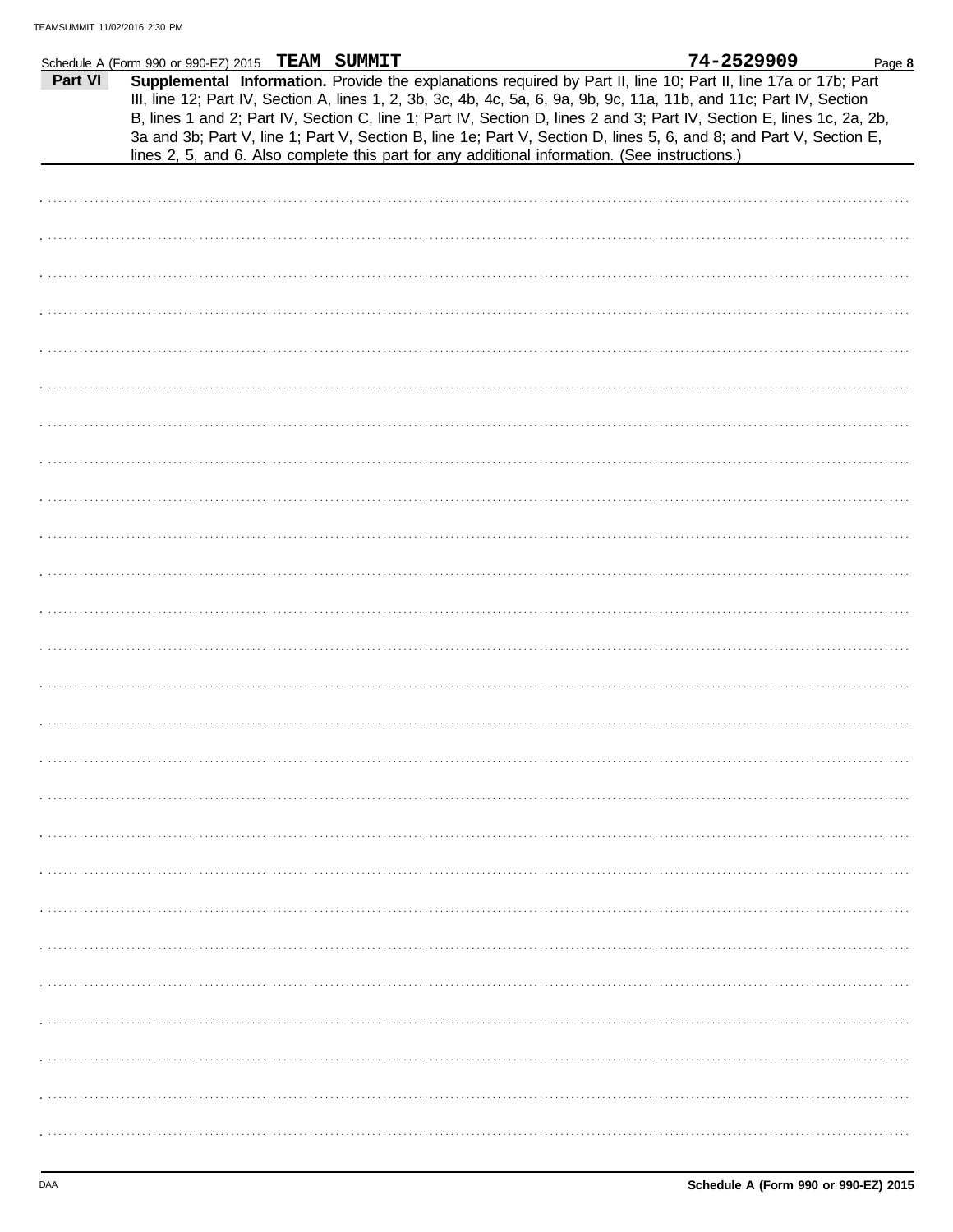**(Form 990)**

Department of the Treasury Internal Revenue Service

### **SCHEDULE D Supplemental Financial Statements**

**Part IV, line 6, 7, 8, 9, 10, 11a, 11b, 11c, 11d, 11e, 11f, 12a, or 12b.** u **Complete if the organization answered "Yes" on Form 990,**

u **Attach to Form 990.** 

u **Information about Schedule D (Form 990) and its instructions is at www.irs.gov/form990.**

**Employer identification number**

**2015**

**Open to Public Inspection**

OMB No. 1545-0047

|    | Name of the organization                                                                                                                                                              |                                                    | Employer identification number  |
|----|---------------------------------------------------------------------------------------------------------------------------------------------------------------------------------------|----------------------------------------------------|---------------------------------|
|    | TEAM SUMMIT                                                                                                                                                                           |                                                    | 74-2529909                      |
|    | Organizations Maintaining Donor Advised Funds or Other Similar Funds or Accounts.<br>Part I<br>Complete if the organization answered "Yes" on Form 990, Part IV, line 6.              |                                                    |                                 |
|    |                                                                                                                                                                                       | (a) Donor advised funds                            | (b) Funds and other accounts    |
| 1  | Total number at end of year                                                                                                                                                           |                                                    |                                 |
| 2  | Aggregate value of contributions to (during year)                                                                                                                                     |                                                    |                                 |
| 3  |                                                                                                                                                                                       |                                                    |                                 |
| 4  |                                                                                                                                                                                       |                                                    |                                 |
| 5  | Did the organization inform all donors and donor advisors in writing that the assets held in donor advised                                                                            |                                                    |                                 |
|    |                                                                                                                                                                                       |                                                    | Yes<br>No                       |
| 6  | Did the organization inform all grantees, donors, and donor advisors in writing that grant funds can be used                                                                          |                                                    |                                 |
|    | only for charitable purposes and not for the benefit of the donor or donor advisor, or for any other purpose                                                                          |                                                    |                                 |
|    |                                                                                                                                                                                       |                                                    | Yes<br>No                       |
|    | <b>Conservation Easements.</b><br>Part II                                                                                                                                             |                                                    |                                 |
|    | Complete if the organization answered "Yes" on Form 990, Part IV, line 7.                                                                                                             |                                                    |                                 |
| 1  | Purpose(s) of conservation easements held by the organization (check all that apply).                                                                                                 |                                                    |                                 |
|    | Preservation of land for public use (e.g., recreation or education)                                                                                                                   | Preservation of a historically important land area |                                 |
|    | Protection of natural habitat                                                                                                                                                         | Preservation of a certified historic structure     |                                 |
|    | Preservation of open space                                                                                                                                                            |                                                    |                                 |
| 2  | Complete lines 2a through 2d if the organization held a qualified conservation contribution in the form of a conservation                                                             |                                                    |                                 |
|    | easement on the last day of the tax year.                                                                                                                                             |                                                    | Held at the End of the Tax Year |
| а  |                                                                                                                                                                                       |                                                    | 2a                              |
| b  |                                                                                                                                                                                       |                                                    | 2b                              |
| c  | Number of conservation easements on a certified historic structure included in (a) [[[[[[[[[[[[[[[[[[[[[[[[]]]]]]]]                                                                   |                                                    | 2c                              |
| d  | Number of conservation easements included in (c) acquired after 8/17/06, and not on a                                                                                                 |                                                    |                                 |
|    | historic structure listed in the National Register<br>Number of conservation easements modified, transferred, released, extinguished, or terminated by the organization during the    |                                                    | 2d                              |
| 3  |                                                                                                                                                                                       |                                                    |                                 |
|    | tax year $\mathbf{u}$<br>Number of states where property subject to conservation easement is located u                                                                                |                                                    |                                 |
| 5. | Does the organization have a written policy regarding the periodic monitoring, inspection, handling of                                                                                |                                                    |                                 |
|    |                                                                                                                                                                                       |                                                    | Yes<br>No                       |
| 6  | Staff and volunteer hours devoted to monitoring, inspecting, handling of violations, and enforcing conservation easements during the year                                             |                                                    |                                 |
|    | u                                                                                                                                                                                     |                                                    |                                 |
|    | Amount of expenses incurred in monitoring, inspecting, handling of violations, and enforcing conservation easements during the year                                                   |                                                    |                                 |
|    | u \$                                                                                                                                                                                  |                                                    |                                 |
|    | Does each conservation easement reported on line 2(d) above satisfy the requirements of section 170(h)(4)(B)(i)                                                                       |                                                    |                                 |
|    |                                                                                                                                                                                       |                                                    | Yes<br>No                       |
| 9  | In Part XIII, describe how the organization reports conservation easements in its revenue and expense statement, and                                                                  |                                                    |                                 |
|    | balance sheet, and include, if applicable, the text of the footnote to the organization's financial statements that describes the                                                     |                                                    |                                 |
|    | organization's accounting for conservation easements.                                                                                                                                 |                                                    |                                 |
|    | Organizations Maintaining Collections of Art, Historical Treasures, or Other Similar Assets.<br>Part III<br>Complete if the organization answered "Yes" on Form 990, Part IV, line 8. |                                                    |                                 |
|    | 1a If the organization elected, as permitted under SFAS 116 (ASC 958), not to report in its revenue statement and balance sheet                                                       |                                                    |                                 |
|    | works of art, historical treasures, or other similar assets held for public exhibition, education, or research in furtherance of                                                      |                                                    |                                 |
|    | public service, provide, in Part XIII, the text of the footnote to its financial statements that describes these items.                                                               |                                                    |                                 |
|    | <b>b</b> If the organization elected, as permitted under SFAS 116 (ASC 958), to report in its revenue statement and balance sheet                                                     |                                                    |                                 |
|    | works of art, historical treasures, or other similar assets held for public exhibition, education, or research in furtherance of                                                      |                                                    |                                 |
|    | public service, provide the following amounts relating to these items:                                                                                                                |                                                    |                                 |
|    | (i)                                                                                                                                                                                   |                                                    |                                 |
|    | (ii) Assets included in Form 990, Part X                                                                                                                                              |                                                    | $\mathbf{u}$ \$                 |
| 2  | If the organization received or held works of art, historical treasures, or other similar assets for financial gain, provide the                                                      |                                                    |                                 |
|    | following amounts required to be reported under SFAS 116 (ASC 958) relating to these items:                                                                                           |                                                    |                                 |
| а  |                                                                                                                                                                                       |                                                    |                                 |
|    |                                                                                                                                                                                       |                                                    |                                 |

DAA **For Paperwork Reduction Act Notice, see the Instructions for Form 990.**

Assets included in Form 990, Part X . . . . . . . . . . . . . . . . . . . . . . . . . . . . . . . . . . . . . . . . . . . . . . . . . . . . . . . . . . . . . . . . . . . . . . . . . . . . . . . . . . . . . **b**

<u>u \$</u>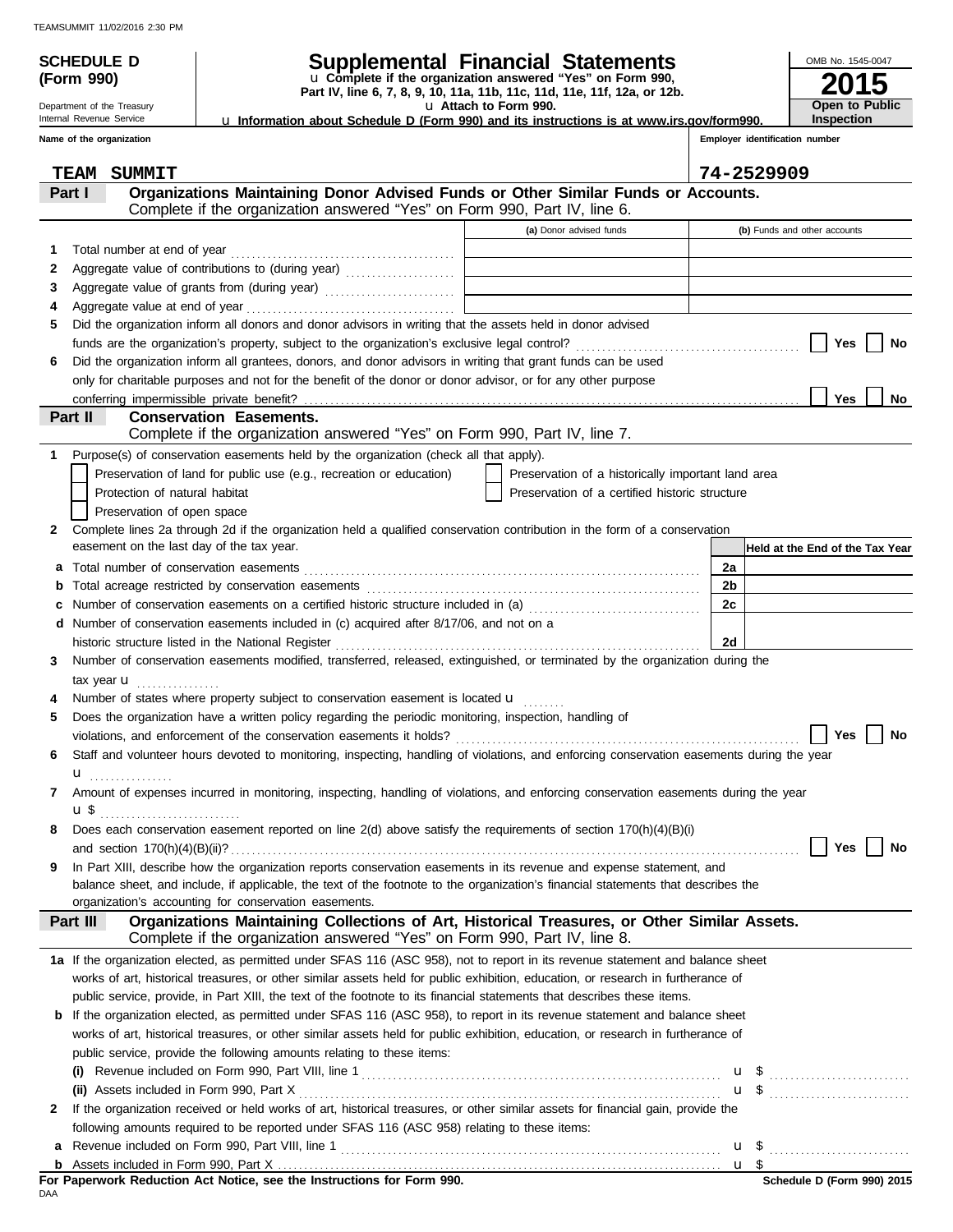|   | Schedule D (Form 990) 2015 $TEAM$ SUMMIT                                                                                                                                                                                             |                         |                           |                    | 74-2529909      |                      |                | Page 2              |
|---|--------------------------------------------------------------------------------------------------------------------------------------------------------------------------------------------------------------------------------------|-------------------------|---------------------------|--------------------|-----------------|----------------------|----------------|---------------------|
|   | Organizations Maintaining Collections of Art, Historical Treasures, or Other Similar Assets (continued)<br>Part III                                                                                                                  |                         |                           |                    |                 |                      |                |                     |
| 3 | Using the organization's acquisition, accession, and other records, check any of the following that are a significant use of its<br>collection items (check all that apply):                                                         |                         |                           |                    |                 |                      |                |                     |
| a | Public exhibition                                                                                                                                                                                                                    |                         | Loan or exchange programs |                    |                 |                      |                |                     |
| b | Scholarly research                                                                                                                                                                                                                   |                         |                           |                    |                 |                      |                |                     |
| c | Preservation for future generations                                                                                                                                                                                                  |                         |                           |                    |                 |                      |                |                     |
|   | Provide a description of the organization's collections and explain how they further the organization's exempt purpose in Part                                                                                                       |                         |                           |                    |                 |                      |                |                     |
|   | XIII.                                                                                                                                                                                                                                |                         |                           |                    |                 |                      |                |                     |
| 5 | During the year, did the organization solicit or receive donations of art, historical treasures, or other similar                                                                                                                    |                         |                           |                    |                 |                      |                |                     |
|   |                                                                                                                                                                                                                                      |                         |                           |                    |                 |                      | Yes            | No                  |
|   | <b>Part IV</b><br><b>Escrow and Custodial Arrangements.</b>                                                                                                                                                                          |                         |                           |                    |                 |                      |                |                     |
|   | Complete if the organization answered "Yes" on Form 990, Part IV, line 9, or reported an amount on Form                                                                                                                              |                         |                           |                    |                 |                      |                |                     |
|   | 990, Part X, line 21.                                                                                                                                                                                                                |                         |                           |                    |                 |                      |                |                     |
|   | 1a Is the organization an agent, trustee, custodian or other intermediary for contributions or other assets not                                                                                                                      |                         |                           |                    |                 |                      |                |                     |
|   |                                                                                                                                                                                                                                      |                         |                           |                    |                 |                      | Yes            | No                  |
|   | b If "Yes," explain the arrangement in Part XIII and complete the following table:                                                                                                                                                   |                         |                           |                    |                 |                      |                |                     |
|   |                                                                                                                                                                                                                                      |                         |                           |                    |                 |                      | Amount         |                     |
|   | c Beginning balance <b>contract to the contract of the contract of the contract of the contract of the contract of the contract of the contract of the contract of the contract of the contract of the contract of the contract </b> |                         |                           |                    |                 | 1c                   |                |                     |
|   |                                                                                                                                                                                                                                      |                         |                           |                    |                 | 1d                   |                |                     |
|   |                                                                                                                                                                                                                                      |                         |                           |                    |                 | 1e                   |                |                     |
|   |                                                                                                                                                                                                                                      |                         |                           |                    |                 | 1f                   |                |                     |
|   |                                                                                                                                                                                                                                      |                         |                           |                    |                 |                      | <b>Yes</b>     | No                  |
|   |                                                                                                                                                                                                                                      |                         |                           |                    |                 |                      |                |                     |
|   | <b>Endowment Funds.</b><br>Part V                                                                                                                                                                                                    |                         |                           |                    |                 |                      |                |                     |
|   | Complete if the organization answered "Yes" on Form 990, Part IV, line 10.                                                                                                                                                           |                         |                           |                    |                 |                      |                |                     |
|   |                                                                                                                                                                                                                                      | (a) Current year        | (b) Prior year            | (c) Two years back |                 | (d) Three years back |                | (e) Four years back |
|   | 1a Beginning of year balance                                                                                                                                                                                                         | 95,963                  | 82,530                    | 104,014            |                 | 95,770               |                | 97,253              |
|   | <b>b</b> Contributions <b>contributions</b>                                                                                                                                                                                          |                         | 11,645                    |                    |                 |                      |                |                     |
|   | c Net investment earnings, gains, and                                                                                                                                                                                                |                         |                           |                    |                 |                      |                |                     |
|   |                                                                                                                                                                                                                                      | -48                     | 1,788                     | 12,160             |                 | 8,244                |                | $-1,483$            |
|   | d Grants or scholarships                                                                                                                                                                                                             |                         |                           |                    |                 |                      |                |                     |
|   | e Other expenditures for facilities and                                                                                                                                                                                              |                         |                           |                    |                 |                      |                |                     |
|   |                                                                                                                                                                                                                                      |                         |                           | $-33,644$          |                 |                      |                |                     |
|   | f Administrative expenses                                                                                                                                                                                                            |                         |                           |                    |                 |                      |                |                     |
|   | g End of year balance                                                                                                                                                                                                                | 95,915                  | 95,963                    | 82,530             |                 | 104,014              |                | 95,770              |
|   | 2 Provide the estimated percentage of the current year end balance (line 1g, column (a)) held as:                                                                                                                                    |                         |                           |                    |                 |                      |                |                     |
|   | a Board designated or quasi-endowment u                                                                                                                                                                                              |                         |                           |                    |                 |                      |                |                     |
|   | <b>b</b> Permanent endowment $\mathbf{u}$ 100.00 %                                                                                                                                                                                   |                         |                           |                    |                 |                      |                |                     |
|   | c Temporarily restricted endowment <b>u</b>                                                                                                                                                                                          | %                       |                           |                    |                 |                      |                |                     |
|   | The percentages on lines 2a, 2b, and 2c should equal 100%.                                                                                                                                                                           |                         |                           |                    |                 |                      |                |                     |
|   | 3a Are there endowment funds not in the possession of the organization that are held and administered for the                                                                                                                        |                         |                           |                    |                 |                      |                |                     |
|   | organization by:                                                                                                                                                                                                                     |                         |                           |                    |                 |                      |                | Yes<br>$N_{\rm O}$  |
|   |                                                                                                                                                                                                                                      |                         |                           |                    |                 |                      | 3a(i)          | X                   |
|   |                                                                                                                                                                                                                                      |                         |                           |                    |                 |                      | 3a(ii)         | X                   |
|   |                                                                                                                                                                                                                                      |                         |                           |                    |                 |                      | 3b             |                     |
|   | Describe in Part XIII the intended uses of the organization's endowment funds.                                                                                                                                                       |                         |                           |                    |                 |                      |                |                     |
|   | Land, Buildings, and Equipment.<br>Part VI                                                                                                                                                                                           |                         |                           |                    |                 |                      |                |                     |
|   | Complete if the organization answered "Yes" on Form 990, Part IV, line 11a. See Form 990, Part X, line 10.                                                                                                                           |                         |                           |                    |                 |                      |                |                     |
|   | Description of property                                                                                                                                                                                                              | (a) Cost or other basis | (b) Cost or other basis   |                    | (c) Accumulated |                      | (d) Book value |                     |
|   |                                                                                                                                                                                                                                      | (investment)            | (other)                   |                    | depreciation    |                      |                |                     |
|   |                                                                                                                                                                                                                                      |                         |                           |                    |                 |                      |                |                     |
|   |                                                                                                                                                                                                                                      |                         |                           |                    |                 |                      |                |                     |
|   |                                                                                                                                                                                                                                      |                         |                           |                    |                 |                      |                |                     |
|   | c Leasehold improvements                                                                                                                                                                                                             |                         |                           | 54,190             | 51,004          |                      |                | 3,186               |
|   |                                                                                                                                                                                                                                      |                         |                           | 88,653             | 55,858          |                      |                | 32,795              |
|   | Total. Add lines 1a through 1e. (Column (d) must equal Form 990, Part X, column (B), line 10c.)                                                                                                                                      |                         |                           |                    |                 |                      |                | 35,981              |
|   |                                                                                                                                                                                                                                      |                         |                           |                    |                 | u                    |                |                     |

**Schedule D (Form 990) 2015**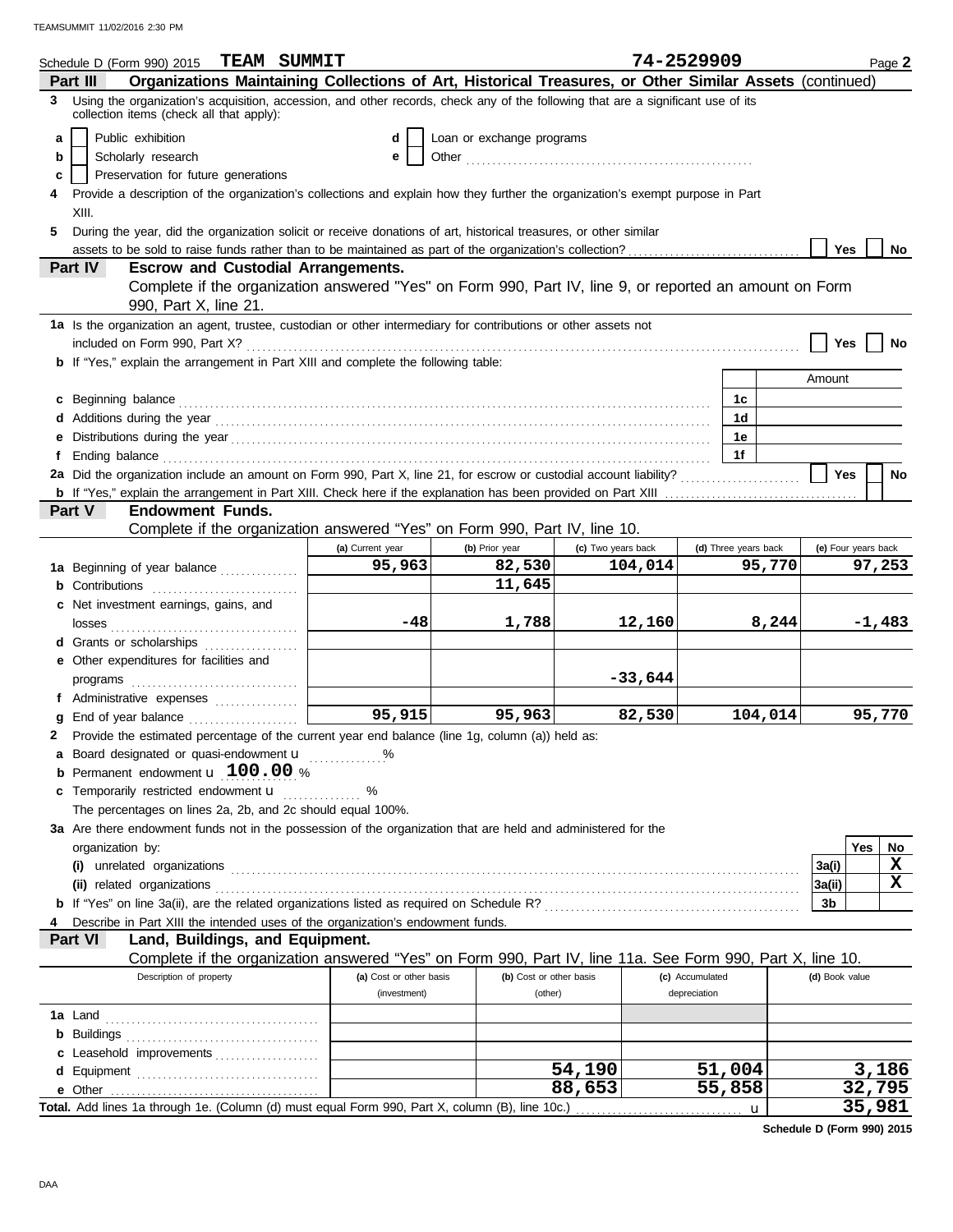|                           | Schedule D (Form 990) 2015                                                                             | <b>TEAM SUMMIT</b> |                 |                                                                                                            | 74-2529909                       |                | Page 3 |
|---------------------------|--------------------------------------------------------------------------------------------------------|--------------------|-----------------|------------------------------------------------------------------------------------------------------------|----------------------------------|----------------|--------|
| <b>Part VII</b>           | Investments-Other Securities.                                                                          |                    |                 |                                                                                                            |                                  |                |        |
|                           |                                                                                                        |                    |                 | Complete if the organization answered "Yes" on Form 990, Part IV, line 11b. See Form 990, Part X, line 12. |                                  |                |        |
|                           | (a) Description of security or category                                                                |                    |                 | (b) Book value                                                                                             | (c) Method of valuation:         |                |        |
|                           | (including name of security)                                                                           |                    |                 |                                                                                                            | Cost or end-of-year market value |                |        |
| (1) Financial derivatives |                                                                                                        |                    |                 |                                                                                                            |                                  |                |        |
|                           |                                                                                                        |                    |                 |                                                                                                            |                                  |                |        |
| $(3)$ Other               |                                                                                                        |                    |                 |                                                                                                            |                                  |                |        |
| (A)                       |                                                                                                        |                    |                 |                                                                                                            |                                  |                |        |
| (B)                       |                                                                                                        |                    |                 |                                                                                                            |                                  |                |        |
|                           |                                                                                                        |                    |                 |                                                                                                            |                                  |                |        |
|                           |                                                                                                        |                    |                 |                                                                                                            |                                  |                |        |
|                           |                                                                                                        |                    |                 |                                                                                                            |                                  |                |        |
| $\cdot$ (F)               |                                                                                                        |                    |                 |                                                                                                            |                                  |                |        |
|                           |                                                                                                        |                    |                 |                                                                                                            |                                  |                |        |
| (H)                       |                                                                                                        |                    |                 |                                                                                                            |                                  |                |        |
|                           | Total. (Column (b) must equal Form 990, Part X, col. (B) line 12.) u                                   |                    |                 |                                                                                                            |                                  |                |        |
| Part VIII                 | Investments-Program Related.                                                                           |                    |                 |                                                                                                            |                                  |                |        |
|                           |                                                                                                        |                    |                 | Complete if the organization answered "Yes" on Form 990, Part IV, line 11c. See Form 990, Part X, line 13. |                                  |                |        |
|                           | (a) Description of investment                                                                          |                    |                 | (b) Book value                                                                                             | (c) Method of valuation:         |                |        |
|                           |                                                                                                        |                    |                 |                                                                                                            | Cost or end-of-year market value |                |        |
| <u>(1)</u>                |                                                                                                        |                    |                 |                                                                                                            |                                  |                |        |
| (2)                       |                                                                                                        |                    |                 |                                                                                                            |                                  |                |        |
| (3)                       |                                                                                                        |                    |                 |                                                                                                            |                                  |                |        |
| (4)                       |                                                                                                        |                    |                 |                                                                                                            |                                  |                |        |
| (5)                       |                                                                                                        |                    |                 |                                                                                                            |                                  |                |        |
| (6)                       |                                                                                                        |                    |                 |                                                                                                            |                                  |                |        |
| (7)                       |                                                                                                        |                    |                 |                                                                                                            |                                  |                |        |
| (8)                       |                                                                                                        |                    |                 |                                                                                                            |                                  |                |        |
| (9)                       |                                                                                                        |                    |                 |                                                                                                            |                                  |                |        |
| Part IX                   | Total. (Column (b) must equal Form 990, Part X, col. (B) line 13.) $\mathbf u$<br><b>Other Assets.</b> |                    |                 |                                                                                                            |                                  |                |        |
|                           |                                                                                                        |                    |                 | Complete if the organization answered "Yes" on Form 990, Part IV, line 11d. See Form 990, Part X, line 15. |                                  |                |        |
|                           |                                                                                                        |                    | (a) Description |                                                                                                            |                                  | (b) Book value |        |
| (1)                       |                                                                                                        |                    |                 |                                                                                                            |                                  |                |        |
| (2)                       |                                                                                                        |                    |                 |                                                                                                            |                                  |                |        |
| (3)                       |                                                                                                        |                    |                 |                                                                                                            |                                  |                |        |
| (4)                       |                                                                                                        |                    |                 |                                                                                                            |                                  |                |        |
| (5)                       |                                                                                                        |                    |                 |                                                                                                            |                                  |                |        |
| (6)                       |                                                                                                        |                    |                 |                                                                                                            |                                  |                |        |
| (7)                       |                                                                                                        |                    |                 |                                                                                                            |                                  |                |        |
| (8)                       |                                                                                                        |                    |                 |                                                                                                            |                                  |                |        |
| (9)                       |                                                                                                        |                    |                 |                                                                                                            |                                  |                |        |
|                           | Total. (Column (b) must equal Form 990, Part X, col. (B) line 15.)                                     |                    |                 |                                                                                                            | u                                |                |        |
| Part X                    | Other Liabilities.                                                                                     |                    |                 |                                                                                                            |                                  |                |        |
|                           |                                                                                                        |                    |                 | Complete if the organization answered "Yes" on Form 990, Part IV, line 11e or 11f. See Form 990, Part X,   |                                  |                |        |
|                           | line 25.                                                                                               |                    |                 |                                                                                                            |                                  |                |        |
| 1.                        | (a) Description of liability                                                                           |                    |                 | (b) Book value                                                                                             |                                  |                |        |
| (1)                       | Federal income taxes                                                                                   |                    |                 |                                                                                                            |                                  |                |        |
| (2)                       | Credit Card: Visa - FirstBank                                                                          |                    |                 | 32,875                                                                                                     |                                  |                |        |
| (3)                       | Payroll tax liabilities                                                                                |                    |                 | 8,876                                                                                                      |                                  |                |        |
| (4)                       |                                                                                                        |                    |                 |                                                                                                            |                                  |                |        |
| (5)                       |                                                                                                        |                    |                 |                                                                                                            |                                  |                |        |
| (6)                       |                                                                                                        |                    |                 |                                                                                                            |                                  |                |        |
| (7)                       |                                                                                                        |                    |                 |                                                                                                            |                                  |                |        |
| (8)                       |                                                                                                        |                    |                 |                                                                                                            |                                  |                |        |
| (9)                       |                                                                                                        |                    |                 |                                                                                                            |                                  |                |        |

Liability for uncertain tax positions. In Part XIII, provide the text of the footnote to the organization's financial statements that reports the **2.** organization's liability for uncertain tax positions under FIN 48 (ASC 740). Check here if the text of the footnote has been provided in Part XIII

|  |  | -2529909 |  |  |
|--|--|----------|--|--|
|  |  |          |  |  |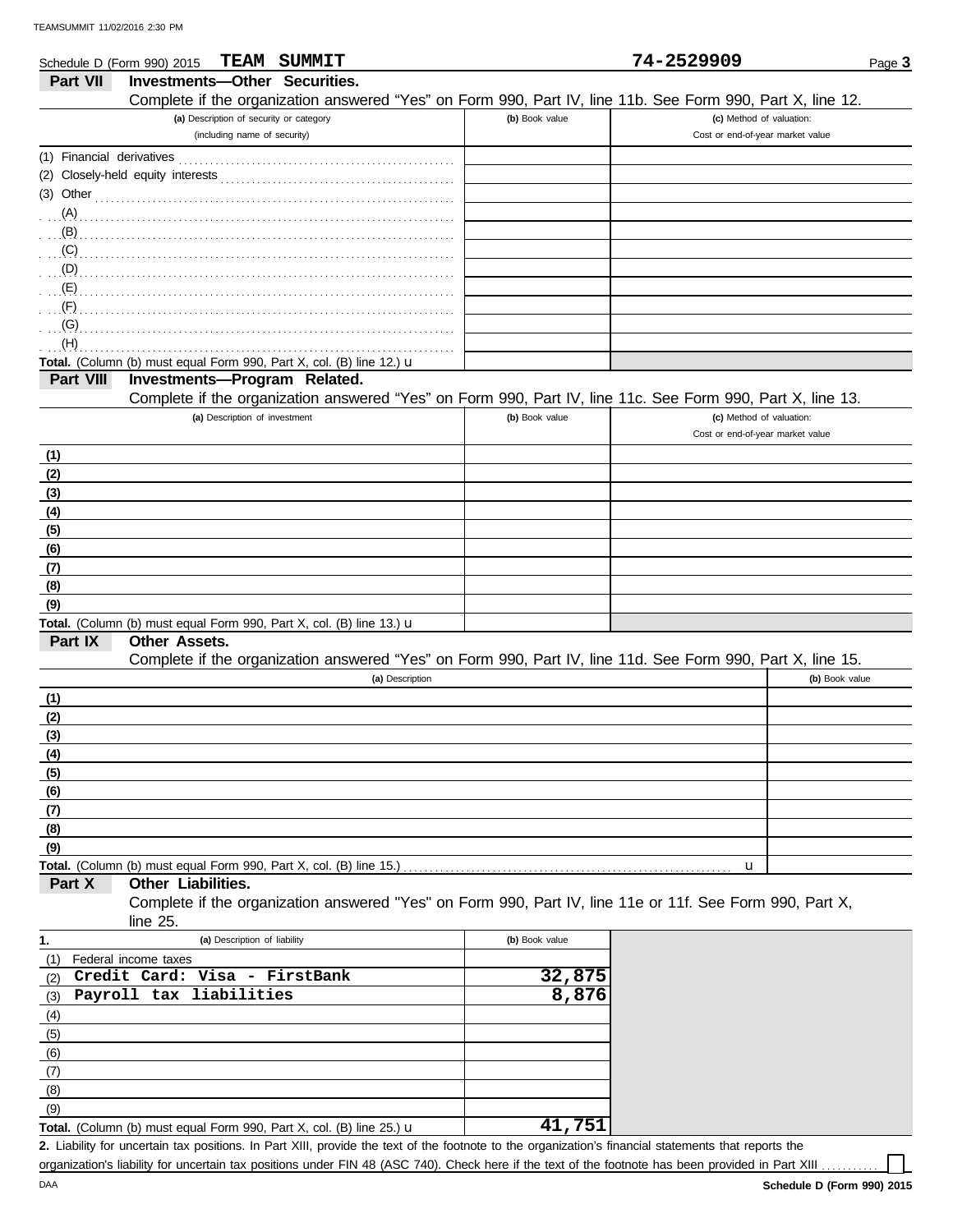| <b>TEAM SUMMIT</b><br>Schedule D (Form 990) 2015                                                                                                                                                                                    |                | 74-2529909   | Page 4 |
|-------------------------------------------------------------------------------------------------------------------------------------------------------------------------------------------------------------------------------------|----------------|--------------|--------|
| Reconciliation of Revenue per Audited Financial Statements With Revenue per Return.<br>Part XI                                                                                                                                      |                |              |        |
| Complete if the organization answered "Yes" on Form 990, Part IV, line 12a.                                                                                                                                                         |                |              |        |
| 1                                                                                                                                                                                                                                   |                | $\mathbf{1}$ |        |
| Amounts included on line 1 but not on Form 990, Part VIII, line 12:<br>2                                                                                                                                                            |                |              |        |
|                                                                                                                                                                                                                                     | 2a             |              |        |
| b                                                                                                                                                                                                                                   | 2b             |              |        |
| c                                                                                                                                                                                                                                   | 2c             |              |        |
| d                                                                                                                                                                                                                                   | 2d             |              |        |
| Add lines 2a through 2d [11] Additional Discovery Contract Discovery Additional Discovery Additional Discovery Additional Discovery Additional Discovery Additional Discovery Additional Discovery Additional Discovery Additi<br>е |                | 2e           |        |
| 3                                                                                                                                                                                                                                   |                | 3            |        |
| Amounts included on Form 990, Part VIII, line 12, but not on line 1:<br>4                                                                                                                                                           |                |              |        |
|                                                                                                                                                                                                                                     | 4a             |              |        |
| b                                                                                                                                                                                                                                   | 4b             |              |        |
| c Add lines 4a and 4b                                                                                                                                                                                                               |                | 4c           |        |
| 5.                                                                                                                                                                                                                                  |                | 5            |        |
| Reconciliation of Expenses per Audited Financial Statements With Expenses per Return.<br>Part XII                                                                                                                                   |                |              |        |
| Complete if the organization answered "Yes" on Form 990, Part IV, line 12a.                                                                                                                                                         |                |              |        |
| 1 Total expenses and losses per audited financial statements [111] Total material expenses and losses per audited financial statements [11] Total expenses and losses per audited financial statements [11] Total expenses and      |                | 1            |        |
| Amounts included on line 1 but not on Form 990, Part IX, line 25:<br>2                                                                                                                                                              |                |              |        |
| a                                                                                                                                                                                                                                   | 2a             |              |        |
| b                                                                                                                                                                                                                                   | 2b             |              |        |
| c                                                                                                                                                                                                                                   | 2с             |              |        |
| Other losses<br>d                                                                                                                                                                                                                   | 2d             |              |        |
| е                                                                                                                                                                                                                                   |                | 2e           |        |
| Add lines 2a through 2d [11] March 2014 [12] March 2014 [12] March 2014 [12] March 2014 [12] March 2014 [12] March 2015 [12] March 2014 [12] March 2014 [12] March 2014 [12] March 2014 [12] March 2014 [12] March 2014 [12] M<br>3 |                | 3            |        |
| Amounts included on Form 990, Part IX, line 25, but not on line 1:<br>4                                                                                                                                                             |                |              |        |
| a Investment expenses not included on Form 990, Part VIII, line 7b                                                                                                                                                                  | 4a             |              |        |
| b                                                                                                                                                                                                                                   | 4 <sub>b</sub> |              |        |
| c Add lines 4a and 4b                                                                                                                                                                                                               |                | 4c           |        |
|                                                                                                                                                                                                                                     |                | 5            |        |
| Part XIII Supplemental Information.                                                                                                                                                                                                 |                |              |        |
| Provide the descriptions required for Part II, lines 3, 5, and 9; Part III, lines 1a and 4; Part IV, lines 1b and 2b; Part V, line 4; Part X, line                                                                                  |                |              |        |
| 2; Part XI, lines 2d and 4b; and Part XII, lines 2d and 4b. Also complete this part to provide any additional information.                                                                                                          |                |              |        |
|                                                                                                                                                                                                                                     |                |              |        |
|                                                                                                                                                                                                                                     |                |              |        |
|                                                                                                                                                                                                                                     |                |              |        |
|                                                                                                                                                                                                                                     |                |              |        |
|                                                                                                                                                                                                                                     |                |              |        |
|                                                                                                                                                                                                                                     |                |              |        |
|                                                                                                                                                                                                                                     |                |              |        |
|                                                                                                                                                                                                                                     |                |              |        |
|                                                                                                                                                                                                                                     |                |              |        |
|                                                                                                                                                                                                                                     |                |              |        |
|                                                                                                                                                                                                                                     |                |              |        |
|                                                                                                                                                                                                                                     |                |              |        |
|                                                                                                                                                                                                                                     |                |              |        |
|                                                                                                                                                                                                                                     |                |              |        |
|                                                                                                                                                                                                                                     |                |              |        |
|                                                                                                                                                                                                                                     |                |              |        |
|                                                                                                                                                                                                                                     |                |              |        |
|                                                                                                                                                                                                                                     |                |              |        |
|                                                                                                                                                                                                                                     |                |              |        |
|                                                                                                                                                                                                                                     |                |              |        |
|                                                                                                                                                                                                                                     |                |              |        |
|                                                                                                                                                                                                                                     |                |              |        |
|                                                                                                                                                                                                                                     |                |              |        |
|                                                                                                                                                                                                                                     |                |              |        |
|                                                                                                                                                                                                                                     |                |              |        |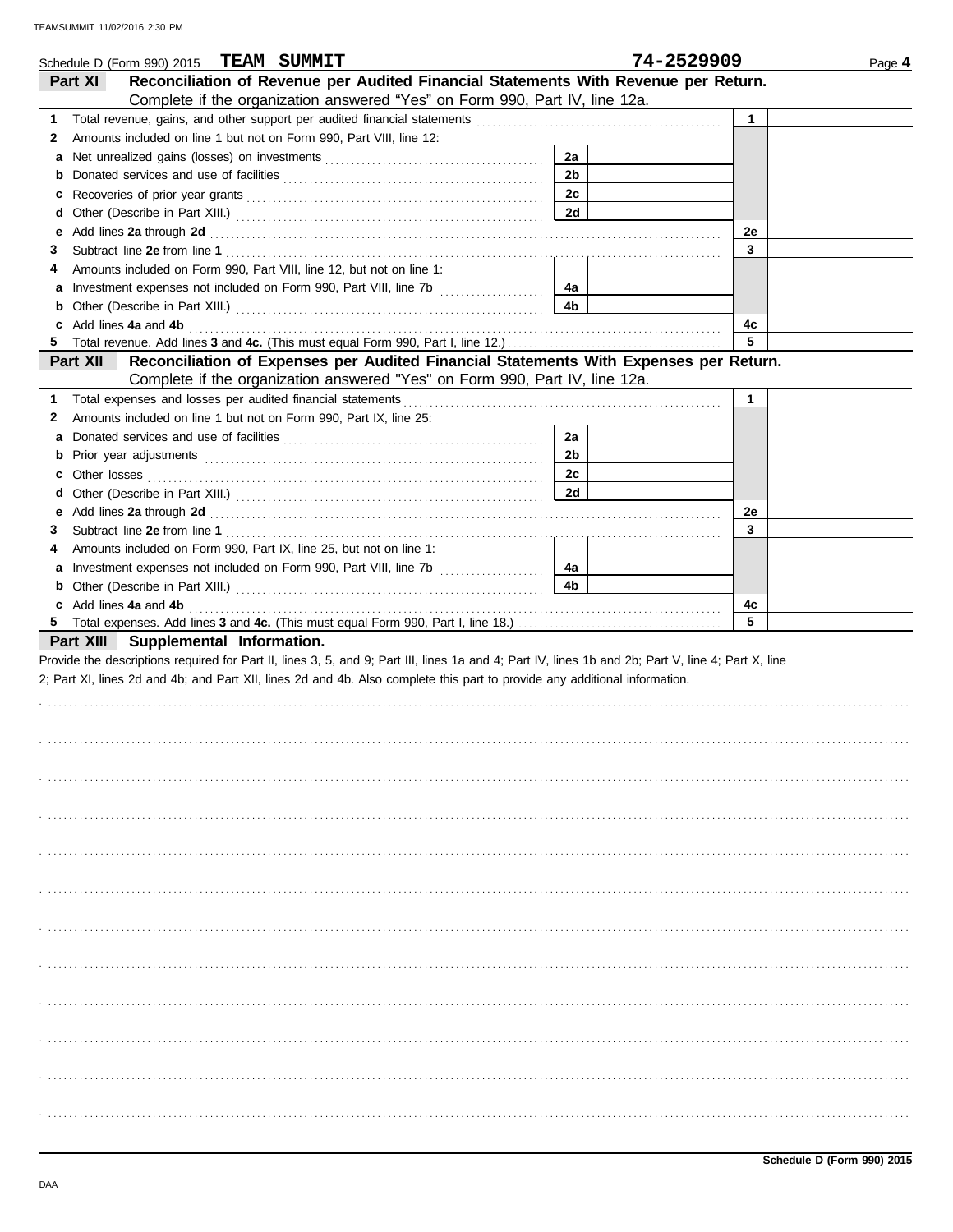|  |                                                                                          |  | 74-2529909 | Page 5 |
|--|------------------------------------------------------------------------------------------|--|------------|--------|
|  | Schedule D (Form 990) 2015 TEAM SUMMIT<br>Part XIII Supplemental Information (continued) |  |            |        |
|  |                                                                                          |  |            |        |
|  |                                                                                          |  |            |        |
|  |                                                                                          |  |            |        |
|  |                                                                                          |  |            |        |
|  |                                                                                          |  |            |        |
|  |                                                                                          |  |            |        |
|  |                                                                                          |  |            |        |
|  |                                                                                          |  |            |        |
|  |                                                                                          |  |            |        |
|  |                                                                                          |  |            |        |
|  |                                                                                          |  |            |        |
|  |                                                                                          |  |            |        |
|  |                                                                                          |  |            |        |
|  |                                                                                          |  |            |        |
|  |                                                                                          |  |            |        |
|  |                                                                                          |  |            |        |
|  |                                                                                          |  |            |        |
|  |                                                                                          |  |            |        |
|  |                                                                                          |  |            |        |
|  |                                                                                          |  |            |        |
|  |                                                                                          |  |            |        |
|  |                                                                                          |  |            |        |
|  |                                                                                          |  |            |        |
|  |                                                                                          |  |            |        |
|  |                                                                                          |  |            |        |
|  |                                                                                          |  |            |        |
|  |                                                                                          |  |            |        |
|  |                                                                                          |  |            |        |
|  |                                                                                          |  |            |        |
|  |                                                                                          |  |            |        |
|  |                                                                                          |  |            |        |
|  |                                                                                          |  |            |        |
|  |                                                                                          |  |            |        |
|  |                                                                                          |  |            |        |
|  |                                                                                          |  |            |        |
|  |                                                                                          |  |            |        |
|  |                                                                                          |  |            |        |
|  |                                                                                          |  |            |        |
|  |                                                                                          |  |            |        |
|  |                                                                                          |  |            |        |
|  |                                                                                          |  |            |        |
|  |                                                                                          |  |            |        |
|  |                                                                                          |  |            |        |
|  |                                                                                          |  |            |        |
|  |                                                                                          |  |            |        |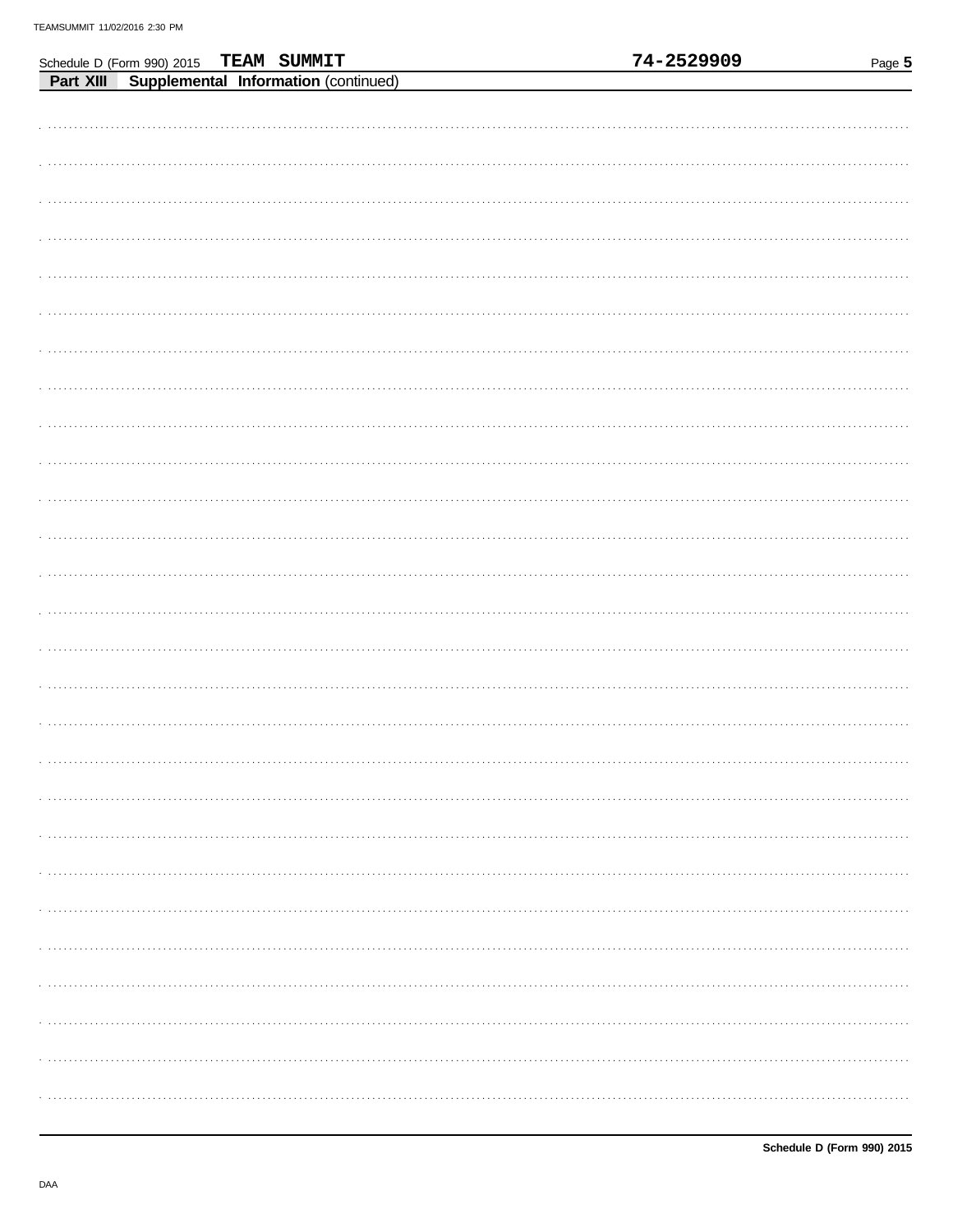| <b>SCHEDULE G</b>                                                                                                                      | Supplemental Information Regarding Fundraising or Gaming Activities                                                                                              |                                                                  |                           |  |                                                                                                     |                                        | OMB No. 1545-0047                       |
|----------------------------------------------------------------------------------------------------------------------------------------|------------------------------------------------------------------------------------------------------------------------------------------------------------------|------------------------------------------------------------------|---------------------------|--|-----------------------------------------------------------------------------------------------------|----------------------------------------|-----------------------------------------|
| (Form 990 or 990-EZ)                                                                                                                   |                                                                                                                                                                  | organization entered more than \$15,000 on Form 990-EZ, line 6a. |                           |  | Complete if the organization answered "Yes" on Form 990, Part IV, lines 17, 18, or 19, or if the    |                                        |                                         |
| Department of the Treasury<br>Internal Revenue Service                                                                                 |                                                                                                                                                                  | LI Attach to Form 990 or Form 990-EZ.                            |                           |  | U Information about Schedule G (Form 990 or 990-EZ) and its instructions is at www.irs.gov/form990. |                                        | Open to Public<br>Inspection            |
| Name of the organization                                                                                                               |                                                                                                                                                                  |                                                                  |                           |  |                                                                                                     | Employer identification number         |                                         |
|                                                                                                                                        | <b>TEAM SUMMIT</b>                                                                                                                                               |                                                                  |                           |  |                                                                                                     | 74-2529909                             |                                         |
| Part I                                                                                                                                 | Fundraising Activities. Complete if the organization answered "Yes" on Form 990, Part IV, line 17.<br>Form 990-EZ filers are not required to complete this part. |                                                                  |                           |  |                                                                                                     |                                        |                                         |
| 1.                                                                                                                                     | Indicate whether the organization raised funds through any of the following activities. Check all that apply.                                                    |                                                                  |                           |  |                                                                                                     |                                        |                                         |
| Mail solicitations<br>a                                                                                                                |                                                                                                                                                                  | e                                                                |                           |  | Solicitation of non-government grants                                                               |                                        |                                         |
| Internet and email solicitations<br>b                                                                                                  |                                                                                                                                                                  | f                                                                |                           |  | Solicitation of government grants                                                                   |                                        |                                         |
| Phone solicitations<br>C                                                                                                               |                                                                                                                                                                  | Special fundraising events<br>g                                  |                           |  |                                                                                                     |                                        |                                         |
| In-person solicitations<br>d                                                                                                           |                                                                                                                                                                  |                                                                  |                           |  |                                                                                                     |                                        |                                         |
| 2a Did the organization have a written or oral agreement with any individual (including officers, directors, trustees                  |                                                                                                                                                                  |                                                                  |                           |  |                                                                                                     |                                        |                                         |
| b If "Yes," list the ten highest paid individuals or entities (fundraisers) pursuant to agreements under which the fundraiser is to be | or key employees listed in Form 990, Part VII) or entity in connection with professional fundraising services?                                                   |                                                                  |                           |  |                                                                                                     |                                        | Yes<br>No                               |
| compensated at least \$5,000 by the organization.                                                                                      |                                                                                                                                                                  |                                                                  | (iii) Did fund-           |  |                                                                                                     |                                        |                                         |
| (i) Name and address of individual                                                                                                     |                                                                                                                                                                  |                                                                  | raiser have               |  | (iv) Gross receipts                                                                                 | (v) Amount paid to<br>(or retained by) | (vi) Amount paid to<br>(or retained by) |
| or entity (fundraiser)                                                                                                                 |                                                                                                                                                                  | (ii) Activity                                                    | custody or<br>control of  |  | from activity                                                                                       | fundraiser listed in                   | organization                            |
|                                                                                                                                        |                                                                                                                                                                  |                                                                  | contributions?<br>Yes∣ No |  |                                                                                                     | col. (i)                               |                                         |
| 1                                                                                                                                      |                                                                                                                                                                  |                                                                  |                           |  |                                                                                                     |                                        |                                         |
|                                                                                                                                        |                                                                                                                                                                  |                                                                  |                           |  |                                                                                                     |                                        |                                         |
| $\mathbf{2}$                                                                                                                           |                                                                                                                                                                  |                                                                  |                           |  |                                                                                                     |                                        |                                         |
|                                                                                                                                        |                                                                                                                                                                  |                                                                  |                           |  |                                                                                                     |                                        |                                         |
| 3                                                                                                                                      |                                                                                                                                                                  |                                                                  |                           |  |                                                                                                     |                                        |                                         |
|                                                                                                                                        |                                                                                                                                                                  |                                                                  |                           |  |                                                                                                     |                                        |                                         |
| 4                                                                                                                                      |                                                                                                                                                                  |                                                                  |                           |  |                                                                                                     |                                        |                                         |
|                                                                                                                                        |                                                                                                                                                                  |                                                                  |                           |  |                                                                                                     |                                        |                                         |
|                                                                                                                                        |                                                                                                                                                                  |                                                                  |                           |  |                                                                                                     |                                        |                                         |
| 5                                                                                                                                      |                                                                                                                                                                  |                                                                  |                           |  |                                                                                                     |                                        |                                         |
|                                                                                                                                        |                                                                                                                                                                  |                                                                  |                           |  |                                                                                                     |                                        |                                         |
|                                                                                                                                        |                                                                                                                                                                  |                                                                  |                           |  |                                                                                                     |                                        |                                         |
|                                                                                                                                        |                                                                                                                                                                  |                                                                  |                           |  |                                                                                                     |                                        |                                         |
| 7                                                                                                                                      |                                                                                                                                                                  |                                                                  |                           |  |                                                                                                     |                                        |                                         |
|                                                                                                                                        |                                                                                                                                                                  |                                                                  |                           |  |                                                                                                     |                                        |                                         |
|                                                                                                                                        |                                                                                                                                                                  |                                                                  |                           |  |                                                                                                     |                                        |                                         |
| 8                                                                                                                                      |                                                                                                                                                                  |                                                                  |                           |  |                                                                                                     |                                        |                                         |
|                                                                                                                                        |                                                                                                                                                                  |                                                                  |                           |  |                                                                                                     |                                        |                                         |
| 9                                                                                                                                      |                                                                                                                                                                  |                                                                  |                           |  |                                                                                                     |                                        |                                         |
|                                                                                                                                        |                                                                                                                                                                  |                                                                  |                           |  |                                                                                                     |                                        |                                         |
| 10                                                                                                                                     |                                                                                                                                                                  |                                                                  |                           |  |                                                                                                     |                                        |                                         |
|                                                                                                                                        |                                                                                                                                                                  |                                                                  |                           |  |                                                                                                     |                                        |                                         |
| Total                                                                                                                                  |                                                                                                                                                                  |                                                                  |                           |  |                                                                                                     |                                        |                                         |
| 3                                                                                                                                      | List all states in which the organization is registered or licensed to solicit contributions or has been notified it is exempt from                              |                                                                  |                           |  |                                                                                                     |                                        |                                         |
| registration or licensing.                                                                                                             |                                                                                                                                                                  |                                                                  |                           |  |                                                                                                     |                                        |                                         |
|                                                                                                                                        |                                                                                                                                                                  |                                                                  |                           |  |                                                                                                     |                                        |                                         |
|                                                                                                                                        |                                                                                                                                                                  |                                                                  |                           |  |                                                                                                     |                                        |                                         |
|                                                                                                                                        |                                                                                                                                                                  |                                                                  |                           |  |                                                                                                     |                                        |                                         |
|                                                                                                                                        |                                                                                                                                                                  |                                                                  |                           |  |                                                                                                     |                                        |                                         |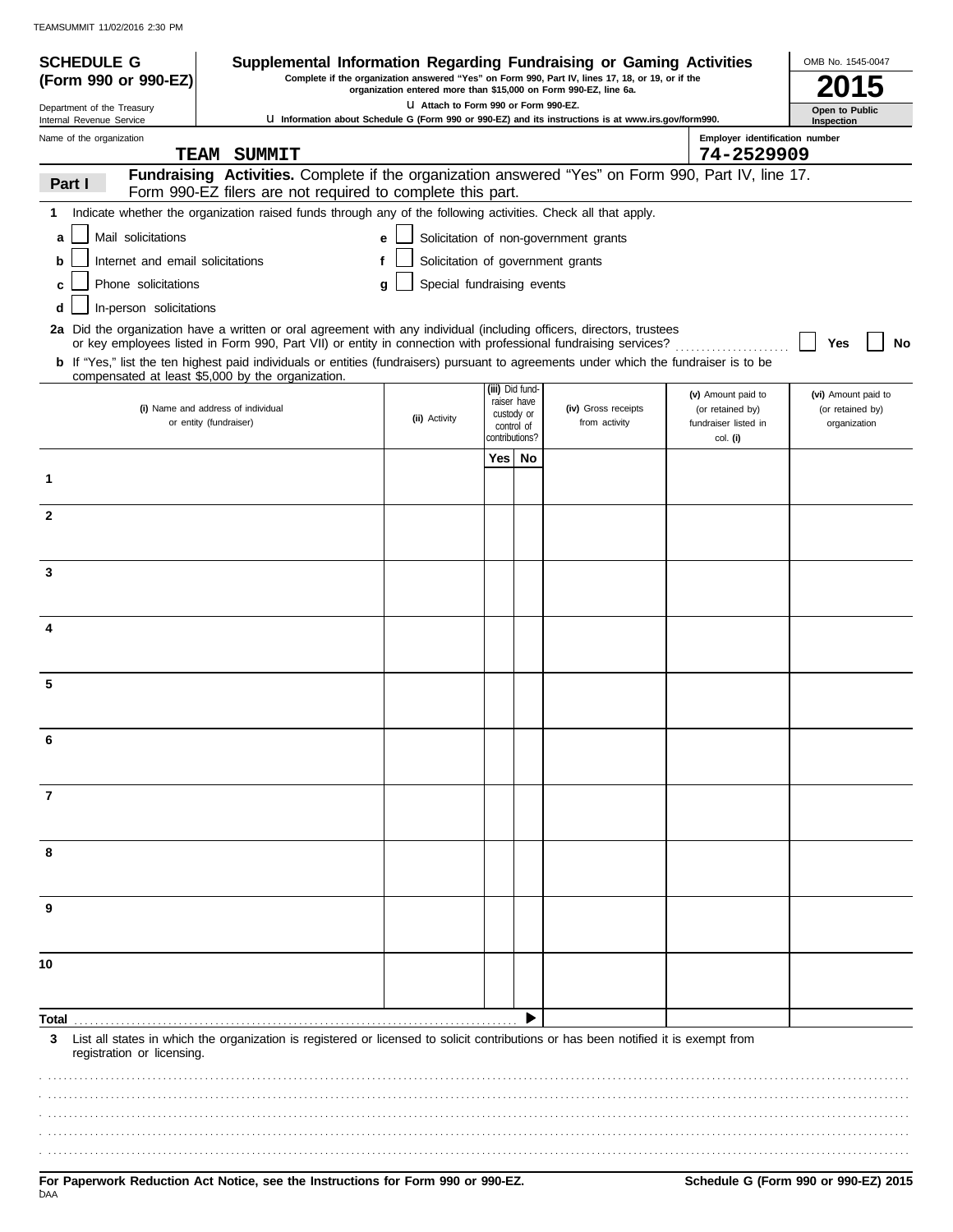Schedule G (Form 990 or 990-EZ) 2015 **TEAM SUMMIT Example 2 Page 2 Page 2 Page 2 TEAM SUMMIT 74-2529909**

**Part II Fundraising Events.** Complete if the organization answered "Yes" on Form 990, Part IV, line 18, or reported more gross receipts greater than \$5,000. than \$15,000 of fundraising event contributions and gross income on Form 990-EZ, lines 1 and 6b. List events with

|          |          |                              | $y_1$ <sub>v</sub> $y_2$ , $y_3$ $y_4$ $y_5$ , $y_6$ , $y_7$ , $y_8$ , $y_9$ , $y_9$ , $y_9$ , $y_9$ , $y_9$ , $y_9$ , $y_9$ , $y_9$ , $y_9$ , $y_9$ , $y_9$ , $y_9$ , $y_9$ , $y_9$ , $y_9$ , $y_9$ , $y_9$ , $y_9$ , $y_9$ , $y_9$ , $y_9$ , $y_9$ , $y_9$ , $y_9$ |                                                                                                     |                         |                                      |
|----------|----------|------------------------------|----------------------------------------------------------------------------------------------------------------------------------------------------------------------------------------------------------------------------------------------------------------------|-----------------------------------------------------------------------------------------------------|-------------------------|--------------------------------------|
|          |          |                              | (a) Event $#1$                                                                                                                                                                                                                                                       | (b) Event $#2$                                                                                      | (c) Other events        |                                      |
|          |          |                              |                                                                                                                                                                                                                                                                      |                                                                                                     |                         | (d) Total events                     |
|          |          |                              | <b>SKI BALL</b>                                                                                                                                                                                                                                                      | SKI<br>SWAP - BREC                                                                                  | $\overline{\mathbf{3}}$ | (add col. (a) through<br>$col.$ (c)) |
|          |          |                              | (event type)                                                                                                                                                                                                                                                         | (event type)                                                                                        | (total number)          |                                      |
| Revenue  |          | 1 Gross receipts             | 66,409                                                                                                                                                                                                                                                               | 25,751                                                                                              | 23,188                  | <u>115,348</u>                       |
|          |          | 2 Less: Contributions        |                                                                                                                                                                                                                                                                      |                                                                                                     | 10,500                  | 10,500                               |
|          |          | 3 Gross income (line 1 minus |                                                                                                                                                                                                                                                                      |                                                                                                     |                         |                                      |
|          |          |                              | 66,409                                                                                                                                                                                                                                                               | 25,751                                                                                              | 12,688                  | 104,848                              |
|          |          |                              |                                                                                                                                                                                                                                                                      |                                                                                                     |                         |                                      |
|          |          | 4 Cash prizes                |                                                                                                                                                                                                                                                                      |                                                                                                     |                         |                                      |
|          |          | 5 Noncash prizes             |                                                                                                                                                                                                                                                                      |                                                                                                     |                         |                                      |
| Expenses |          | 6 Rent/facility costs        | 23,446                                                                                                                                                                                                                                                               | 3,542                                                                                               | 550                     | 27,538                               |
|          |          | 7 Food and beverages         |                                                                                                                                                                                                                                                                      | 619                                                                                                 | 143                     | 762                                  |
| Direct   |          | 8 Entertainment              |                                                                                                                                                                                                                                                                      |                                                                                                     |                         |                                      |
|          |          | 9 Other direct expenses      | 23,058                                                                                                                                                                                                                                                               | 2,657                                                                                               | 848                     | 26,563                               |
|          |          |                              |                                                                                                                                                                                                                                                                      |                                                                                                     |                         | 54,863                               |
|          |          |                              |                                                                                                                                                                                                                                                                      |                                                                                                     |                         | 49,985                               |
|          | Part III |                              |                                                                                                                                                                                                                                                                      | Gaming. Complete if the organization answered "Yes" on Form 990, Part IV, line 19, or reported more |                         |                                      |
|          |          |                              | than \$15,000 on Form 990-EZ, line 6a.                                                                                                                                                                                                                               |                                                                                                     |                         |                                      |
|          |          |                              |                                                                                                                                                                                                                                                                      | (b) Pull tabs/instant                                                                               |                         | (d) Total gaming (add                |
| Revenue  |          |                              | (a) Bingo                                                                                                                                                                                                                                                            | bingo/progressive bingo                                                                             | (c) Other gaming        | col. (a) through col. (c))           |
|          |          |                              |                                                                                                                                                                                                                                                                      |                                                                                                     |                         |                                      |
|          |          | 1 Gross revenue              |                                                                                                                                                                                                                                                                      |                                                                                                     |                         |                                      |
|          |          |                              |                                                                                                                                                                                                                                                                      |                                                                                                     |                         |                                      |
|          |          | 2 Cash prizes                |                                                                                                                                                                                                                                                                      |                                                                                                     |                         |                                      |
| Expenses |          | 3 Noncash prizes             |                                                                                                                                                                                                                                                                      |                                                                                                     |                         |                                      |
| Direct   |          | 4 Rent/facility costs        |                                                                                                                                                                                                                                                                      |                                                                                                     |                         |                                      |
|          |          |                              |                                                                                                                                                                                                                                                                      |                                                                                                     |                         |                                      |
|          |          | 5 Other direct expenses      | %<br>Yes                                                                                                                                                                                                                                                             | Yes 2000                                                                                            | %<br>Yes                |                                      |
|          |          | 6 Volunteer labor            | No                                                                                                                                                                                                                                                                   | No                                                                                                  | No                      |                                      |
|          |          |                              |                                                                                                                                                                                                                                                                      |                                                                                                     |                         |                                      |
|          |          |                              |                                                                                                                                                                                                                                                                      |                                                                                                     |                         |                                      |
|          |          |                              |                                                                                                                                                                                                                                                                      |                                                                                                     |                         |                                      |
| 9        |          |                              |                                                                                                                                                                                                                                                                      |                                                                                                     |                         |                                      |
|          |          |                              |                                                                                                                                                                                                                                                                      |                                                                                                     |                         | Yes<br>No                            |
|          |          | <b>b</b> If "No," explain:   |                                                                                                                                                                                                                                                                      |                                                                                                     |                         |                                      |
|          |          |                              |                                                                                                                                                                                                                                                                      |                                                                                                     |                         |                                      |
|          |          |                              |                                                                                                                                                                                                                                                                      |                                                                                                     |                         |                                      |
|          |          |                              |                                                                                                                                                                                                                                                                      |                                                                                                     |                         | Yes<br>No                            |
|          |          | <b>b</b> If "Yes," explain:  |                                                                                                                                                                                                                                                                      |                                                                                                     |                         |                                      |
|          |          |                              |                                                                                                                                                                                                                                                                      |                                                                                                     |                         |                                      |
|          |          |                              |                                                                                                                                                                                                                                                                      |                                                                                                     |                         |                                      |
|          |          |                              |                                                                                                                                                                                                                                                                      |                                                                                                     |                         |                                      |

DAA **Schedule G (Form 990 or 990-EZ) 2015**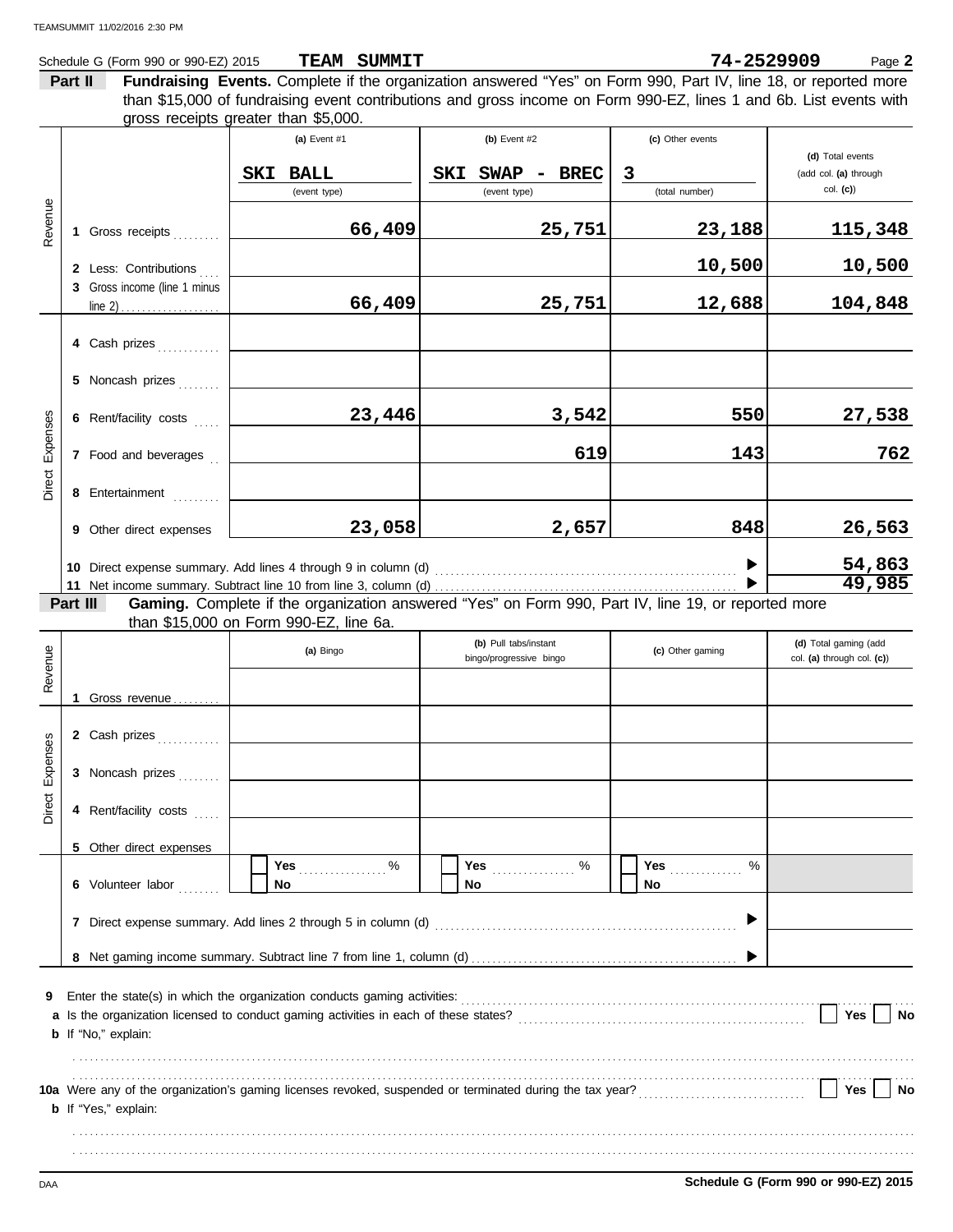|        | Schedule G (Form 990 or 990-EZ) 2015<br><b>TEAM SUMMIT</b>                                                                                                                                                                                                                                                                                       | 74-2529909 |            | Page 3 |
|--------|--------------------------------------------------------------------------------------------------------------------------------------------------------------------------------------------------------------------------------------------------------------------------------------------------------------------------------------------------|------------|------------|--------|
| 11     |                                                                                                                                                                                                                                                                                                                                                  |            | Yes        | No     |
| 12     | Is the organization a grantor, beneficiary or trustee of a trust or a member of a partnership or other entity                                                                                                                                                                                                                                    |            |            |        |
|        |                                                                                                                                                                                                                                                                                                                                                  |            | <b>Yes</b> | No     |
| 13     | Indicate the percentage of gaming activity conducted in:                                                                                                                                                                                                                                                                                         |            |            |        |
| a<br>b |                                                                                                                                                                                                                                                                                                                                                  | 13a<br>13b |            | %<br>% |
| 14     | An outside facility <b>contract and the contract of a contract of a contract of a contract of a contract of a contract of a contract of a contract of a contract of a contract of a contract of a contract of a contract of a co</b><br>Enter the name and address of the person who prepares the organization's gaming/special events books and |            |            |        |
|        | records:                                                                                                                                                                                                                                                                                                                                         |            |            |        |
|        |                                                                                                                                                                                                                                                                                                                                                  |            |            |        |
|        |                                                                                                                                                                                                                                                                                                                                                  |            |            |        |
|        |                                                                                                                                                                                                                                                                                                                                                  |            |            |        |
|        | Address <b>u</b>                                                                                                                                                                                                                                                                                                                                 |            |            |        |
| 15a    | Does the organization have a contract with a third party from whom the organization receives gaming                                                                                                                                                                                                                                              |            |            |        |
|        | revenue?                                                                                                                                                                                                                                                                                                                                         |            | Yes        | No     |
|        |                                                                                                                                                                                                                                                                                                                                                  |            |            |        |
|        |                                                                                                                                                                                                                                                                                                                                                  |            |            |        |
|        | If "Yes," enter name and address of the third party:                                                                                                                                                                                                                                                                                             |            |            |        |
|        |                                                                                                                                                                                                                                                                                                                                                  |            |            |        |
|        |                                                                                                                                                                                                                                                                                                                                                  |            |            |        |
|        | Address <b>u</b>                                                                                                                                                                                                                                                                                                                                 |            |            |        |
|        |                                                                                                                                                                                                                                                                                                                                                  |            |            |        |
| 16     | Gaming manager information:                                                                                                                                                                                                                                                                                                                      |            |            |        |
|        |                                                                                                                                                                                                                                                                                                                                                  |            |            |        |
|        |                                                                                                                                                                                                                                                                                                                                                  |            |            |        |
|        |                                                                                                                                                                                                                                                                                                                                                  |            |            |        |
|        |                                                                                                                                                                                                                                                                                                                                                  |            |            |        |
|        |                                                                                                                                                                                                                                                                                                                                                  |            |            |        |
|        | Director/officer<br>Employee<br>Independent contractor                                                                                                                                                                                                                                                                                           |            |            |        |
|        |                                                                                                                                                                                                                                                                                                                                                  |            |            |        |
| 17     | Mandatory distributions:                                                                                                                                                                                                                                                                                                                         |            |            |        |
|        | Is the organization required under state law to make charitable distributions from the gaming proceeds to                                                                                                                                                                                                                                        |            |            |        |
|        | retain the state gaming license?                                                                                                                                                                                                                                                                                                                 |            | Yes        | No     |
|        | Enter the amount of distributions required under state law to be distributed to other exempt organizations or                                                                                                                                                                                                                                    |            |            |        |
|        | spent in the organization's own exempt activities during the tax year $\mathbf{u}$ \$<br>Supplemental Information. Provide the explanations required by Part I, line 2b, columns (iii) and (v); and<br>Part IV                                                                                                                                   |            |            |        |
|        | Part III, lines 9, 9b, 10b, 15b, 15c, 16, and 17b, as applicable. Also provide any additional information (see                                                                                                                                                                                                                                   |            |            |        |
|        | instructions).                                                                                                                                                                                                                                                                                                                                   |            |            |        |
|        |                                                                                                                                                                                                                                                                                                                                                  |            |            |        |
|        |                                                                                                                                                                                                                                                                                                                                                  |            |            |        |
|        |                                                                                                                                                                                                                                                                                                                                                  |            |            |        |
|        |                                                                                                                                                                                                                                                                                                                                                  |            |            |        |
|        |                                                                                                                                                                                                                                                                                                                                                  |            |            |        |
|        |                                                                                                                                                                                                                                                                                                                                                  |            |            |        |
|        |                                                                                                                                                                                                                                                                                                                                                  |            |            |        |
|        |                                                                                                                                                                                                                                                                                                                                                  |            |            |        |
|        |                                                                                                                                                                                                                                                                                                                                                  |            |            |        |
|        |                                                                                                                                                                                                                                                                                                                                                  |            |            |        |
|        |                                                                                                                                                                                                                                                                                                                                                  |            |            |        |
|        |                                                                                                                                                                                                                                                                                                                                                  |            |            |        |

Schedule G (Form 990 or 990-EZ) 2015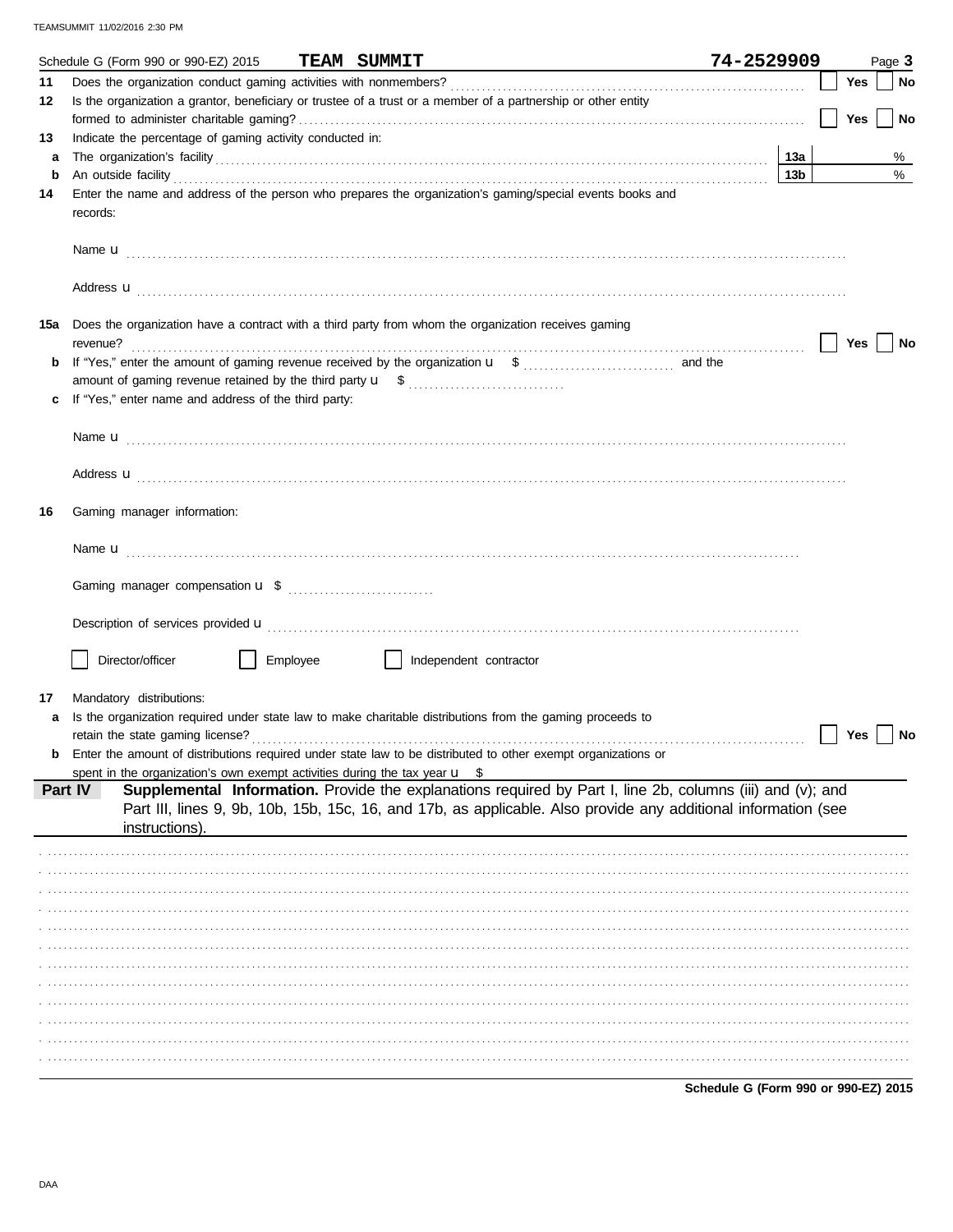| <b>SCHEDULE I</b>                                      |                                                                                                                                                                                                                                                                                                                                                                                              |           |                                       | <b>Grants and Other Assistance to Organizations,</b>                                                                                  |                                       |                                                             |                                           |                                              | OMB No. 1545-0047                     |
|--------------------------------------------------------|----------------------------------------------------------------------------------------------------------------------------------------------------------------------------------------------------------------------------------------------------------------------------------------------------------------------------------------------------------------------------------------------|-----------|---------------------------------------|---------------------------------------------------------------------------------------------------------------------------------------|---------------------------------------|-------------------------------------------------------------|-------------------------------------------|----------------------------------------------|---------------------------------------|
| (Form 990)                                             |                                                                                                                                                                                                                                                                                                                                                                                              |           |                                       | Governments, and Individuals in the United States<br>Complete if the organization answered "Yes" on Form 990, Part IV, line 21 or 22. |                                       |                                                             |                                           |                                              |                                       |
| Department of the Treasury<br>Internal Revenue Service |                                                                                                                                                                                                                                                                                                                                                                                              |           |                                       | u Attach to Form 990.<br>u Information about Schedule I (Form 990) and its instructions is at www.irs.gov/form990.                    |                                       |                                                             |                                           |                                              | Open to Public<br><b>Inspection</b>   |
| Name of the organization                               | TEAM SUMMIT                                                                                                                                                                                                                                                                                                                                                                                  |           |                                       |                                                                                                                                       |                                       |                                                             |                                           | Employer identification number<br>74-2529909 |                                       |
| Part I                                                 | <b>General Information on Grants and Assistance</b>                                                                                                                                                                                                                                                                                                                                          |           |                                       |                                                                                                                                       |                                       |                                                             |                                           |                                              |                                       |
|                                                        | 1 Does the organization maintain records to substantiate the amount of the grants or assistance, the grantees' eligibility for the grants or assistance, and                                                                                                                                                                                                                                 |           |                                       |                                                                                                                                       |                                       |                                                             |                                           |                                              | X Yes<br>No                           |
| Part II                                                | 2 Describe in Part IV the organization's procedures for monitoring the use of grant funds in the United States.<br>Grants and Other Assistance to Domestic Organizations and Domestic Governments. Complete if the organization answered "Yes" on Form<br>990, Part IV, line 21, for any recipient that received more than \$5,000. Part II can be duplicated if additional space is needed. |           |                                       |                                                                                                                                       |                                       |                                                             |                                           |                                              |                                       |
|                                                        | (a) Name and address of organization<br>or government                                                                                                                                                                                                                                                                                                                                        | $(b)$ EIN | $(c)$ IRC<br>section<br>if applicable | (d) Amount of cash<br>grant                                                                                                           | (e) Amount of non-<br>cash assistance | (f) Method of valuation<br>(book, FMV, appraisal,<br>other) | (q) Description of<br>non-cash assistance |                                              | (h) Purpose of grant<br>or assistance |
| (1)                                                    |                                                                                                                                                                                                                                                                                                                                                                                              |           |                                       |                                                                                                                                       |                                       |                                                             |                                           |                                              |                                       |
|                                                        |                                                                                                                                                                                                                                                                                                                                                                                              |           |                                       |                                                                                                                                       |                                       |                                                             |                                           |                                              |                                       |
| (2)                                                    |                                                                                                                                                                                                                                                                                                                                                                                              |           |                                       |                                                                                                                                       |                                       |                                                             |                                           |                                              |                                       |
|                                                        |                                                                                                                                                                                                                                                                                                                                                                                              |           |                                       |                                                                                                                                       |                                       |                                                             |                                           |                                              |                                       |
| (3)                                                    |                                                                                                                                                                                                                                                                                                                                                                                              |           |                                       |                                                                                                                                       |                                       |                                                             |                                           |                                              |                                       |
|                                                        |                                                                                                                                                                                                                                                                                                                                                                                              |           |                                       |                                                                                                                                       |                                       |                                                             |                                           |                                              |                                       |
| (4)                                                    |                                                                                                                                                                                                                                                                                                                                                                                              |           |                                       |                                                                                                                                       |                                       |                                                             |                                           |                                              |                                       |
|                                                        |                                                                                                                                                                                                                                                                                                                                                                                              |           |                                       |                                                                                                                                       |                                       |                                                             |                                           |                                              |                                       |
| (5)                                                    |                                                                                                                                                                                                                                                                                                                                                                                              |           |                                       |                                                                                                                                       |                                       |                                                             |                                           |                                              |                                       |
|                                                        |                                                                                                                                                                                                                                                                                                                                                                                              |           |                                       |                                                                                                                                       |                                       |                                                             |                                           |                                              |                                       |
| (6)                                                    |                                                                                                                                                                                                                                                                                                                                                                                              |           |                                       |                                                                                                                                       |                                       |                                                             |                                           |                                              |                                       |
|                                                        |                                                                                                                                                                                                                                                                                                                                                                                              |           |                                       |                                                                                                                                       |                                       |                                                             |                                           |                                              |                                       |
| (7)                                                    |                                                                                                                                                                                                                                                                                                                                                                                              |           |                                       |                                                                                                                                       |                                       |                                                             |                                           |                                              |                                       |
|                                                        |                                                                                                                                                                                                                                                                                                                                                                                              |           |                                       |                                                                                                                                       |                                       |                                                             |                                           |                                              |                                       |
| (8)                                                    |                                                                                                                                                                                                                                                                                                                                                                                              |           |                                       |                                                                                                                                       |                                       |                                                             |                                           |                                              |                                       |
|                                                        |                                                                                                                                                                                                                                                                                                                                                                                              |           |                                       |                                                                                                                                       |                                       |                                                             |                                           |                                              |                                       |
| (9)                                                    |                                                                                                                                                                                                                                                                                                                                                                                              |           |                                       |                                                                                                                                       |                                       |                                                             |                                           |                                              |                                       |
|                                                        |                                                                                                                                                                                                                                                                                                                                                                                              |           |                                       |                                                                                                                                       |                                       |                                                             |                                           |                                              |                                       |
| 2                                                      | Enter total number of section 501(c)(3) and government organizations listed in the line 1 table                                                                                                                                                                                                                                                                                              |           |                                       |                                                                                                                                       |                                       |                                                             |                                           | $\mathbf u$                                  |                                       |
| 3                                                      | Enter total number of other organizations listed in the line 1 table                                                                                                                                                                                                                                                                                                                         |           |                                       |                                                                                                                                       |                                       |                                                             |                                           | u                                            |                                       |
|                                                        | For Paperwork Reduction Act Notice, see the Instructions for Form 990.                                                                                                                                                                                                                                                                                                                       |           |                                       |                                                                                                                                       |                                       |                                                             |                                           |                                              | Schedule I (Form 990) (2015)          |

DAA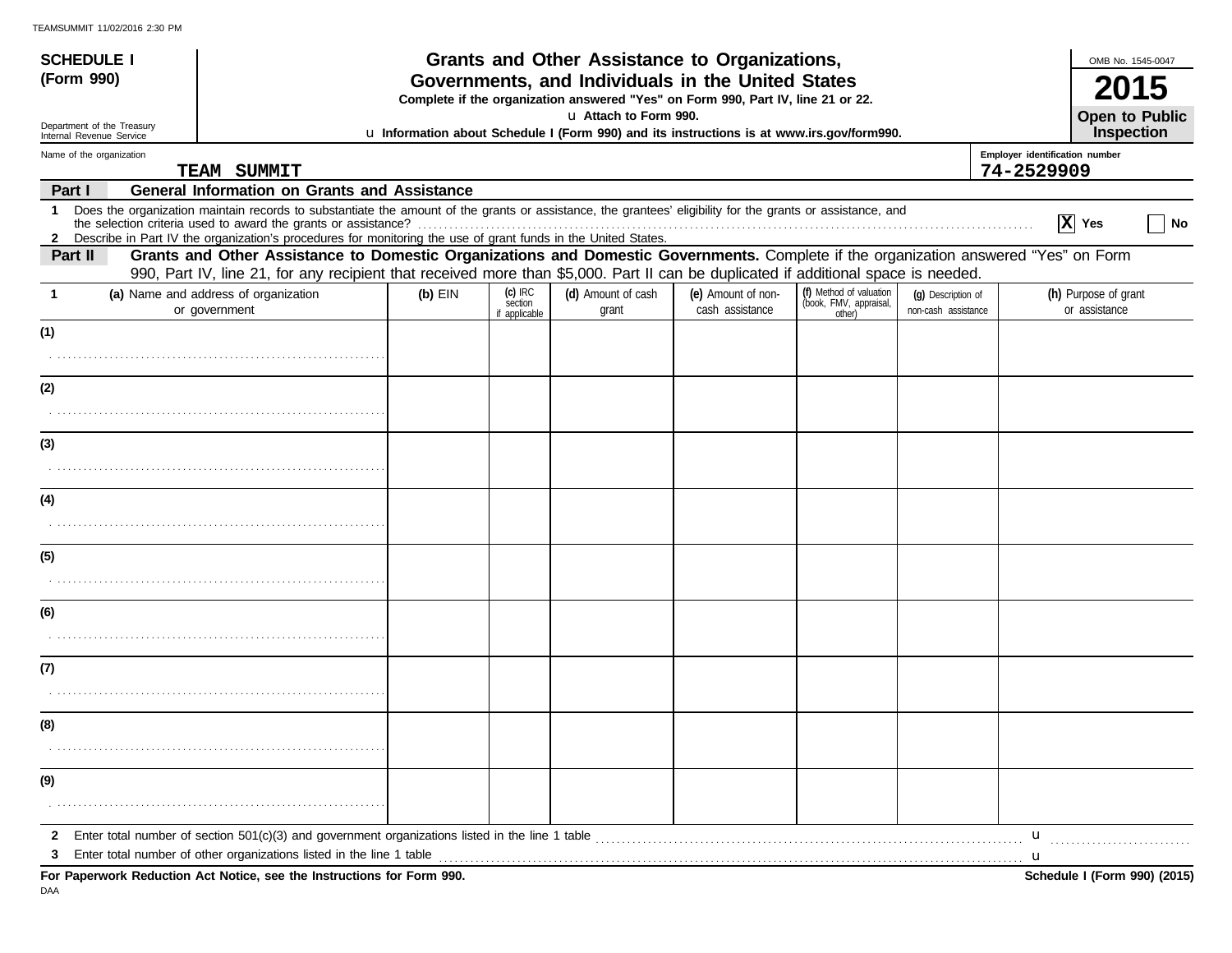## FMV, appraisal, other) **(d)** Amount of **(e)** Method of valuation (book, cash grant **(a)** Type of grant or assistance **(b)** Number of **(c)** Amount of **Part III Grants and Other Assistance to Domestic Individuals.** Complete if the organization answered "Yes" on Form 990, Part IV, line 22. Part III can be duplicated if additional space is needed. Schedule I (Form 990) (2015) Page **2 TEAM SUMMIT 74-2529909** recipients and non-cash assistance **(f)** Description of non-cash assistance **Part IV** Supplemental Information. Provide the information required in Part I, line 2, Part III, column (b), and any other additional information. . . . . . . . . . . . . . . . . . . . . . . . . . . . . . . . . . . . . . . . . . . . . . . . . . . . . . . . . . . . . . . . . . . . . . . . . . . . . . . . . . . . . . . . . . . . . . . . . . . . . . . . . . . . . . . . . . . . . . . . . . . . . . . . . . . . . . . . . . . . . . . . . . . . . . . . . . . . . . . . . . . . . . . . . . . . . . . . . . . . . . . . . . . . . . . . . . . . . . . . . . . . . . . . . . . . . . . . . . . RECIPIENTS OF SCHOLARSHIPS ARE EVALUATED ON CRITERIA THAT INCLUDE FINANCIAL NEED, ACADEMIC AND ATHLETIC PERFORMANCE. TAX RETURNS AND OTHER INFORMATION PROVIDED BY THE RECIPIENT ARE REVIEWED FOR FINANCIAL NEED CRITERIA. AN INDEPENDENT COMMITTEE OF NON-MEMBERS HELPS WITH THE EVALUATION PROCESS. COPPER SCHOLARSHIPS ARE PROVIDED AS A RESORT RELATION WITH POWDR-COPPER. SIX FULL RIDE SCHOLARSHIPS ARE PROVIDED COPPER EMPLOYEE ATHLETES AT THE DISCRETION OF THE RESORT. OTHER FULL-TIME EMPLOYEES' ATHLETES ALSO RECEIVE 50% CREDIT FOR TUITION. . . . . . . . . . . . . . . . . . . . . . . . . . . . . . . . . . . . . . . . . . . . . . . . . . . . . . . . . . . . . . . . . . . . . . . . . . . . . . . . . . . . . . . . . . . . . . . . . . . . . . . . . . . . . . . . . . . . . . . . . . . . . . . . . . . . . . . . . . . . . . . . . . . . . . . . . . . . . . . . . . . . . . . . . . . . . . . . . . . . . . . . . . . . . . . . . . . . . . . . . . . . . . . . . . . . . . . . . . . **1 Scholarships: Tuition ass 30 19,050 2 Scholarships: Copper Scho 13 22,000 3 Camp Scholarships 3 3,775 4 Scholarships: Emergency 2 2,500 5 6 7 Part IV - Additional Information**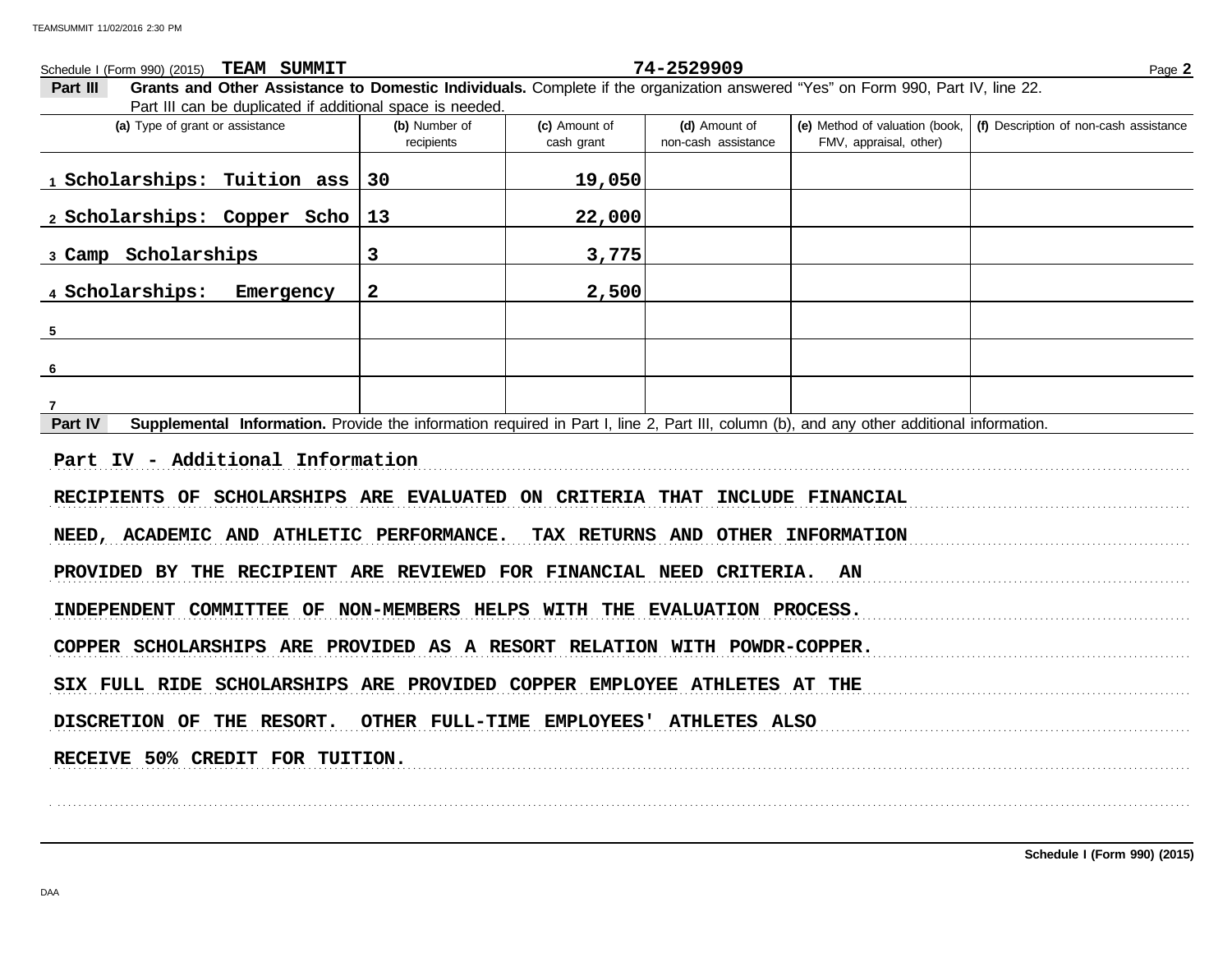| Supplemental Information to Form 990 or 990-EZ<br><b>SCHEDULE O</b>                                                                                            |                                                                                                      |                                |                   |  |
|----------------------------------------------------------------------------------------------------------------------------------------------------------------|------------------------------------------------------------------------------------------------------|--------------------------------|-------------------|--|
| (Form 990 or 990-EZ)<br>Complete to provide information for responses to specific questions on<br>Form 990 or 990-EZ or to provide any additional information. |                                                                                                      |                                |                   |  |
| Department of the Treasury                                                                                                                                     |                                                                                                      | <b>Open to Public</b>          |                   |  |
| Internal Revenue Service<br>Name of the organization                                                                                                           | La Information about Schedule O (Form 990 or 990-EZ) and its instructions is at www.irs.gov/form990. | Employer identification number | <b>Inspection</b> |  |
|                                                                                                                                                                | <b>SUMMIT</b><br>TEAM                                                                                | 74-2529909                     |                   |  |
|                                                                                                                                                                |                                                                                                      |                                |                   |  |
|                                                                                                                                                                | Form 990 - Organization's Mission                                                                    |                                |                   |  |
| TEAM SUMMIT                                                                                                                                                    | IS A YOUTH DEVELOPMENT ORGANIZATION EMPOWERING ATHLETES                                              |                                | TО                |  |
| <b>REALIZE AND</b>                                                                                                                                             | <b>CELEBRATE</b><br>THEIR PERSONAL PODIUMS<br>THROUGH ATHLETICS,                                     |                                | <b>EDUCATION,</b> |  |
| AND LIFE                                                                                                                                                       | <b>SKILLS BY PARTICIPATING IN</b><br>INNOVATIVE PROGRAMMING AT OUR WORLD                             |                                |                   |  |
| <b>CLASS</b><br><b>VENUES.</b>                                                                                                                                 |                                                                                                      |                                |                   |  |
|                                                                                                                                                                |                                                                                                      |                                |                   |  |
|                                                                                                                                                                |                                                                                                      |                                |                   |  |
|                                                                                                                                                                | Form 990, Part I, Line 6                                                                             |                                |                   |  |
| <b>VOLUNTEERS AND</b>                                                                                                                                          | THEIR EFFORTS ARE THE<br><b>BACKBONE OF</b>                                                          | TEAM SUMMIT COLORADO.          |                   |  |
|                                                                                                                                                                | <b>VOLUNTEERS ASSIST OUR STAFF</b><br>IN PUTTING ON COMPETITIONS, EVENTS AND                         |                                |                   |  |
| <b>FUNDRAISERS</b>                                                                                                                                             | YEAR AND THEIR EFFORTS ARE CENTRAL<br><b>THROUGHOUT</b><br>THE                                       |                                | TO OUR            |  |
| COMMUNITY                                                                                                                                                      | <b>OUTREACH EFFORTS.</b><br><b>VOLUNTEERS AND</b><br>THEIR EFFORTS                                   | <b>ENABLE</b>                  | THE<br>TEAM TO    |  |
| <b>CONTINUE</b><br><b>TO</b>                                                                                                                                   | PROVIDE OUR ELITE PROGRAMS<br>IN A COST EFFECTIVE MANNER.                                            |                                | <b>TOTAL</b>      |  |
|                                                                                                                                                                | VOLUNTEER HOURS FOR THE 2015/2016 FISCAL YEAR WERE 3,600!                                            |                                |                   |  |
|                                                                                                                                                                |                                                                                                      |                                |                   |  |
|                                                                                                                                                                |                                                                                                      |                                |                   |  |
| Form 990,                                                                                                                                                      | Part VI, Line 11b - Organization's Process to Review Form 990                                        |                                |                   |  |
|                                                                                                                                                                | DRAFT COPY OF FORM 990 E-MAILED TO EXECUTIVE BOARD FOR APPROVAL.                                     |                                |                   |  |
|                                                                                                                                                                |                                                                                                      |                                |                   |  |
|                                                                                                                                                                | Form 990, Part VI, Line 12c - Enforcement of Conflicts Policy                                        |                                |                   |  |
|                                                                                                                                                                | BOARD MEMBERS ARE REVIEWED ANNUALLY FOR CONFLICT OF INTEREST. EACH MEMBER                            |                                |                   |  |
|                                                                                                                                                                |                                                                                                      |                                |                   |  |
|                                                                                                                                                                | COMPLETES A STATEMENT CONFIRMING THERE IS NO CONFLICT OF INTEREST ON THEIR                           |                                |                   |  |
| PART.                                                                                                                                                          |                                                                                                      |                                |                   |  |
|                                                                                                                                                                |                                                                                                      |                                |                   |  |
|                                                                                                                                                                | Form 990, Part VI, Line 15a - Compensation Process for Top Official                                  |                                |                   |  |
|                                                                                                                                                                | EXECUTIVE BOARD MEMBERS ANNUALLY REVIEW THE EXECUTIVE DIRECTOR'S                                     |                                |                   |  |
|                                                                                                                                                                | PERFORMANCE IN DETERMINING AND APPROVING HIS SALARY.                                                 |                                |                   |  |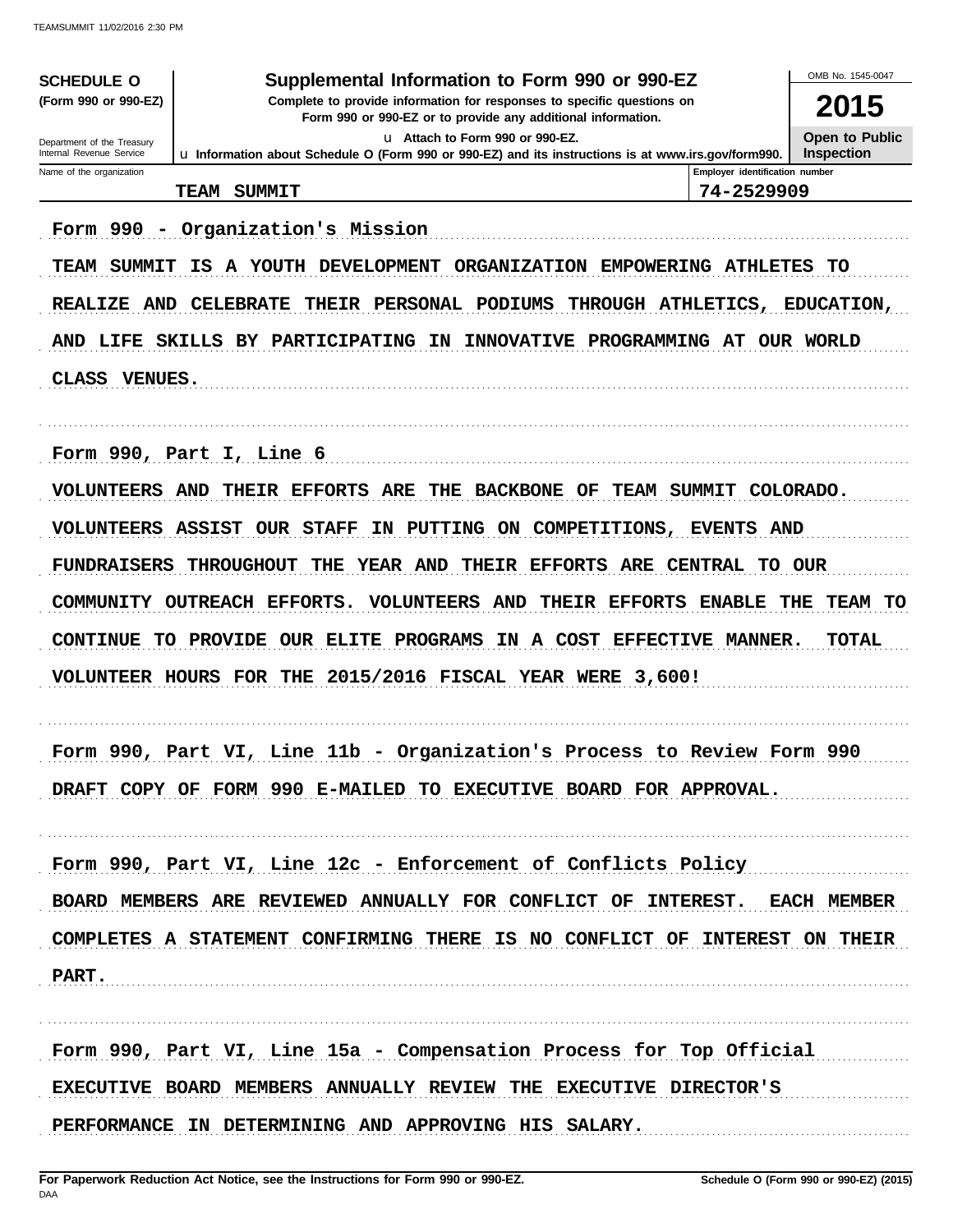| Schedule O (Form 990 or 990-EZ) (2015)<br>Name of the organization       | Page 2<br>Employer identification number |
|--------------------------------------------------------------------------|------------------------------------------|
| TEAM SUMMIT                                                              | 74-2529909                               |
|                                                                          |                                          |
|                                                                          |                                          |
| Form 990, Part VI, Line 19 - Governing Documents Disclosure Explanation  |                                          |
| FORMS 1023 AND 990 ARE AVAILABLE UPON REQUEST AT THE TEAM SUMMIT OFFICES |                                          |
| DURING REGULAR BUSINESS HOURS.                                           |                                          |
|                                                                          |                                          |
|                                                                          |                                          |
|                                                                          |                                          |
|                                                                          |                                          |
|                                                                          |                                          |
|                                                                          |                                          |
|                                                                          |                                          |
|                                                                          |                                          |
|                                                                          |                                          |
|                                                                          |                                          |
|                                                                          |                                          |
|                                                                          |                                          |
|                                                                          |                                          |
|                                                                          |                                          |
|                                                                          |                                          |
|                                                                          |                                          |
|                                                                          |                                          |
|                                                                          |                                          |
|                                                                          |                                          |
|                                                                          |                                          |
|                                                                          |                                          |
|                                                                          |                                          |
|                                                                          |                                          |
|                                                                          |                                          |
|                                                                          |                                          |
|                                                                          |                                          |
|                                                                          |                                          |
|                                                                          |                                          |
|                                                                          |                                          |

| Page 1 of 1                            |  |  |  |
|----------------------------------------|--|--|--|
| Schedule O (Form 990 or 990-EZ) (2015) |  |  |  |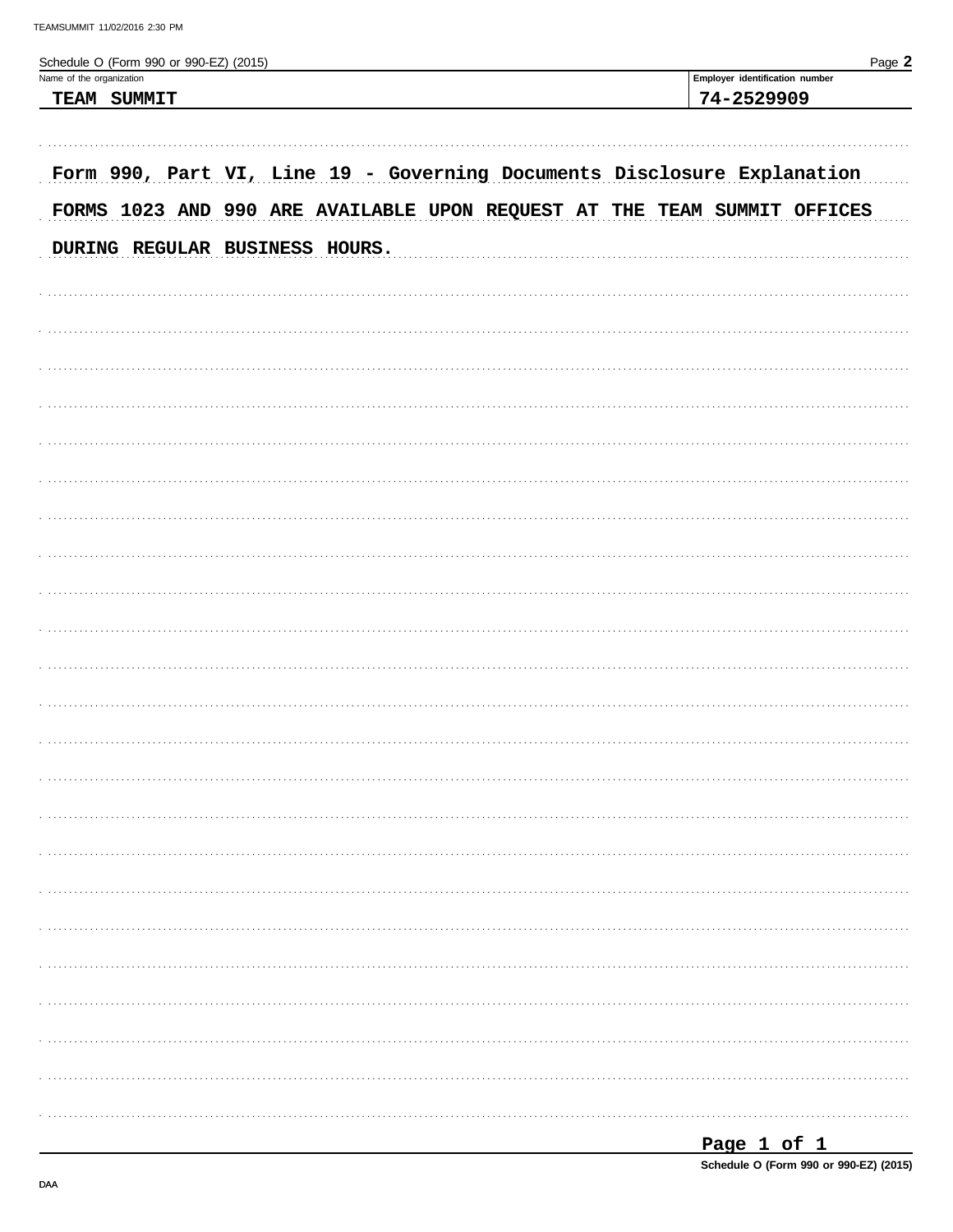|     |                                                                                                                                         |                             |           | <b>Depreciation and Amortization</b>                                                              |                              |                |                  |                         | OMB No. 1545-0172                                                                                           |
|-----|-----------------------------------------------------------------------------------------------------------------------------------------|-----------------------------|-----------|---------------------------------------------------------------------------------------------------|------------------------------|----------------|------------------|-------------------------|-------------------------------------------------------------------------------------------------------------|
|     | 4562<br>(Including Information on Listed Property)                                                                                      |                             |           |                                                                                                   |                              |                |                  |                         |                                                                                                             |
|     | Department of the Treasury                                                                                                              |                             |           |                                                                                                   | u Attach to your tax return. |                |                  |                         |                                                                                                             |
|     | (99)<br>Internal Revenue Service                                                                                                        |                             |           | La Information about Form 4562 and its separate instructions is at www.irs.gov/form4562.          |                              |                |                  |                         | Attachment<br>179<br>Sequence No.                                                                           |
|     | Name(s) shown on return                                                                                                                 |                             |           |                                                                                                   |                              |                |                  | Identifying number      |                                                                                                             |
|     |                                                                                                                                         | <b>TEAM SUMMIT</b>          |           |                                                                                                   |                              |                |                  | 74-2529909              |                                                                                                             |
|     | Business or activity to which this form relates<br>Indirect Depreciation                                                                |                             |           |                                                                                                   |                              |                |                  |                         |                                                                                                             |
|     | Part I                                                                                                                                  |                             |           | Election To Expense Certain Property Under Section 179                                            |                              |                |                  |                         |                                                                                                             |
|     |                                                                                                                                         |                             |           | Note: If you have any listed property, complete Part V before you complete Part I.                |                              |                |                  |                         |                                                                                                             |
| 1   | Maximum amount (see instructions)                                                                                                       |                             |           |                                                                                                   |                              |                |                  | $\mathbf{1}$            | 500,000                                                                                                     |
| 2   |                                                                                                                                         |                             |           |                                                                                                   |                              |                |                  | $\mathbf{2}$            |                                                                                                             |
| 3   |                                                                                                                                         |                             |           |                                                                                                   |                              |                |                  | $\overline{\mathbf{3}}$ | 2,000,000                                                                                                   |
| 4   |                                                                                                                                         |                             |           |                                                                                                   |                              |                |                  | $\overline{\mathbf{4}}$ |                                                                                                             |
| 5   | Dollar limitation for tax year. Subtract line 4 from line 1. If zero or less, enter -0-. If married filing separately, see instructions |                             |           |                                                                                                   |                              |                |                  | 5                       |                                                                                                             |
| 6   |                                                                                                                                         | (a) Description of property |           |                                                                                                   | (b) Cost (business use only) |                | (c) Elected cost |                         |                                                                                                             |
|     |                                                                                                                                         |                             |           |                                                                                                   |                              |                |                  |                         |                                                                                                             |
| 7   |                                                                                                                                         |                             |           |                                                                                                   |                              |                |                  |                         |                                                                                                             |
| 8   |                                                                                                                                         |                             |           |                                                                                                   |                              |                |                  | 8                       |                                                                                                             |
| 9   | Tentative deduction. Enter the smaller of line 5 or line 8 [11] content content content of the smaller of line 5 or line 8              |                             |           |                                                                                                   |                              |                |                  | 9                       |                                                                                                             |
| 10  |                                                                                                                                         |                             |           |                                                                                                   |                              |                |                  | 10                      |                                                                                                             |
| 11  | Business income limitation. Enter the smaller of business income (not less than zero) or line 5 (see instructions)                      |                             |           |                                                                                                   |                              |                |                  | 11                      |                                                                                                             |
| 12  | Section 179 expense deduction. Add lines 9 and 10, but do not enter more than line 11                                                   |                             |           |                                                                                                   |                              |                |                  | 12                      |                                                                                                             |
| 13  | Carryover of disallowed deduction to 2016. Add lines 9 and 10, less line 12                                                             |                             |           |                                                                                                   |                              | 13             |                  |                         |                                                                                                             |
|     | Note: Do not use Part II or Part III below for listed property. Instead, use Part V.                                                    |                             |           |                                                                                                   |                              |                |                  |                         |                                                                                                             |
|     | Part II                                                                                                                                 |                             |           |                                                                                                   |                              |                |                  |                         | Special Depreciation Allowance and Other Depreciation (Do not include listed property.) (See instructions.) |
| 14  | Special depreciation allowance for qualified property (other than listed property) placed in service                                    |                             |           |                                                                                                   |                              |                |                  |                         |                                                                                                             |
|     |                                                                                                                                         |                             |           |                                                                                                   |                              |                |                  | 14                      |                                                                                                             |
| 15  |                                                                                                                                         |                             |           |                                                                                                   |                              |                |                  | 15                      |                                                                                                             |
| 16  | Part III                                                                                                                                |                             |           | MACRS Depreciation (Do not include listed property.) (See instructions.)                          |                              |                |                  | 16                      | 5,651                                                                                                       |
|     |                                                                                                                                         |                             |           | <b>Section A</b>                                                                                  |                              |                |                  |                         |                                                                                                             |
| 17  |                                                                                                                                         |                             |           |                                                                                                   |                              |                |                  | 17                      | 1,768                                                                                                       |
| 18  | If you are electing to group any assets placed in service during the tax year into one or more general asset accounts, check here       |                             |           |                                                                                                   |                              |                |                  |                         |                                                                                                             |
|     |                                                                                                                                         |                             |           | Section B-Assets Placed in Service During 2015 Tax Year Using the General Depreciation System     |                              |                |                  |                         |                                                                                                             |
|     | (a) Classification of property                                                                                                          |                             | placed in | (b) Month and year (c) Basis for depreciation (d) Recovery<br>(business/investment use            | (d) Recovery                 | (e) Convention | (f) Method       |                         |                                                                                                             |
|     |                                                                                                                                         |                             | service   | only-see instructions)                                                                            | period                       |                |                  |                         | (g) Depreciation deduction                                                                                  |
| 19a | 3-year property                                                                                                                         |                             |           |                                                                                                   |                              |                |                  |                         |                                                                                                             |
| b   | 5-year property                                                                                                                         |                             |           |                                                                                                   |                              |                |                  |                         |                                                                                                             |
| c   | 7-year property                                                                                                                         |                             |           |                                                                                                   |                              |                |                  |                         |                                                                                                             |
| d   | 10-year property                                                                                                                        |                             |           |                                                                                                   |                              |                |                  |                         |                                                                                                             |
| е   | 15-year property                                                                                                                        |                             |           |                                                                                                   |                              |                |                  |                         |                                                                                                             |
|     | 20-year property<br>25-year property                                                                                                    |                             |           |                                                                                                   |                              |                | S/L              |                         |                                                                                                             |
| a   | <b>h</b> Residential rental                                                                                                             |                             |           |                                                                                                   | 25 yrs.<br>27.5 yrs.         | MМ             | S/L              |                         |                                                                                                             |
|     | property                                                                                                                                |                             |           |                                                                                                   | 27.5 yrs.                    | MМ             | S/L              |                         |                                                                                                             |
| i.  | Nonresidential real                                                                                                                     |                             |           |                                                                                                   | 39 yrs.                      | MМ             | S/L              |                         |                                                                                                             |
|     | property                                                                                                                                |                             |           |                                                                                                   |                              | MМ             | S/L              |                         |                                                                                                             |
|     |                                                                                                                                         |                             |           | Section C-Assets Placed in Service During 2015 Tax Year Using the Alternative Depreciation System |                              |                |                  |                         |                                                                                                             |
| 20a | Class life                                                                                                                              |                             |           |                                                                                                   |                              |                | S/L              |                         |                                                                                                             |
| b   | 12-year                                                                                                                                 |                             |           |                                                                                                   | 12 yrs.                      |                | S/L              |                         |                                                                                                             |
|     | $c$ 40-year                                                                                                                             |                             |           |                                                                                                   | 40 yrs.                      | MМ             | S/L              |                         |                                                                                                             |
|     | <b>Summary</b> (See instructions.)<br>Part IV                                                                                           |                             |           |                                                                                                   |                              |                |                  |                         |                                                                                                             |
| 21  | Listed property. Enter amount from line 28                                                                                              |                             |           |                                                                                                   |                              |                |                  | 21                      |                                                                                                             |
| 22  | Total. Add amounts from line 12, lines 14 through 17, lines 19 and 20 in column (g), and line 21. Enter                                 |                             |           |                                                                                                   |                              |                |                  |                         |                                                                                                             |
|     | here and on the appropriate lines of your return. Partnerships and S corporations—see instructions                                      |                             |           |                                                                                                   |                              |                |                  | 22                      | 7,419                                                                                                       |
| 23  | For assets shown above and placed in service during the current year, enter the                                                         |                             |           |                                                                                                   |                              |                |                  |                         |                                                                                                             |
|     | For Paperwork Reduction Act Notice, see separate instructions.                                                                          |                             |           |                                                                                                   |                              | 23             |                  |                         | Form 4562 (2015)                                                                                            |
|     |                                                                                                                                         |                             |           |                                                                                                   |                              |                |                  |                         |                                                                                                             |

DAA